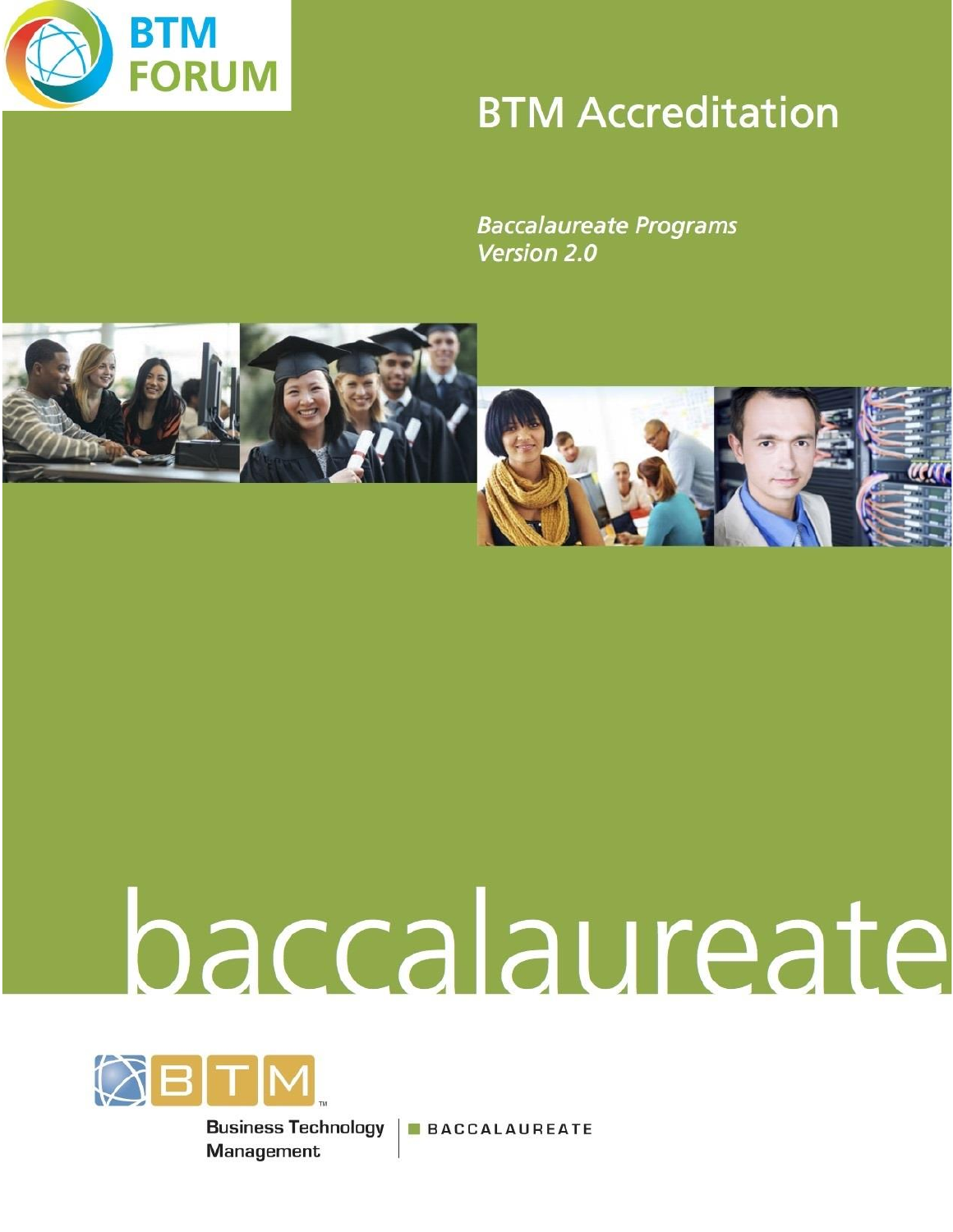# Acknowledgements

The Business Technology Accreditation Council's (BTMAC) work depends on many people. Volunteers are critical to the work of the Accreditation Council. We could not operate without them. We are grateful for their dedication and for the support they receive from their employers.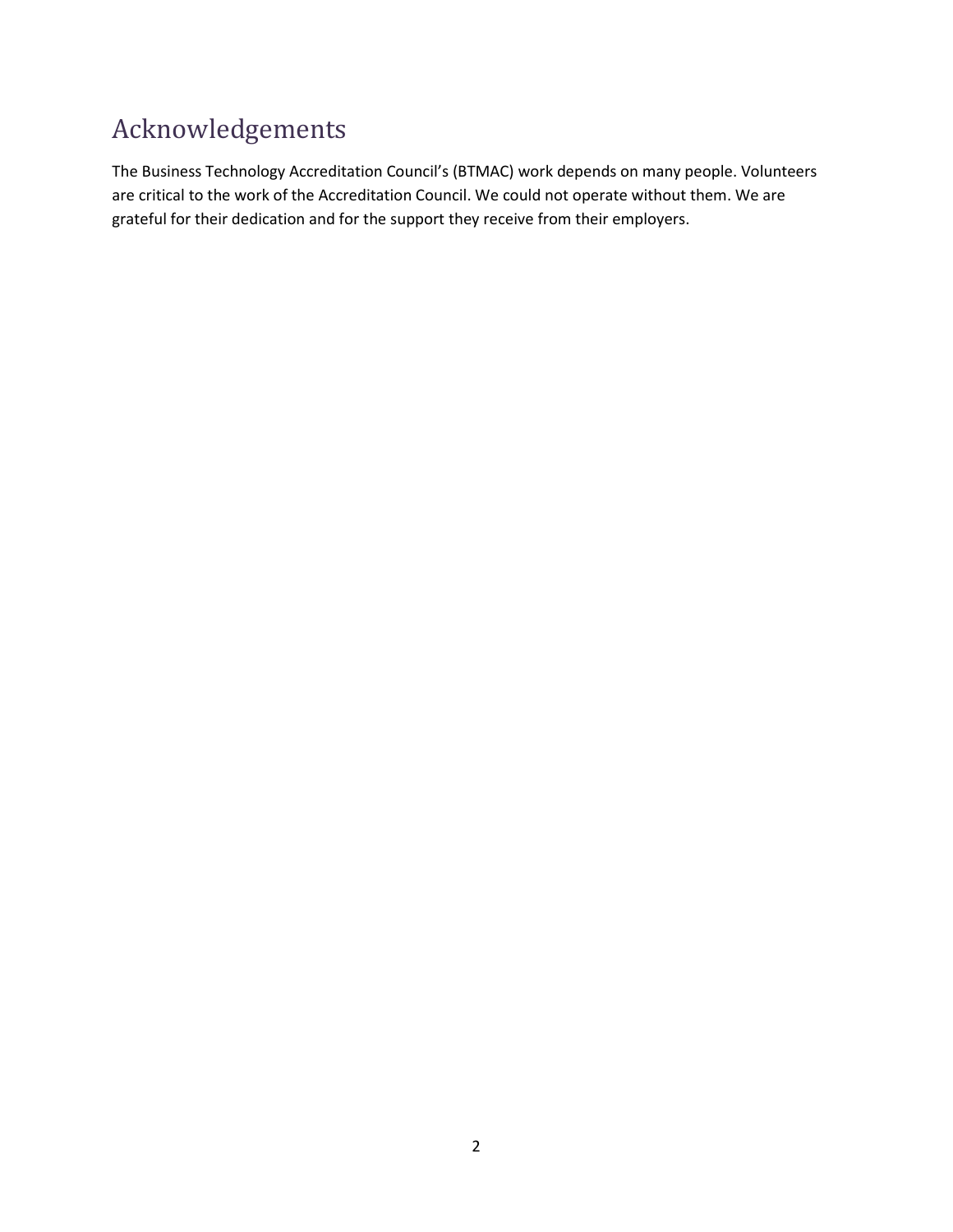# **Table of Contents**

| 1.0 |  |
|-----|--|
| 2.0 |  |
| 3.0 |  |
| 4.0 |  |
| 5.0 |  |
|     |  |
|     |  |
| 6.0 |  |
| 6.1 |  |
| 6.2 |  |
| 6.3 |  |
|     |  |
|     |  |
|     |  |
|     |  |
|     |  |
|     |  |
|     |  |
|     |  |
| 6.3 |  |
| 6.4 |  |
|     |  |
|     |  |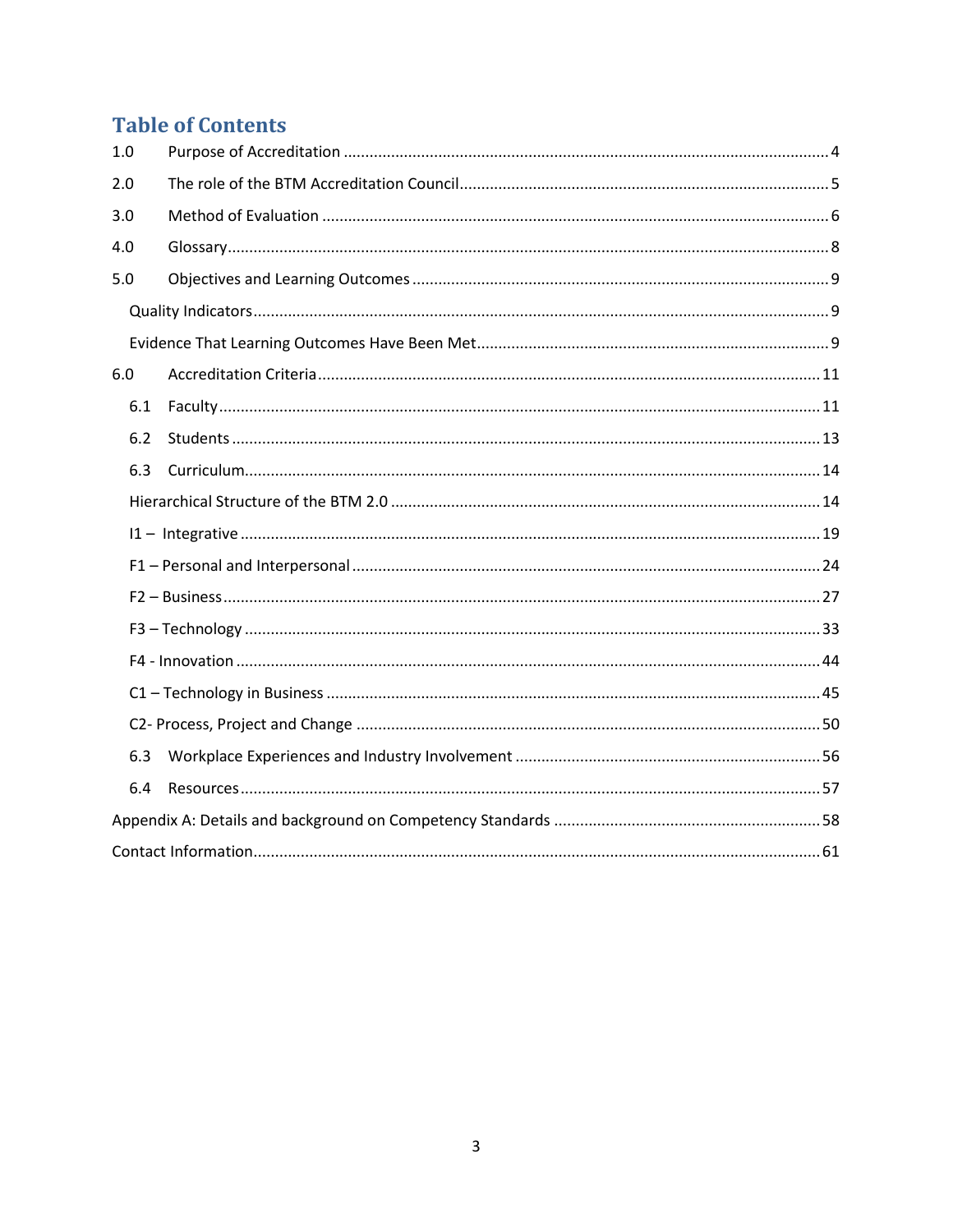# <span id="page-3-0"></span>**1.0 Purpose of Accreditation**

The purpose of accreditation is to support the continuous improvement of qualify of BTM education. The process of accreditation emphasizes the quality of the students, the academic and support staff, the curriculum and the educational facilities.

Industry expects competence in Business+Technology+Management areas. Thus accredited programs must contain not only adequate technology content but must also develop communication skills, and understanding of the environment, cultural, economic, and social impacts of the program on society, the concepts of sustainable development, and the capacity for life-long learning.

The criteria for accreditation are intended to provide a broad basis for identifying acceptable programs, to provide sufficient freedom to accommodate innovation in education, to allow adaptation to different regional factors, and to permit the expression of the institution's individual qualities, ideals, and educational objectives. They are intended to support the continuous improvement of the quality of BTM education.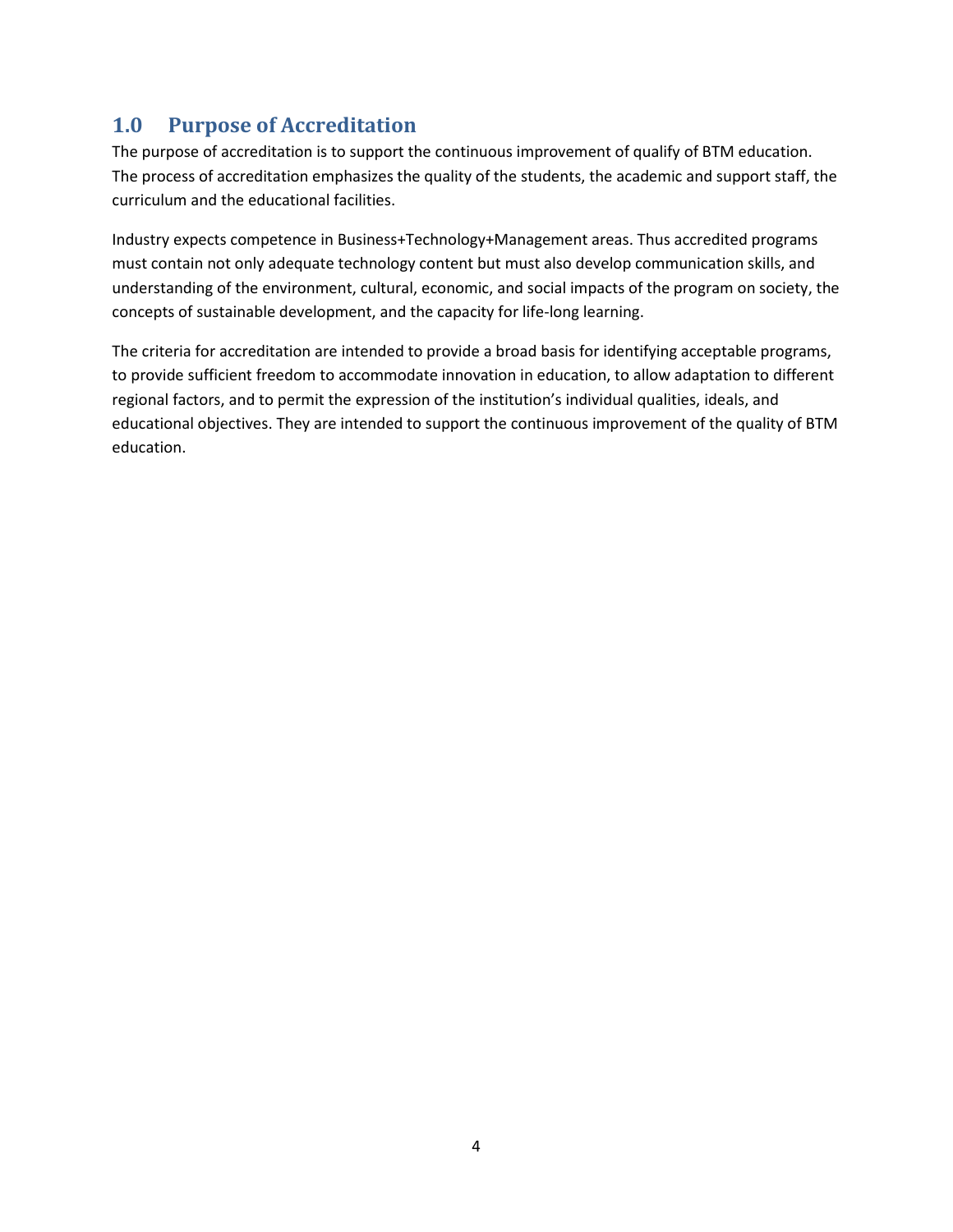# <span id="page-4-0"></span>**2.0 The role of the BTM Accreditation Council**

The Business Technology Management Accreditation Council (BTMAC) is a new initiative and elements of the accreditation criteria will evolve over the next few years as a result of the accreditation exercises and related consultation. In particular, the aspects related to practical experiences and industry involvement are start-up activities for a number of institutions, and the need for flexibility in the early implementation of the BMT is recognized.

The BTMAC is an autonomous body and was established to accredit Canadian BTM programs that meet or exceed educational standards set by the BTMAC.

The Council has as its objectives:

1. To formulate and maintain high educational standards for Canadian educational institutions offering BTM programs, and to assist those institutions in planning and carrying out educational programs.

2. To promote and advance all phases of Business Technology Management (BTM) education with the aim of promoting public welfare through the development of better business technology professionals.

3. To foster a cooperative approach to BTM education among students, employers, and educators to meet the changing needs of these and other stakeholders.

The purpose of accreditation is to recognize programs whose graduates will have received an outstanding education in Business Technology Management – an education informed by state of the art knowledge and research, and the needs and applications of industry. These accreditation criteria incorporate principles of outcomes based accreditation.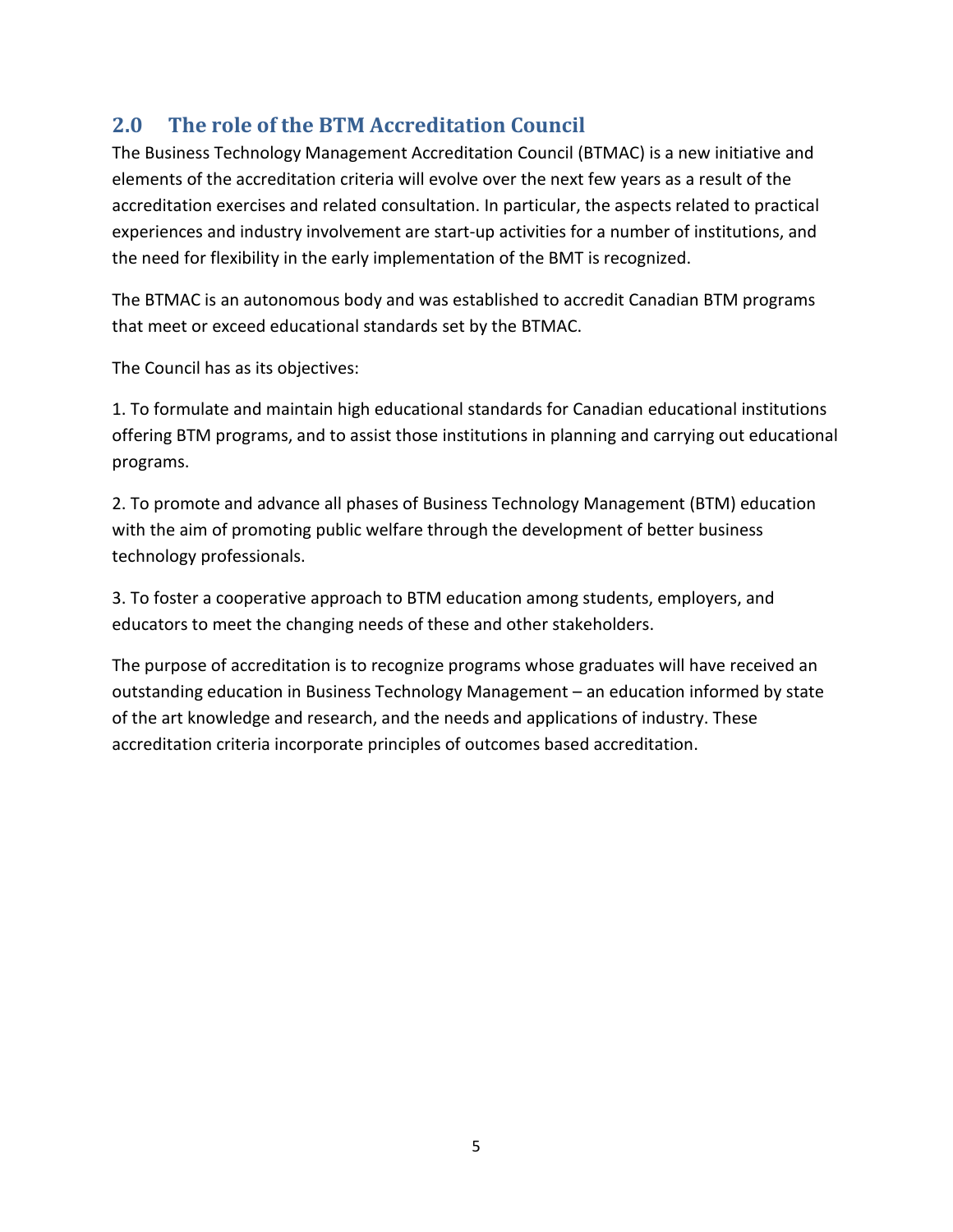# <span id="page-5-0"></span>**3.0 Method of Evaluation**

Programs submitted for accreditation will be evaluated on the basis of data submitted by the institution in the form of a self-study report and other supporting documentation, together with the report of an on-site visit by a team representing the Council.

The criteria are intended to specify minimum requirements. They allow for and encourage differentiation through innovative and specialized program content, distinctive pedagogy, and unique student experiences.

The self-study report should follow a structured outline and involves answering a series of questions and completion of tables. During the process of creating the report, the institution should demonstrate to itself and to the Council that it can meet the accreditation criteria or, if not, it should demonstrate that it is aware of the shortcomings and has a concrete plan to rectify them. In particular, the report should demonstrate how all aspects of the program, including students, faculty, resources and curriculum together enable the achievement of a set of defined program objectives. The self-study report will be used as primary input for the analysis of the program by the on-site visiting team.

The purpose of the site visit is three-fold:

First, the site visit should assess factors beyond those described in the questionnaire. The intellectual atmosphere, the morale of the faculty and the students, and the calibre of the staff, the students, and the work performed are examples of intangible qualitative factors that are difficult to document in a written statement.

Second, the visiting team should help the institution assess its weak as well as its strong points.

Third, the team should examine in further detail the material compiled by the institution and relating to:

- 1. Control and organization of the institution.
- 2. Education programs offered and degrees conferred.
- 3. The basis of and requirements for admission of students.
- 4. Number of students enrolled:
	- a. in the college, faculty or division as a whole,
	- b. in the individual educational programs.
- 5. Teaching staff and teaching loads.
- 6. Commitment to and support for research.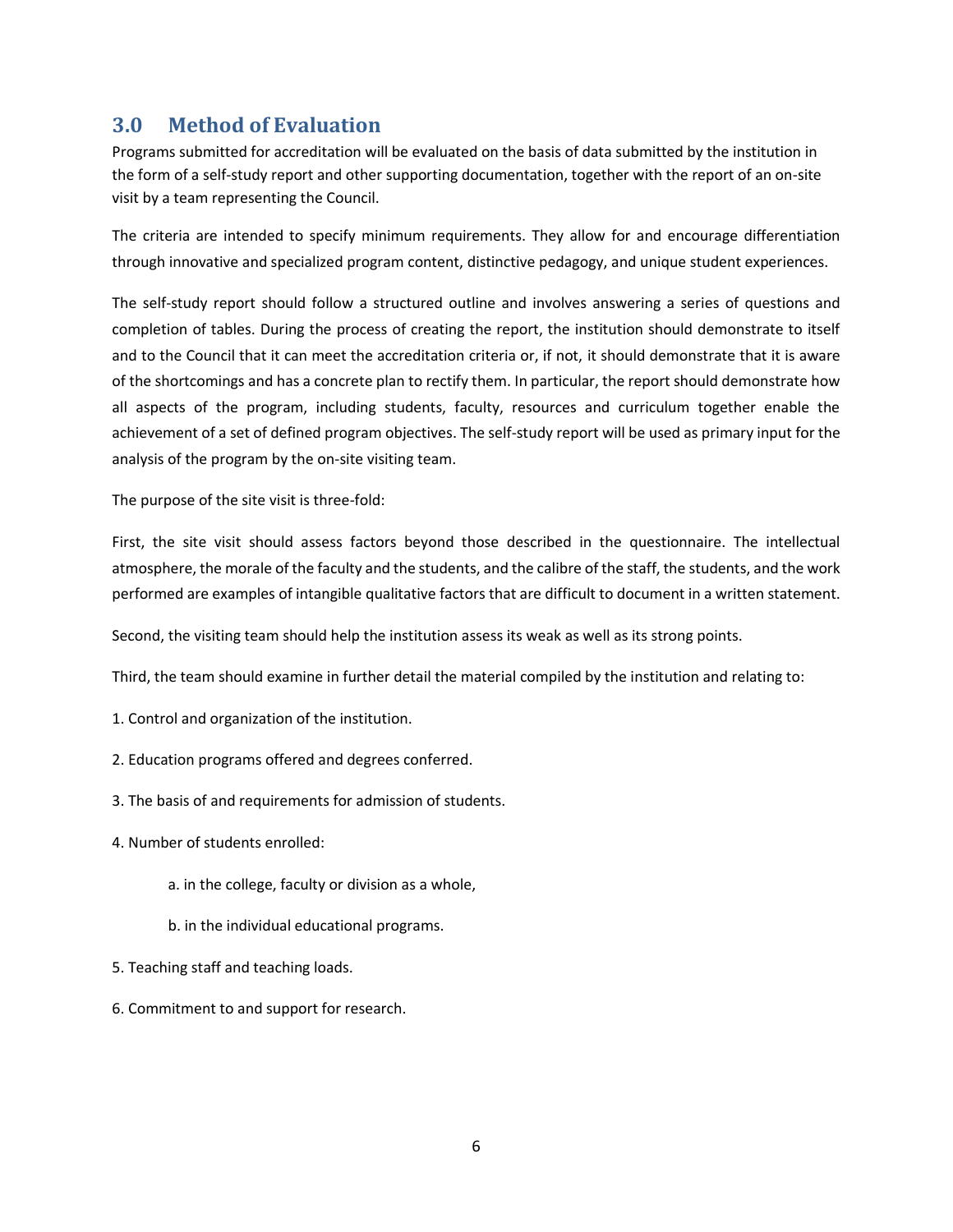### 7. Resources:

- a. financial: total budget, non-salary portion of budget and salary scales,
- b. physical: classrooms, laboratories, equipment and offices,
- c. support staff: administrative, clerical, laboratory, research and technical,

d. library.

- 8. Curricular content of the program.
- 9. Actual course selections, as reflected by a sample of anonymous transcripts.
- 10. Innovative and special features of the program.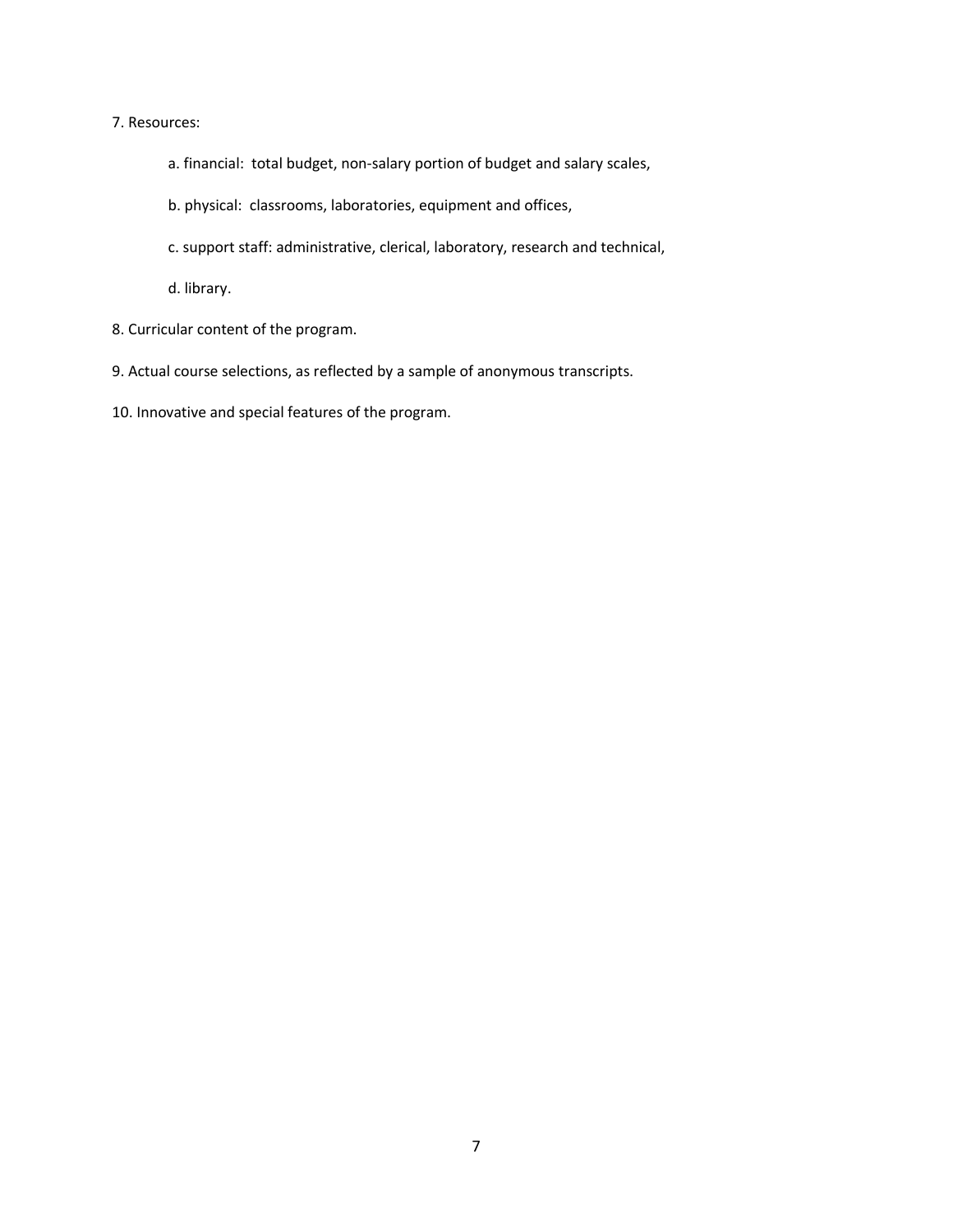# <span id="page-7-0"></span>**4.0 Glossary**

### **Learning Outcome**

A learning outcome specifies what learners' new behaviours will be after a learning experience: the knowledge, skills, and aptitudes that the students will gain. A learning outcome begins with an action verb and describes something observable or measurable. (

### **Competency Standard**

A competency standard is a description of the employers' requirements for a BTM graduate's level of competency for a learning outcome.

Defining competency standards for each learning outcome has the following objectives and benefits:

- Students need to reach minimum levels of competency to:
	- Be qualified for and benefit from co-op and other work experience during the program
	- Be hirable upon graduation into full time positions
- Employers clearly understand the minimum level of competency BTM graduates will have in each learning outcome
- Educators clearly understand the level of competency that must be achieved
- CCICT can fulfill its mandate of growing the market of and for appropriately skilled ICT workers.

### **Outcome**

Something that is measurable that allows you to determine that an objective has been met.

### **Quality Indicator**

Qualitative or quantitative data used to help assess whether an objective has been met.

### **Rubric**

A document describing how an exam, assignment or other student activity should be evaluated. It specifically identifies the learning objectives that should be assessed.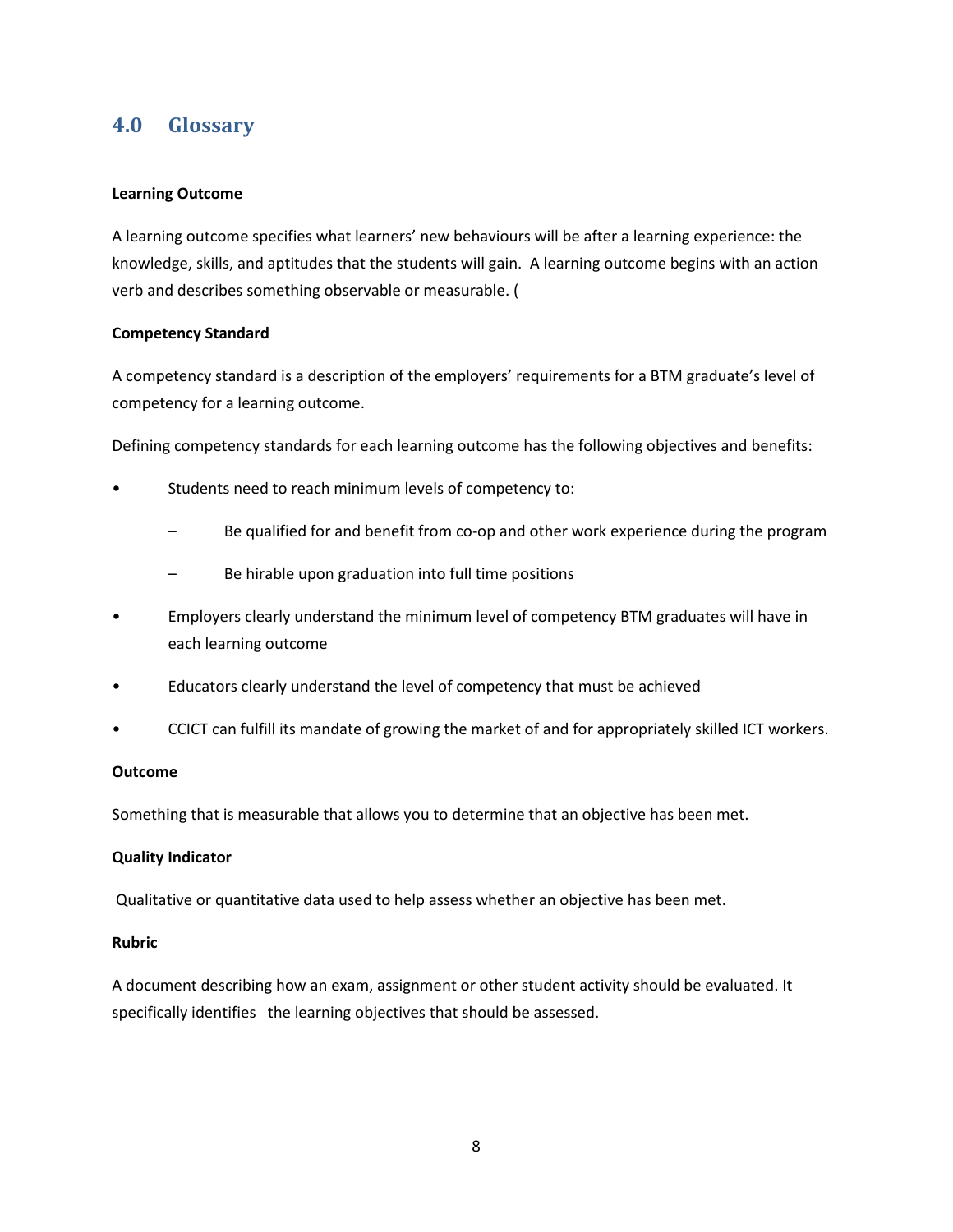# <span id="page-8-0"></span>**5.0 Objectives and Learning Outcomes**

Each program must have a set of learning outcomes, describing what students should know and be capable of doing following graduation.

### <span id="page-8-1"></span>**Quality Indicators**

In order that the BTMAC can accredit programs, they need to examine evidence that what students actually know and are capable of doing following graduation correspond with the defined program-level objectives. This is achieved by quality indicators. These are qualitative and quantitative data gathered by the institution.

The institution should gather quality indicators in each of the following areas: Faculty, Students, Curriculum and Resources. Suggestions for quality indicators are provided in each corresponding section. The self-study and accreditation process largely involves studying and verifying the quality indicators to ensure that the outcomes, in terms of education of students, correspond to the defined objectives.

Evidence should be provided that the department seeks to meet the defined objectives by regularly reviewing learning outcomes and the quality indicators, and then taking actions that should lead to continuous improvement.

### <span id="page-8-2"></span>**Evidence That Learning Outcomes Have Been Met**

Central to self-evaluation and accreditation is demonstrating that the Learning Outcomes have been met. Such evidence can include mappings from course-level objectives to BTM learning objectives, rubrics for assignments and tests indicating which learning outcomes are being assessed, and other quality indicators.

Learning objectives for each course should be presented. These objectives should be derived from the learning outcomes and should describe what students will have achieved by the end of each course. Each objective should be expressed as at least a sentence, with an active verb. Verbs implying deeper learning, such as 'calculate', 'design', 'evaluate', 'apply', 'solve', 'create', 'build', 'determine', 'develop', 'assess', 'use', 'lead' and 'present' are preferable to verbs implying more passive learning, such as 'know' and 'understand', although the latter would be appropriate for some types of knowledge.

Evidence should be presented that the objectives are actually applied in courses. Such evidence might include a written demonstration that elements such as course syllabi, textbooks, lecture notes, assignments and exams match the objectives. The use of rubrics for course activities is highly recommended. Rubrics describe what is to be expected of students in each course activity, and should indicate which learning objectives students would be demonstrating by successfully completing the activity.

Taken together, the objectives of the courses taken by each student, regardless of the path the student chooses, should satisfy the learning outcomes. To demonstrate this, the self-study report should contain a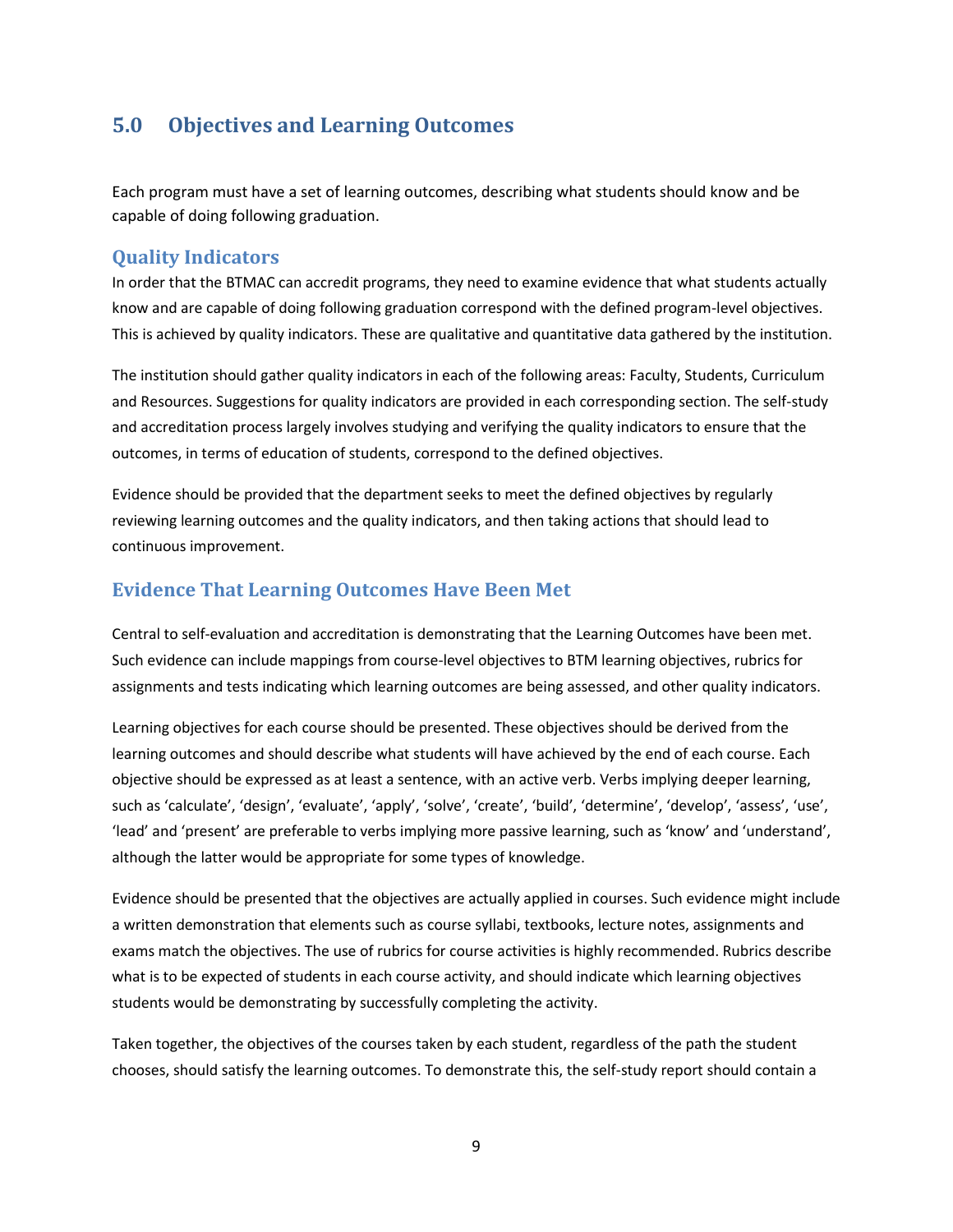table for each required course (or course group) describing how the course contributes to each learning outcome.

For a first accreditation it might be the case that learning objectives are developed for courses retrospectively. However, in subsequent accreditations it should be clear to the visiting team that the course level learning objectives are maintained and applied on an ongoing basis.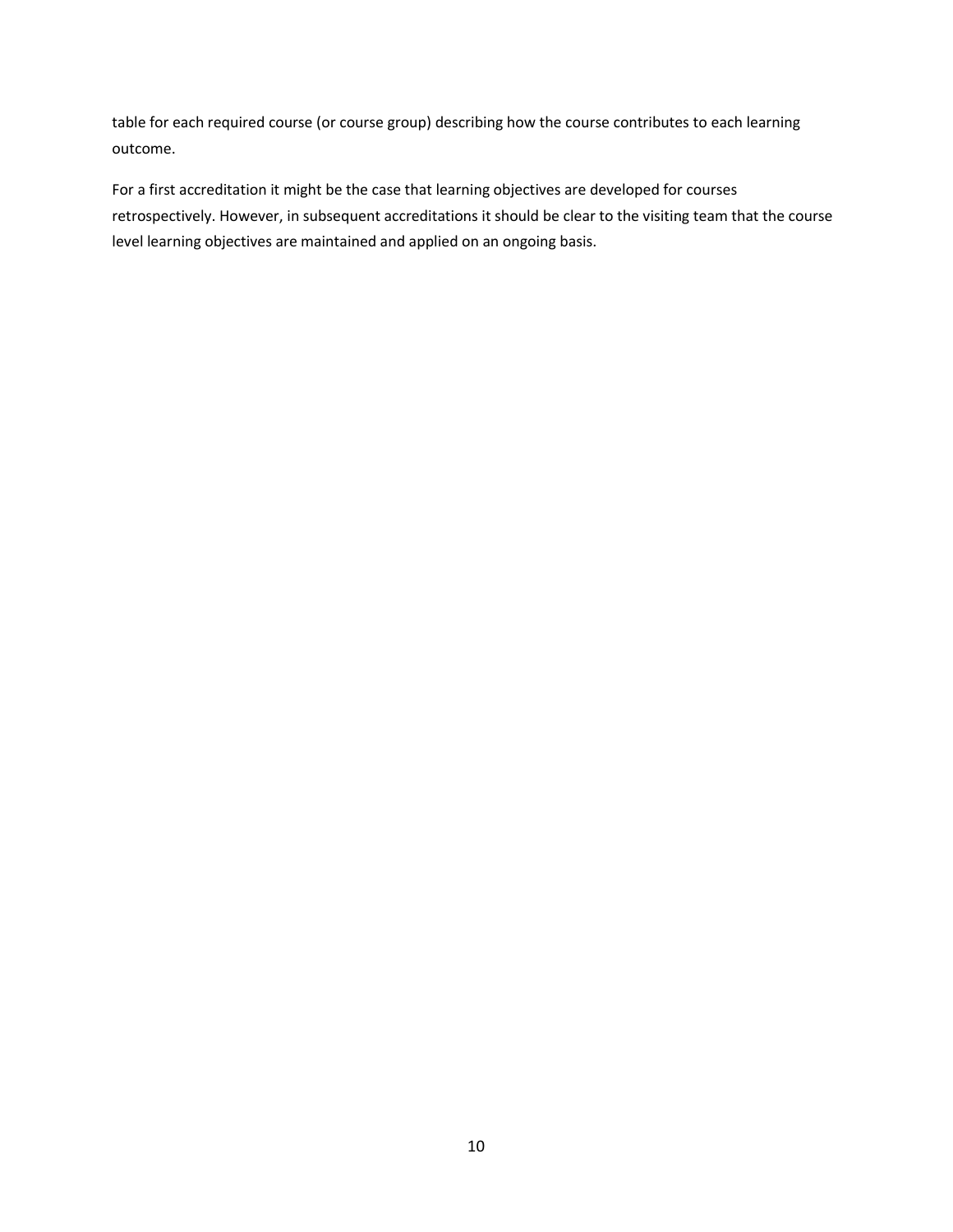# <span id="page-10-0"></span>**6.0 Accreditation Criteria**

### <span id="page-10-1"></span>**6.1 Faculty**

Faculty delivering the BTM curriculum are expected to have a high level of expertise and competence, and to be dedicated to the aims the BTM education.

A competent, qualified, and forward-looking faculty gives an overall scholarly and professionally responsible atmosphere to the operation. An excellent faculty will usually identify and overcome problems in other areas and continue to provide a program worthy of accreditation, but no degree of excellence in other areas can continually offset the handicap presented by poor faculty quality or inadequate numbers of faculty. Thus, the first consideration for a program to be acceptable for accreditation is the presence and future assurance of a continuing critical mass of quality faculty. Educational institutions seeking BTMAC accreditation of programs must have allocated the resources necessary to achieve a critical mass of quality faculty who are committed to professionalism, and must be committed to maintaining the allocations required for its continuation.

The proper size of the faculty depends on the enrolment and objectives of the program(s) being accredited, as well as factors that go beyond undergraduate education such as the amount of new knowledge produced by the faculty (e.g. articles, books, and trade publications), continuing education activities, and involvement in professional and technical societies.

The number of faculty members must be large enough to provide a broad range of experience and capability and to provide meaningful interaction among the faculty members so as to support these interests. The faculty should for the most part occupy permanent positions to ensure continuity and stability. Institutions with limited enrolment and resources are encouraged to select and emphasize a smaller number of quality programs rather than to compromise standards by initiating or trying to maintain programs with inadequate faculty support.

To function effectively as teachers, faculty members must devote a significant amount of their time to seeking new understanding through research and scholarship, interaction with working professionals, instructional innovation, consulting, or other professional development activities. A significant common aspect of these activities is communication of ideas to other practicing professionals and subject matter experts outside the home institution.

Teaching loads must leave enough time for professional development of the faculty. Evidence of institutional interest in faculty development, such as adequate resources for professional development, should be present.

Suitable quality indicators regarding faculty for the self-assessment and accreditation report include:

- The proportion of full-time faculty
- The teaching load (number of courses taught per year)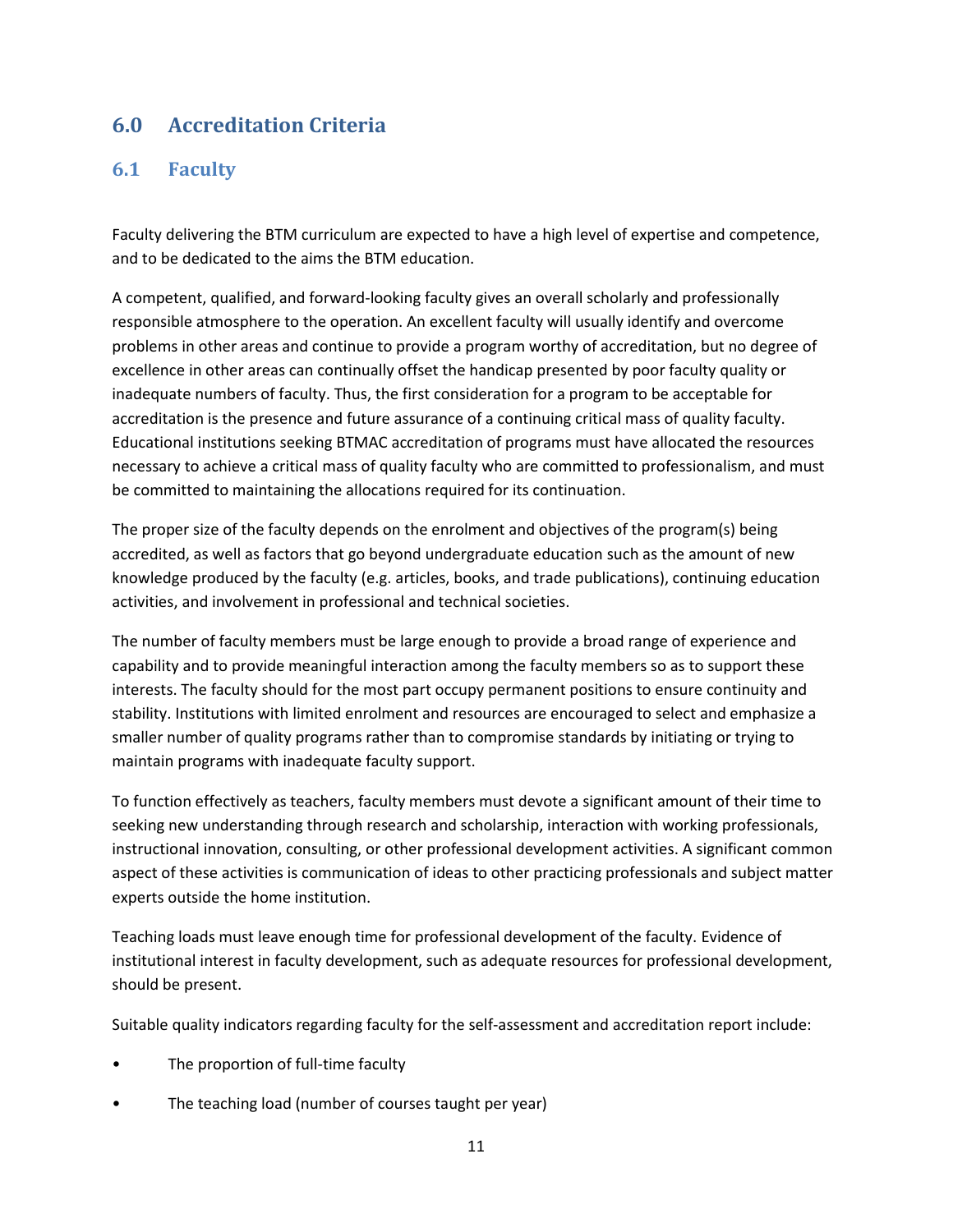- Levels of research and research grants
- Some indication that recent hiring is leading to faculty renewal
- Gender distribution of faculty
- Job satisfaction of faculty as expressed in interviews or surveys
- Student satisfaction with faculty as expressed in evaluations

To evaluate the quality of the faculty, the visiting team will examine the data presenting the quality indicators in the self-study report, as well as the CVs of the faculty members and any collective agreement. It will also meet with groups of faculty members. The team will gather further insights from discussions with staff, students and administrators.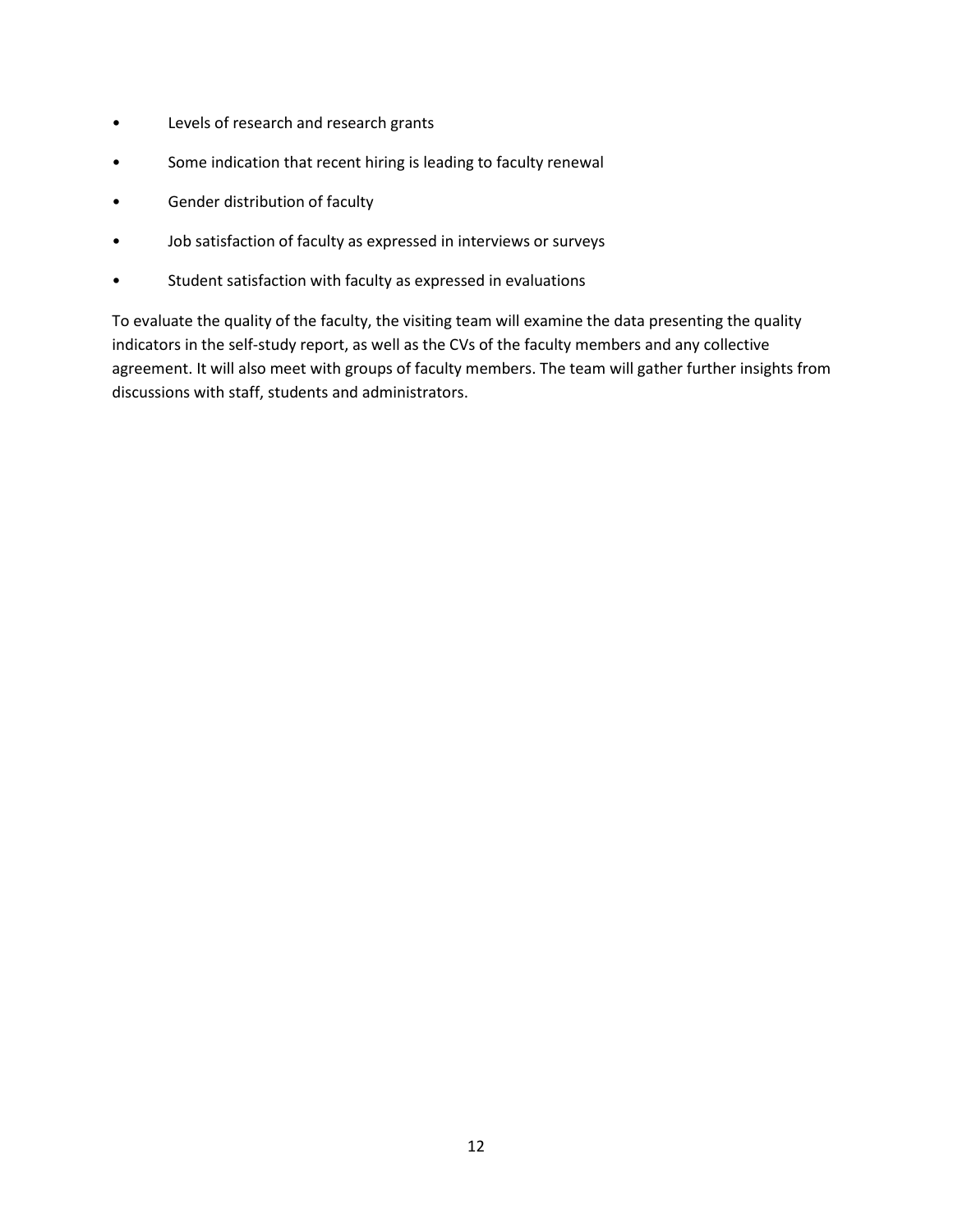### <span id="page-12-0"></span>**6.2 Students**

An accredited program must have good students. Student selection and retention standards must be appropriate to the program. When students transfer from other institutions or from a branch campus, standards for evaluation and selection of these students should be clearly enunciated, and should show that these students are of similar quality and have substantially the same knowledge as those students who have taken all their work on the main campus. When Business Technology Management courses are regularly taken on other campuses, the main campus faculty should be involved in the development and assessment of curricular content.

A student advisory system is an important component in any educational program. The advisory system should embrace course selection and similar matters, and it should also include career guidance.

Suitable quality indicators regarding students for the self-assessment and accreditation report include:

- Feedback from employers, either assessed through questionnaires or interviews. Employers to be included might be those that have hired students in the past or members of the Advisory Boards that support the BTM program.
- Jobs offered for co-op and internship programs, and the proportion of students who find satisfactory employment following graduation
- Evidence of student involvement in university and extracurricular activities, as assessed through questionnaires and interviews.
- Student's satisfaction with their program and progress as assessed through questionnaires and interviews
- Attrition rates
- Admission averages
- Graduation averages

To assess the quality of students, the visiting team will interview or survey employers, students and alumni, study transcripts and samples of student work, and analyse data presented in the self-study report.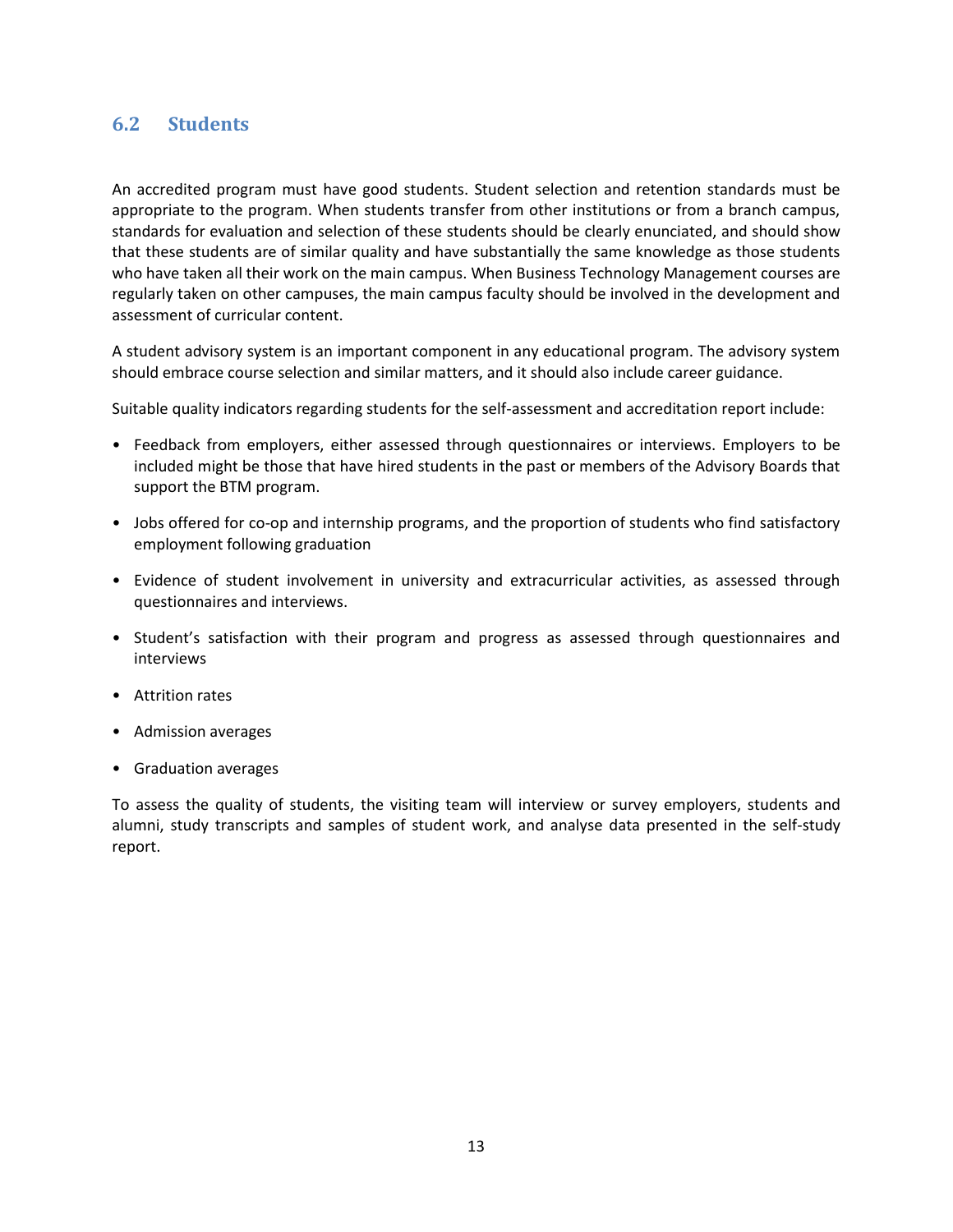# <span id="page-13-0"></span>**6.3 Curriculum**

### **General**

The definition of the BTM learning outcomes and competency standards are very specific, but they do not prescribe curriculum, program flow, or pedagogy. We encourage each institution to distinguish its own unique approach to reaching these outcomes and standards.

BTM students will experience academic courses in combination with relevant extracurricular activities and work experiences. BTM graduates will have learned to analyze business processes, design appropriate technology-based solutions, and communicate these effectively. They will be able to lead work-based teams, participate effectively in projects and understand best practices of organizational change.

BTM graduates will be process and project-oriented as well as technology and business trained. The program places distinct emphasis on developing interpersonal communications, collaboration, and leadership skills. BTM graduates will be ready to fill entry-level roles in projects, sales, process analysis, consulting, customer and vendor management, and marketing support.

*Note for Quebec Institutions*: In Canadian provinces other than Quebec, a student typically obtains his or her degree after 16 years of study, including grades 1 through 12, plus four years of university. In Quebec, a student typically obtains his or her degree after 16 years: 11 years of primary and secondary school, 2 (general curriculum, pre-university) or 3 (technical curriculum leading to university) years of CEGEP, and 3 or 2 years of university. The criteria below (explained in terms of numbers of courses) are specified assuming a university program of four (4) years (40 courses). In order to satisfy the criteria, a program from Quebec may therefore include up to: 10 CEGEP courses for students who have obtained a (general curriculum) pre-university CEGEP diploma; 15 CEGEP courses for students who have obtained a technical CEGEP diploma (leading to a university program).

### <span id="page-13-1"></span>**Hierarchical Structure of the BTM 2.0**



BTM Learning Outcome and Competency Standard Framework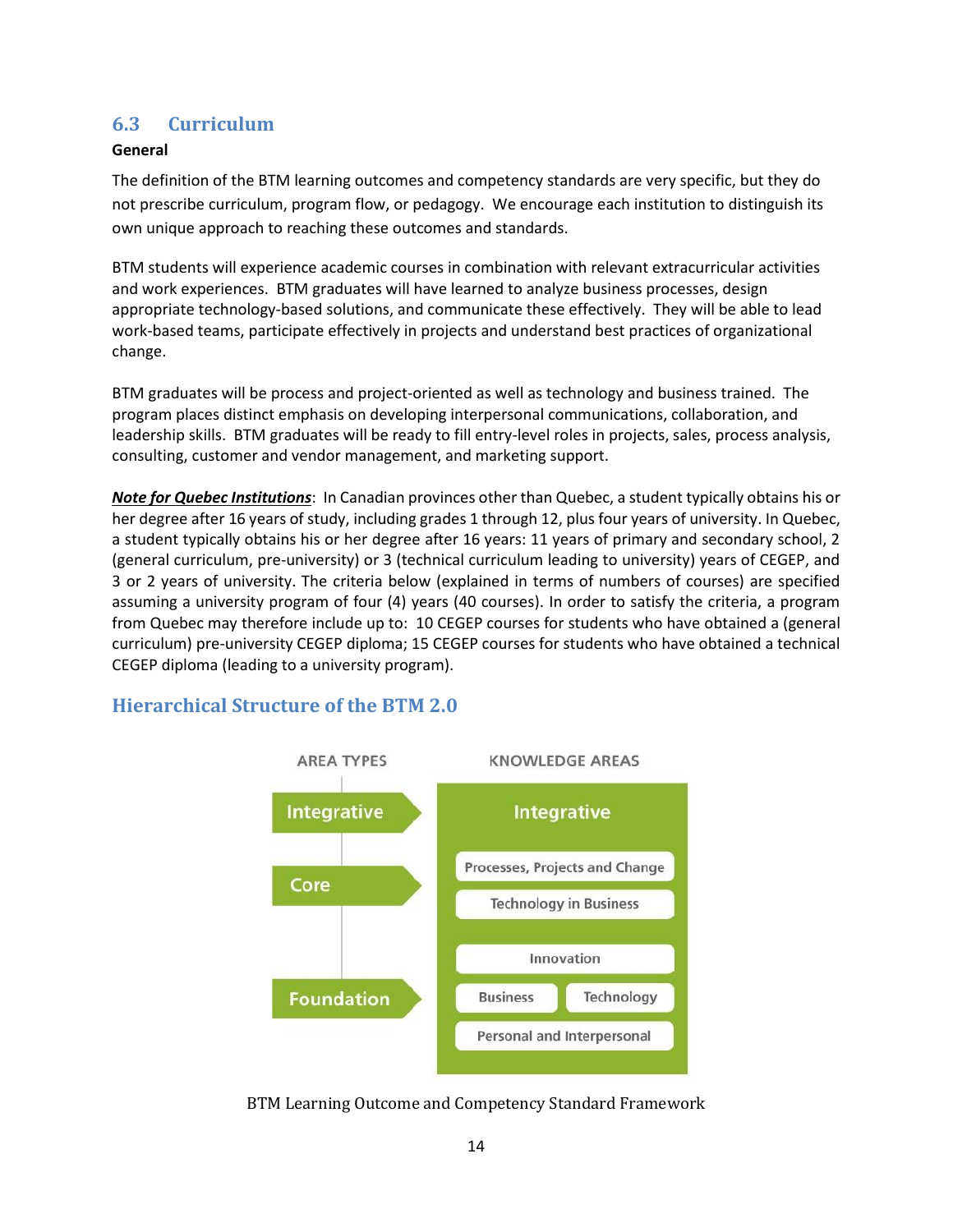The BTM Learning Outcomes contain 70 Learning Outcomes (see Table 2: BTM Learning Outcomes) in 7 broad competency areas, namely:

- 1. **Integrative (I1)**: This knowledge area contains learning outcomes that integrate the competencies developed in the following six knowledge areas. It produces a "deliverable" of direct relevance to employers.
- 2. **Personal and Interpersonal (F1)**: The ability to make a meaningful contribution depends upon one's self-knowledge and ability to have constructive, long term, interactions with others. Successful leaders have strong personal and interpersonal competencies.
- 3. **Business (F2)**: To be effective in the workplace one must have both the broad context of business its role and place in society – and a working knowledge of how business operates.
- 4. **Technology (F3)**: BTM graduates must understand information and communications technologies, their current capabilities, and future trends.
- 5. **Innovation (F4):** BTM graduates are expected to be innovative in the workplace. Innovators should be able to identify new opportunities, validate and resource them.
- 6. **Technology in Business (C1)**: This knowledge area is designed to synthesize the knowledge and competencies gained in the foundational knowledge areas and create an additional competency in understanding: the potential (economic, personal, societal), the risks of, and the governance, acquisition, and management of ICTs in and for business.
- 7. **Processes, Project and Change (C2)**: BTM graduates will gain the foundations that enable them to help create well-designed business processes, well-managed projects, and support for the individuals and groups undergoing change.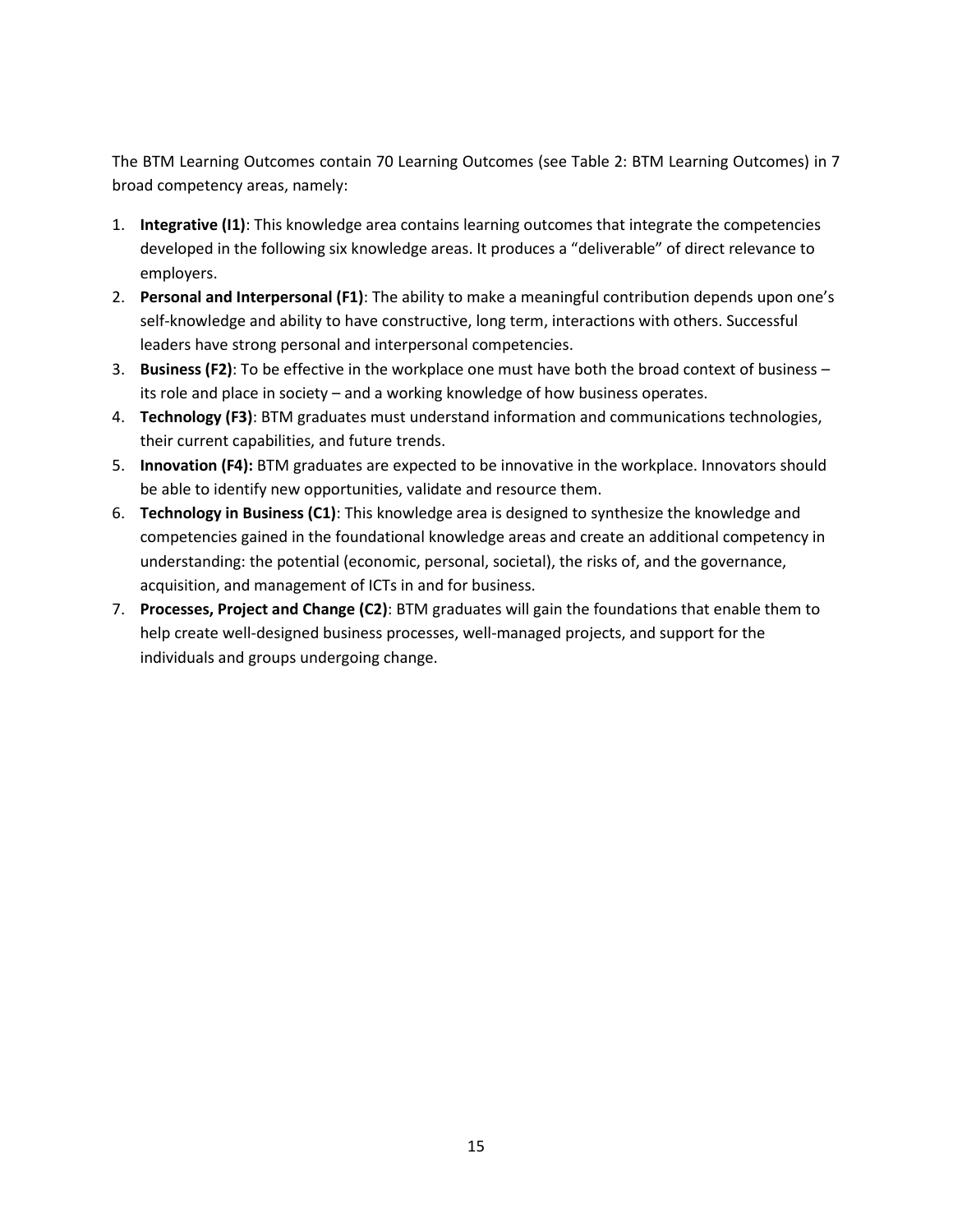| 11           |                   | <b>Project Management</b>          | $F3-1$   |                   | <b>IT Trends</b>                              | $C1-1$     |                        | <b>Business Value of IT</b>         |
|--------------|-------------------|------------------------------------|----------|-------------------|-----------------------------------------------|------------|------------------------|-------------------------------------|
| $ 12\rangle$ |                   | <b>Business Analysis</b>           | $F3-1.1$ |                   | <b>IT Operations</b>                          | $C1-2$     |                        | Impact of IT on People              |
| 13           |                   | Business Process Management F3-1.2 |          |                   | <b>Software Development</b>                   | $C1-3$     |                        | nnovation Management                |
| 14           |                   | <b>Enterprise Architecture</b>     | $F3-1.3$ |                   | Infrastructure Lifecycle                      | $C1-4$     |                        | <b>IT Industry Economics</b>        |
| 15           | ntegrative        | <b>Technology Management</b>       | $F3-1.4$ |                   | <b>Technology Lifecycle</b>                   | $C1-5$     |                        | <b>IT Function Economics</b>        |
| 16           |                   | Technology Assessment              | $F3-1.5$ |                   | <b>Contemporary Technology Lifecycle</b>      | $C1-6$     | Technology in Business | <b>IT Function Trends</b>           |
| <b>II7</b>   |                   | <b>Design Thinking</b>             | $F3-1.6$ |                   | <b>Digital Business Technology</b>            | $C1-7$     |                        | <b>IT Procurement</b>               |
| 18           |                   | <b>Communicate Business Value</b>  | F3-1.7   |                   | <b>Digital Business</b>                       | $C1-8$     |                        | <b>Enterprise Architecture</b>      |
| $F1-1$       |                   | Self-Awareness                     | $F3-1.8$ |                   | <b>Digital Marketing</b>                      | $C2-1$     |                        | <b>Organizational Learning</b>      |
| $F1-2$       |                   | Communication                      | $F3-2$   |                   | <b>IT Solution Design</b>                     | $C2-2$     | Change                 | <b>Project Management</b>           |
| $F1-3$       | and Interpersonal | <b>Workplace Diversity</b>         | $F3-2.1$ |                   | <b>Requirements Analysis</b>                  | $C2-3$     |                        | <b>Business Change Management</b>   |
| $F1-4$       |                   | <b>Interpersonal Relations</b>     | $F3-2.2$ | <b>Technology</b> | Networking                                    | $C2-4$     | and                    | <b>Project Process Management</b>   |
| $F1-5$       |                   | <b>Teamwork</b>                    | $F3-2.3$ |                   | <b>Custom Software</b>                        | $C2 - 4.1$ | Projects               | Stakeholder Requirement Analysis    |
| $F1-5.1$     |                   | Persuasion                         | $F3-2.4$ |                   | <b>Packaged Software</b>                      | $C2 - 4.2$ |                        | <b>Business Process Improvement</b> |
| $F1-5.2$     |                   | <b>Decision Making</b>             | $F3-2.5$ |                   | <b>Technology Architecture</b>                | $C2 - 4.3$ |                        | <b>Business Process Design</b>      |
| $F1-5.3$     |                   | Leadership                         | $F3-3$   |                   | <b>IT Security and Compliance</b>             | $C2 - 4.4$ |                        | <b>Quality Assurance</b>            |
| $F1 - 5.4$   | Personal          | <b>Communication Technologies</b>  | F3-3.1.  |                   | <b>Information Security or Cyber Security</b> | $C2-4.5$   | Processes,             | <b>New Process Implementation</b>   |
| $F1-6$       |                   | Negotiation                        | $F3-3.2$ |                   | Technology audit                              | $C2-5$     |                        | Knowledge Management                |
| $F1-7$       |                   | <b>Coordination Skill</b>          | $F3-3.3$ |                   | Privacy                                       |            |                        |                                     |
| $F2-1$       |                   | <b>Business and Society</b>        | $F3-3.4$ |                   | <b>IT Governance and Standards</b>            |            |                        |                                     |
| $F2-2$       |                   | <b>Business Models</b>             | $F3-4$   |                   | <b>Information Management</b>                 |            |                        |                                     |
| $F2-3$       | <b>Business</b>   | <b>Risk Management</b>             | $F3-4.1$ |                   | <b>Business Intelligence</b>                  |            |                        |                                     |
| $F2-4$       |                   | <b>Strategic Management</b>        | $F3-4.2$ |                   | <b>Decision Support Systems</b>               |            |                        |                                     |
| $F2-5$       |                   | <b>Support Functions</b>           | $F3-4.3$ |                   | Data Warehousing                              |            |                        |                                     |
| $F2-6$       |                   | Value Chain                        | $F4-1$   |                   | Opportunity Identification                    |            |                        |                                     |
|              |                   |                                    | $F4-2$   | Innovation        | Validation                                    |            |                        |                                     |
|              |                   |                                    | $F4-3$   |                   | <b>Resourcing</b>                             |            |                        |                                     |

### BTM Learning Outcomes

BTM graduates must to demonstrate that 3 elements of learning have taken place: theories/best practices have been taught, students have received feedback, and students have reflected and improved.

BTM graduates will demonstrate competency in:

- 1. *Knowing*. For all learning outcomes students must be able to define, discuss, compare and use applicable concepts analytically.
- 2. *Doing*. For just under half the learning outcomes an additional level of competency is required: students must be able to demonstrate the ability to use their knowledge and skills in a practical way. Students demonstrate "doing" when they can use knowledge to create a practical artifact (e.g., business process model, project plan, data model, business case).

The BTM draws on existing competency models defined by recognized professional standards bodies and / or leading academics in the field of learning.

For learning outcomes that only have *knowing* requirements, the competency standard uses a summarized version of Bloom's taxonomy<sup>1</sup> of levels of learning. Outcomes that have a *doing* competency requirement draw on recognized professional standards.

<sup>&</sup>lt;sup>1</sup> An introduction to Bloom's original taxonomy can be found [here.](http://en.wikipedia.org/wiki/Taxonomy_of_Educational_Objectives) A second reference, located [here,](http://projects.coe.uga.edu/epltt/index.php?title=Bloom%27s_Taxonomy) introduces the updates to Blooms original taxonomy proposed in the 1990's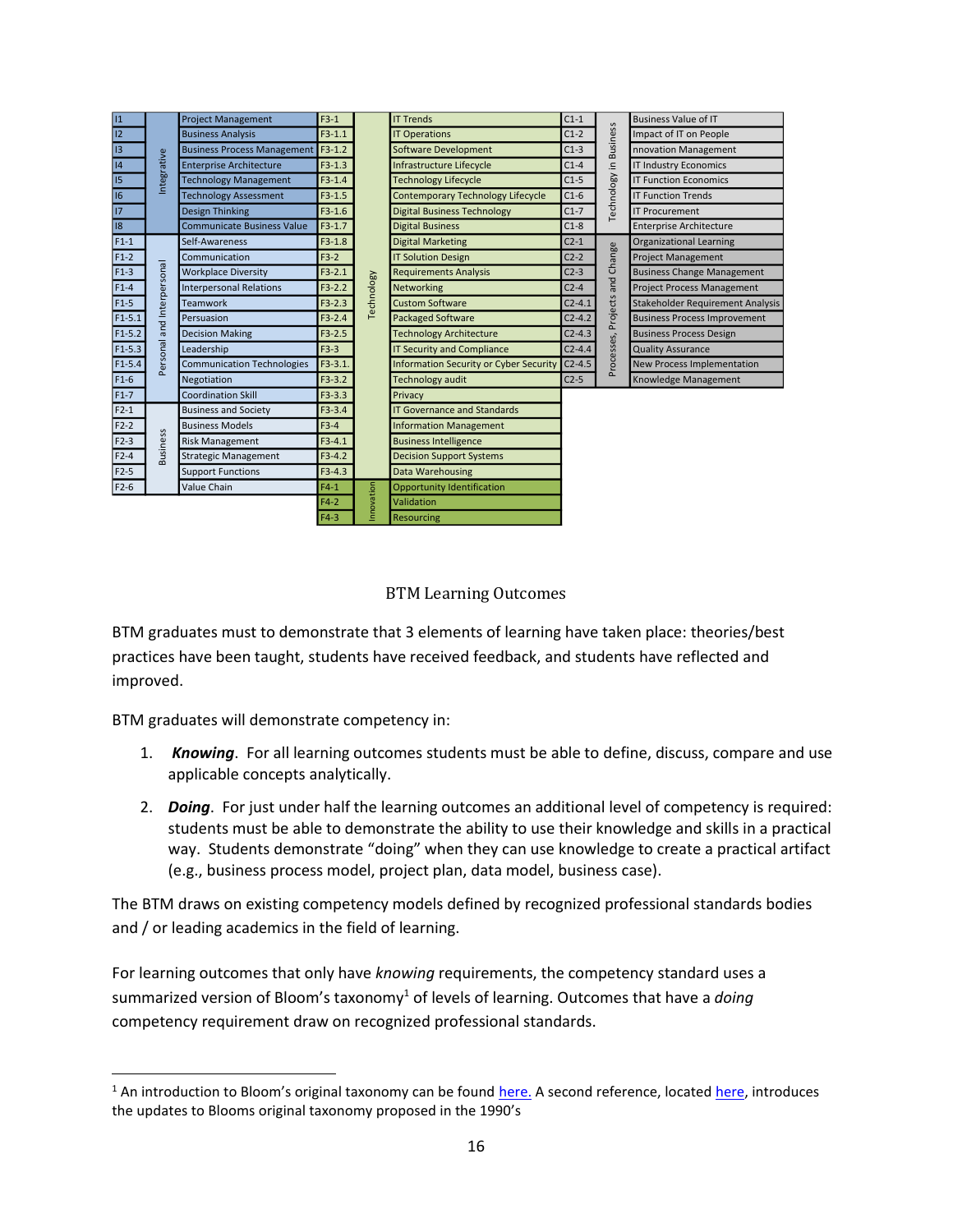### **Bloom's Taxonomy**

The revised Bloom's Taxonomy includes the following:

- 1. **Remembering**: Retrieving, recognizing, and recalling relevant knowledge from long-term memory.
- 2. **Understanding**: Constructing meaning from oral, written, and graphic messages through interpreting, exemplifying, classifying, summarizing, inferring, comparing, and explaining.
- 3. **Applying**: Carrying out or using a procedure through executing, or implementing.
- 4. **Analyzing**: Breaking material into constituent parts, determining how the parts relate to one another and to an overall structure or purpose through differentiating, organizing, and attributing.
- 5. **Evaluating**: Making judgments based on criteria and standards through checking and critiquing.
- 6. **Creating**: Putting elements together to form a coherent or functional whole; reorganizing elements into a new pattern or structure through generating, planning, or producing.

For the BTM, Bloom's taxonomy has been simplified so it has 4 levels:

- 1. Bloom's #1 Remembering and #2 Understanding. Learning outcomes at this level start with "Exhibit an understanding of…"
- 2. Bloom's #3 Applying. Learning outcomes at this level start with "Be able to explain…"
- 3. Bloom's #4 Analyzing and #5 Evaluating. Learning outcomes at this level start with "Demonstrate understanding of…" or "Describe…"
- 4. Bloom's #6 Creating. Learning outcomes at this level start with "Demonstrate the ability to…"

### **Professional competency models in the BTM**

The BTM draws on competency standards from 5 recognized professional bodies.

- 1. [Skills Framework for Information Age Version 4](http://www.sfia.org.uk/) (SFIA) published by the SFIA Foundation (publicly available)
- 2. [Project Management Institute](http://www.pmi.org/) (PMI) Career Framework for Organizations (Version at www.pmi.org as of July 2009) which includes: th[e Project Manager Competency Development](http://www.pmi.org/Marketplace/Pages/ProductDetail.aspx?GMProduct=00101024401)  [Framework \(PMCDF\) Second Edition,](http://www.pmi.org/Marketplace/Pages/ProductDetail.aspx?GMProduct=00101024401) an[d PMI PathPro Job Ladders.](https://pathpro.pmi.org/) Th[e Project Management](http://www.pmi.org/GetInvolved/Pages/PMBOK-Guide-Digital-Edition.aspx)  [Body of Knowledge 4](http://www.pmi.org/GetInvolved/Pages/PMBOK-Guide-Digital-Edition.aspx)<sup>th</sup> Edition</u> (PMBOK<sup>®</sup>) is referenced extensively in these documents. A Guide [to the Project Management Body of Knowledge 4](http://www.pmi.org/Marketplace/Pages/ProductDetail.aspx?GMProduct=00101095501)<sup>th</sup> Edition (PMBOK® Guide) is also a useful reference.
- 3. [International Institute of Business Analysis \(IIBA\)](http://www.theiiba.org/) [Business Analyst Career Ladder \(Version at](http://www.theiiba.org/AM/Template.cfm?Section=Roles&Template=/CM/HTMLDisplay.cfm&ContentID=4204)  [www.theiiba.org as of July 2009\)](http://www.theiiba.org/AM/Template.cfm?Section=Roles&Template=/CM/HTMLDisplay.cfm&ContentID=4204) (must be a IIBA member to download). The Business Analysis Body of Knowledge version 2.0 (BABOK®) is referenced in this document.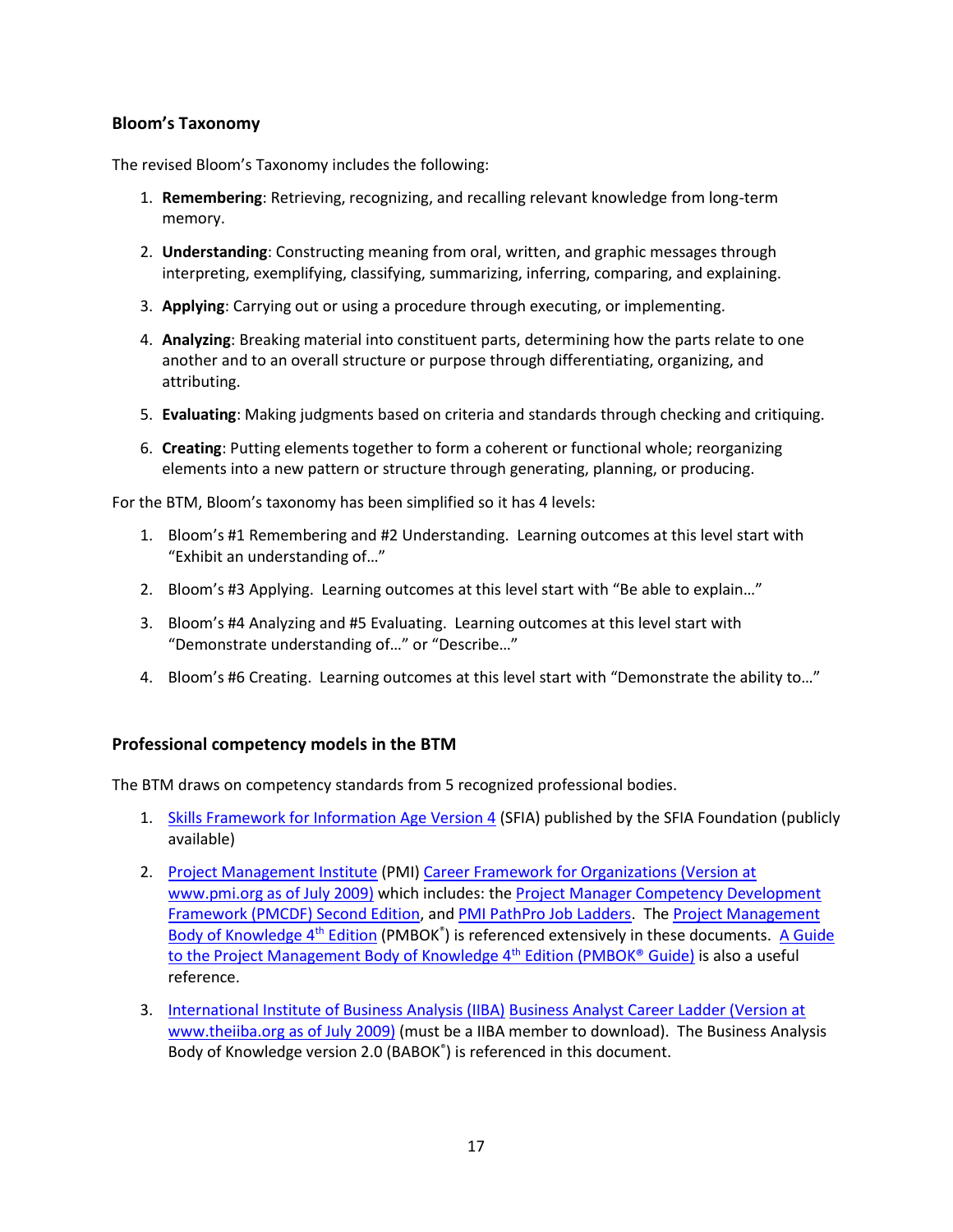- 4. [Certified Management Consultants of Canada \(CMC-Canada\)](http://www.cmc-canada.ca/CMC_Designation/CMCBodyofKnowledge.cfm?group=Body%20of%20Knowledge%20and%20Competency%20Profile) [CMC Competency Profile and CMC](http://www.cmc-canada.ca/CMC_Designation/CMCBodyofKnowledge.cfm?group=Body%20of%20Knowledge%20and%20Competency%20Profile)  [Competency Framework Summary.](http://www.cmc-canada.ca/CMC_Designation/CMCBodyofKnowledge.cfm?group=Body%20of%20Knowledge%20and%20Competency%20Profile) The CMC Common Body of Knowledge 2000 Edition (CMCBOK® ) is referenced in these documents.
- 5. [Management Standards Centre \(MSC\)](http://www.management-standards.org/)<sup>2</sup>, (part of the Chartered [Management Institute\)](http://www.managers.org.uk/) National [Occupational Standards \(NOS\) for Management and Leadership 2008 Edition](http://www.management-standards.org/content_1.aspx?id=10:5406&id=10:1917) (publicly available, printed copy available for purchase)

### **Competency Standards and Guidance Labelling**

Where a competency standard is defined or guidance is provided for a learning outcome the format of the label is:

*<Label>* { "-" *<Skill Reference Code>* | *<Guidance Reference>*} { "=" *<Required Competency Level Code>* }

Where:

*<Label>* indicates which model is used to define the competency standard or provide guidance. In summary:

- 1. BLOM = Updated Bloom's Taxonomy
- 2. SFIA = Skills Framework for the Information Age
- 3. PMI = Project Management Institute
- 4. IIBA = International Institute of Business Analysis
- 5. CMC = Certified Management Consultants of Canada, CMC Competency Profile and associated CMC Competency Framework Summary
- 6. MSC = Management Standards Centre, National Occupational Standard

*<Skill Reference Code>.* Where a competency standard for a "doing" learning outcome is being set, a skill reference code is provided which provides a pointer to the specific description of the relevant skill in the selected competency model. The skill reference code is only required for doing competencies.

*<Guidance Reference>* Where guidance on the employers' competency requirements for a "doing" learning outcome is being provided, the guidance source will indicate the applicable source document to be consulted.

### *Guidance is show in italics in this font.*

*<Required Competency Level Code>* specifies the required competency level the student must achieve using competency level scale from the selected competency model. In cases where the competency standard is provided for guidance only, this element is omitted (see below for details).

Details of the Labels, Skill Reference Codes, Guidance References and Required Competency Level Codes for each competency model have been described above.

<sup>&</sup>lt;sup>2</sup> "The Standards Setting Body for Management and Leadership"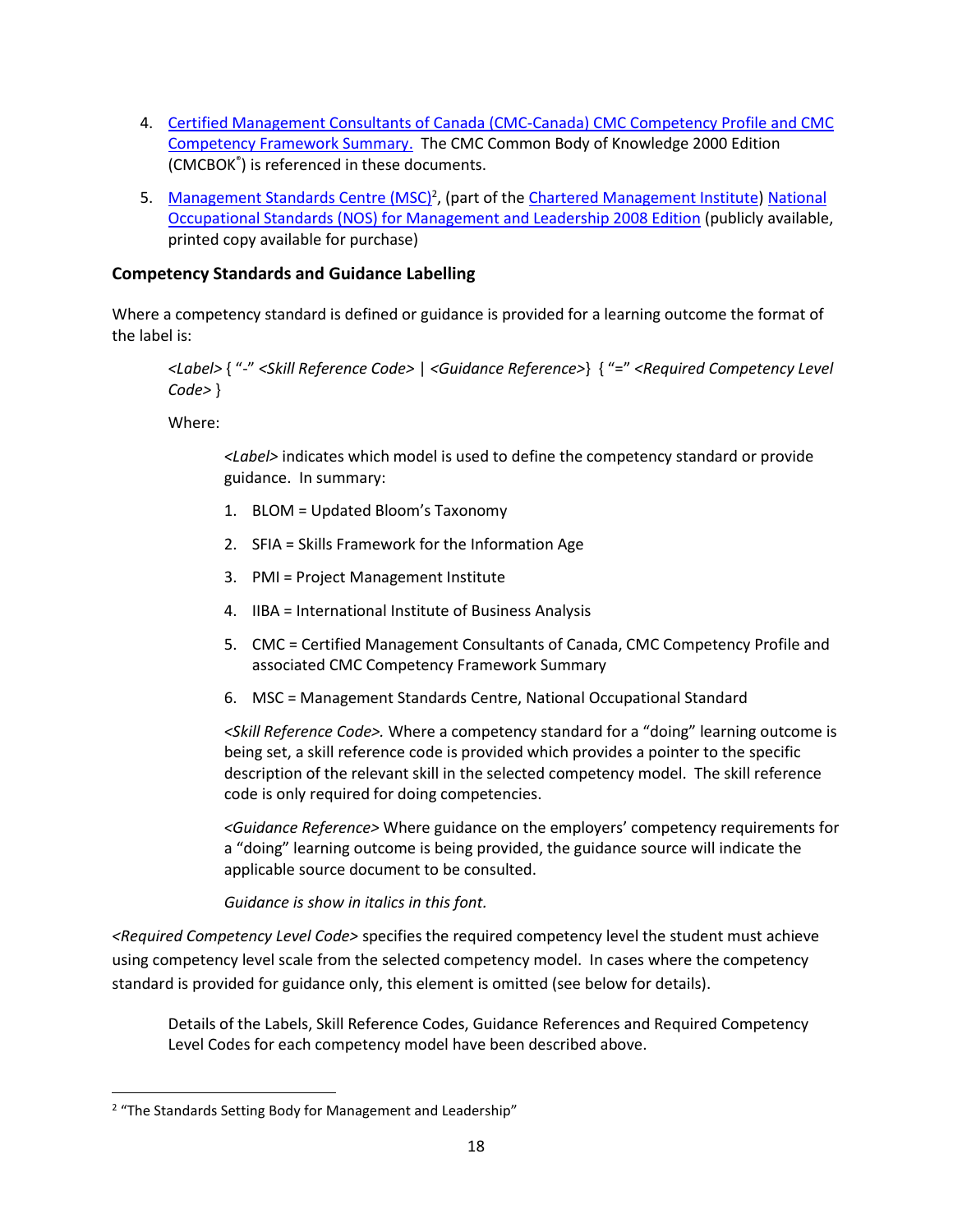# <span id="page-18-0"></span>**I1 – Integrative**

This knowledge level area contains learning outcomes that integrates the competencies developed in the other knowledge areas. It produces a "deliverable" of direct relevance to employers.

| <b>Title</b><br>(2) | <b>Learning Outcome</b><br>(3) | <b>Competency Standard</b><br>(4)                                                                  |
|---------------------|--------------------------------|----------------------------------------------------------------------------------------------------|
|                     |                                |                                                                                                    |
| Project             | Demonstrate the                | <b>SFIA-PRMG=4 (Project Management)</b>                                                            |
|                     | plan, manage and               | Introduction to this skill:                                                                        |
|                     | technology project.            | The management of projects, typically (but                                                         |
|                     |                                | not exclusively) involving the development                                                         |
|                     |                                | and implementation of business processes to                                                        |
|                     |                                | meet identified business needs, acquiring and<br>utilizing the necessary resources and skills,     |
|                     |                                | within agreed parameters of cost, timescales,                                                      |
|                     |                                | and quality.                                                                                       |
|                     |                                |                                                                                                    |
|                     |                                |                                                                                                    |
|                     |                                | <b>Level 4 Description:</b>                                                                        |
|                     |                                | Defines, documents and carries out small                                                           |
|                     |                                | projects or sub-projects (typically less than six                                                  |
|                     |                                | months, with limited budget, limited                                                               |
|                     |                                | interdependency with other projects, and no                                                        |
|                     |                                | significant strategic impact), alone or with a                                                     |
|                     |                                | small team, actively participating in all phases.<br>Identifies, assesses and manages risks to the |
|                     |                                | success of the project. Agrees project                                                             |
|                     |                                | approach with stakeholders, and prepares                                                           |
|                     |                                | realistic plans (including quality, risk and                                                       |
|                     |                                | communications plans) and tracks activities                                                        |
|                     |                                | against the project schedule, managing                                                             |
|                     |                                | stakeholder involvement as appropriate.                                                            |
|                     |                                | Monitors costs, timescales and resources                                                           |
|                     |                                | used, and takes action where these deviate                                                         |
|                     |                                | from agreed tolerances. Ensures that own<br>projects are formally closed and, where                |
|                     |                                | appropriate, subsequently reviewed, and that                                                       |
|                     | Management                     | ability to effectively<br>lead a business                                                          |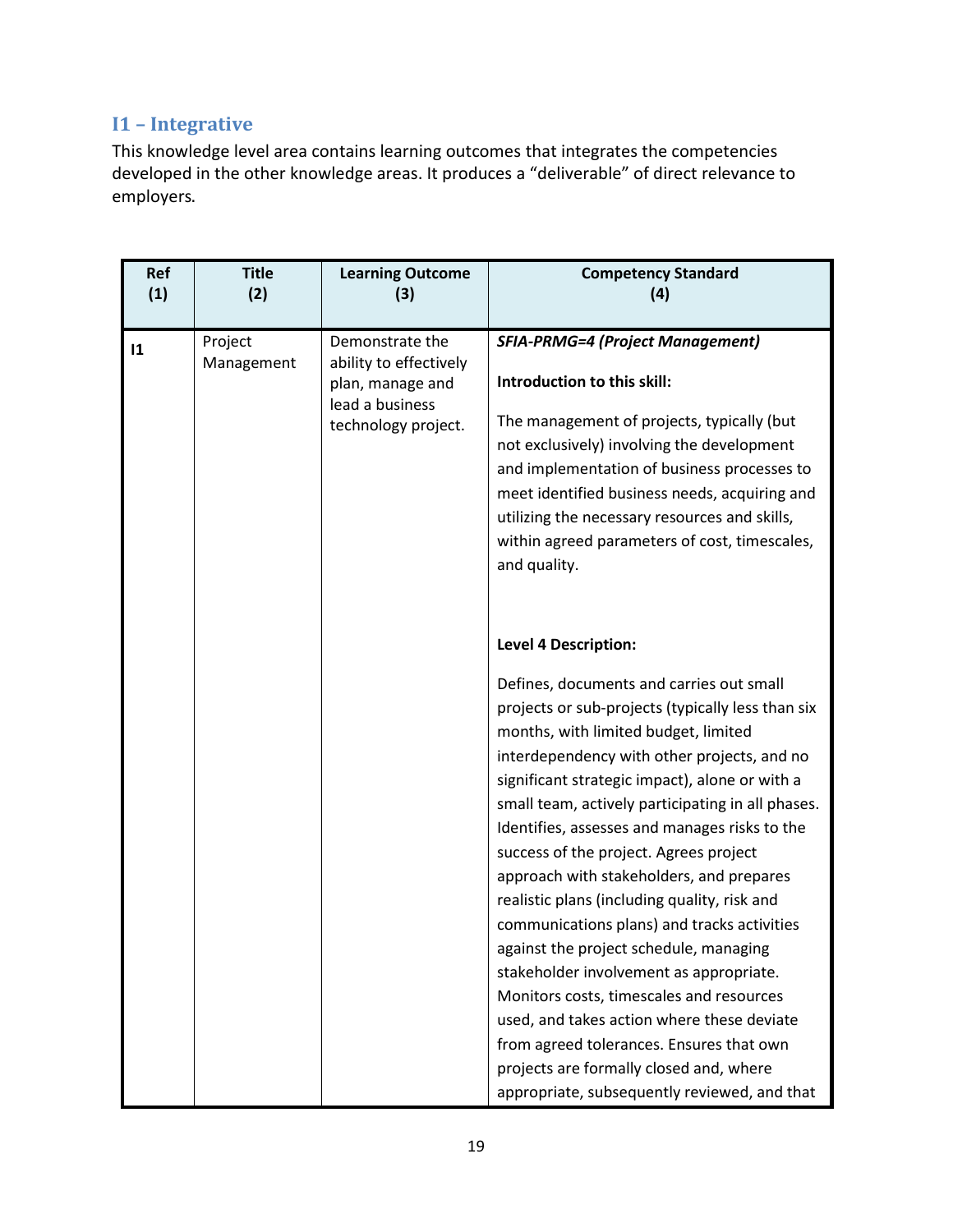| <b>Ref</b><br>(1) | <b>Title</b><br>(2) | <b>Learning Outcome</b><br>(3) | <b>Competency Standard</b><br>(4)                                                                                                                                                                                                                                                                                                                                                                                                                                                                                                                                                                                    |
|-------------------|---------------------|--------------------------------|----------------------------------------------------------------------------------------------------------------------------------------------------------------------------------------------------------------------------------------------------------------------------------------------------------------------------------------------------------------------------------------------------------------------------------------------------------------------------------------------------------------------------------------------------------------------------------------------------------------------|
|                   |                     |                                | lessons learned are recorded.                                                                                                                                                                                                                                                                                                                                                                                                                                                                                                                                                                                        |
|                   |                     |                                | <b>SFIA-PROF=4 (Programme and Project</b><br>Support)                                                                                                                                                                                                                                                                                                                                                                                                                                                                                                                                                                |
|                   |                     |                                | <b>Introduction to this Skill:</b>                                                                                                                                                                                                                                                                                                                                                                                                                                                                                                                                                                                   |
|                   |                     |                                | The provision of support and guidance on<br>portfolio, programme and project<br>management processes, procedures, tools and<br>techniques. Support includes definition of<br>portfolios, programmes, and projects; advice<br>on the development, production and<br>maintenance of business cases; time,<br>resource, cost and exception plans, and the<br>use of related software tools. Tracking and<br>reporting of programme/project progress and<br>performance are also covered, as is the<br>capability to facilitate all aspects of<br>portfolio/programme/ project meetings,<br>workshops and documentation. |
|                   |                     |                                | <b>Level 4 Skill Description:</b>                                                                                                                                                                                                                                                                                                                                                                                                                                                                                                                                                                                    |
|                   |                     |                                | Takes responsibility for the provision of<br>support services to projects. Uses and<br>recommends project control solutions for<br>planning, scheduling and tracking projects.<br>Sets up and provides detailed guidance on<br>project management software, procedures,<br>processes, tools and techniques. Supports<br>programme or project control boards, project<br>assurance teams and quality review meetings.<br>Provides basic guidance on individual project<br>proposals. May be involved in aspects of<br>supporting a programme by providing a cross                                                     |
|                   |                     |                                | programme view on risk, change, quality,                                                                                                                                                                                                                                                                                                                                                                                                                                                                                                                                                                             |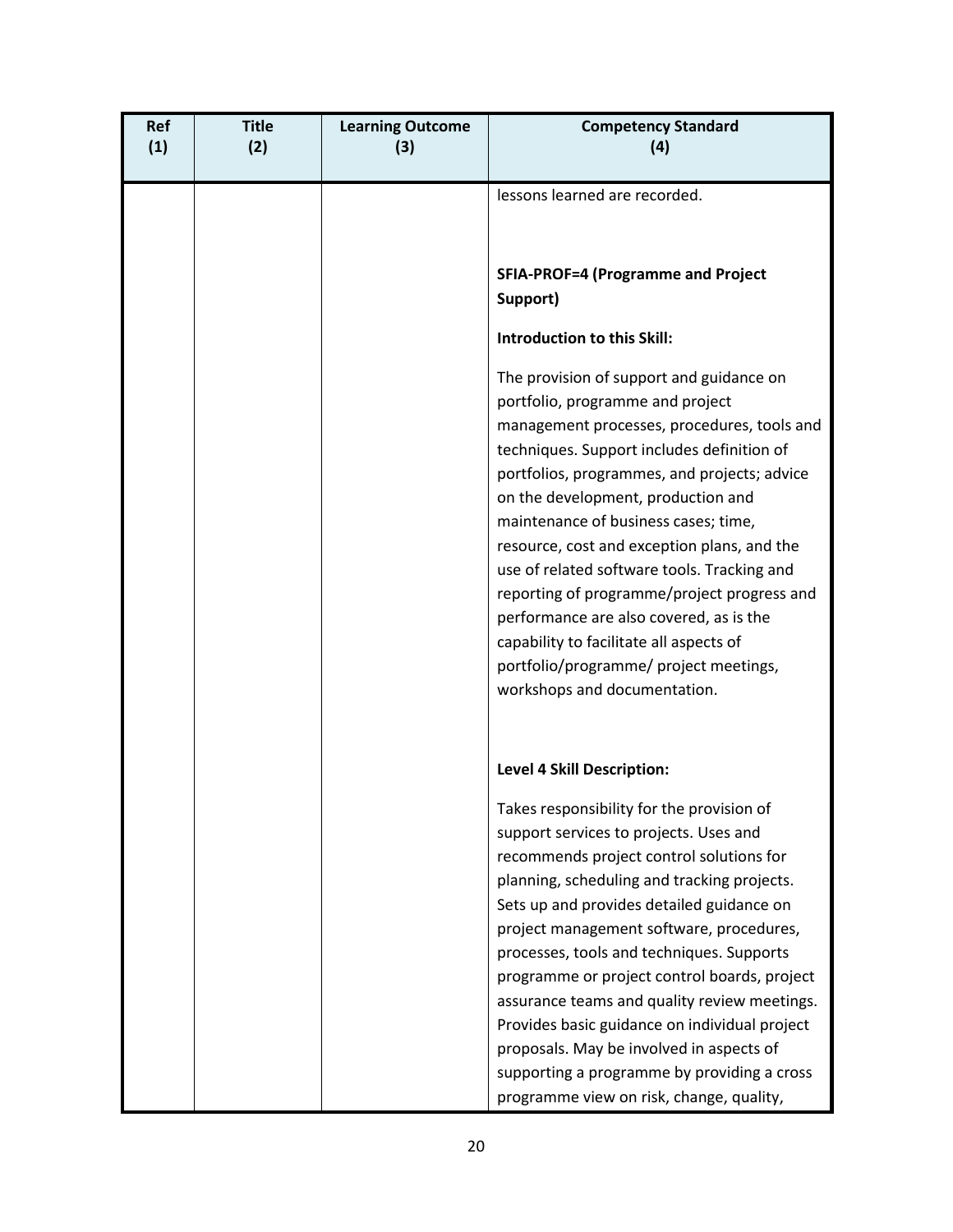| Ref<br>(1)      | <b>Title</b><br>(2)                      | <b>Learning Outcome</b><br>(3)                                                                                                                                                                                                                                                                                                          | <b>Competency Standard</b><br>(4)                                                                                                                                                                                                                                                                                                            |
|-----------------|------------------------------------------|-----------------------------------------------------------------------------------------------------------------------------------------------------------------------------------------------------------------------------------------------------------------------------------------------------------------------------------------|----------------------------------------------------------------------------------------------------------------------------------------------------------------------------------------------------------------------------------------------------------------------------------------------------------------------------------------------|
|                 |                                          |                                                                                                                                                                                                                                                                                                                                         | finance or configuration management.                                                                                                                                                                                                                                                                                                         |
| 12              | <b>Business</b><br>Analysis              | Demonstrate the<br>ability to understand<br>and analyze a<br>business problem or<br>opportunity-collect<br>relevant information,<br>describe and<br>compare options and<br>risks, and make<br>recommendations.<br>Demonstrate<br>appropriate use of<br>relevant techniques<br>such as systems<br>thinking and<br>quantitative analysis. | <b>BLOOM BTM=4</b>                                                                                                                                                                                                                                                                                                                           |
| 13              | <b>Business</b><br>Process<br>Management | Demonstrate the<br>ability to analyze a<br>business process,<br>develop the "to-be"<br>design, and then to<br>create the<br>implementation plan<br>and the business<br>change management<br>plan to implement<br>this design.                                                                                                           | MSC-C5=FL (Facilitating Change - Plan Change<br>- First Line Manager)                                                                                                                                                                                                                                                                        |
| $\overline{14}$ | Enterprise<br>Architecture               | Demonstrate the<br>ability to design and<br>communicate a<br>moderately complex<br>technology-enabled<br>solution to a<br>business problem.                                                                                                                                                                                             | <b>SFIA-SSUP=4 (Sales Support)</b><br><b>Introduction to this Skill:</b><br>The provision of technical advice and<br>assistance to the sales force, sales agents,<br>reseller/distributor staff existing or<br>prospective customers, either in support of<br>customer development or sales activity or<br>fulfillment of sales obligations. |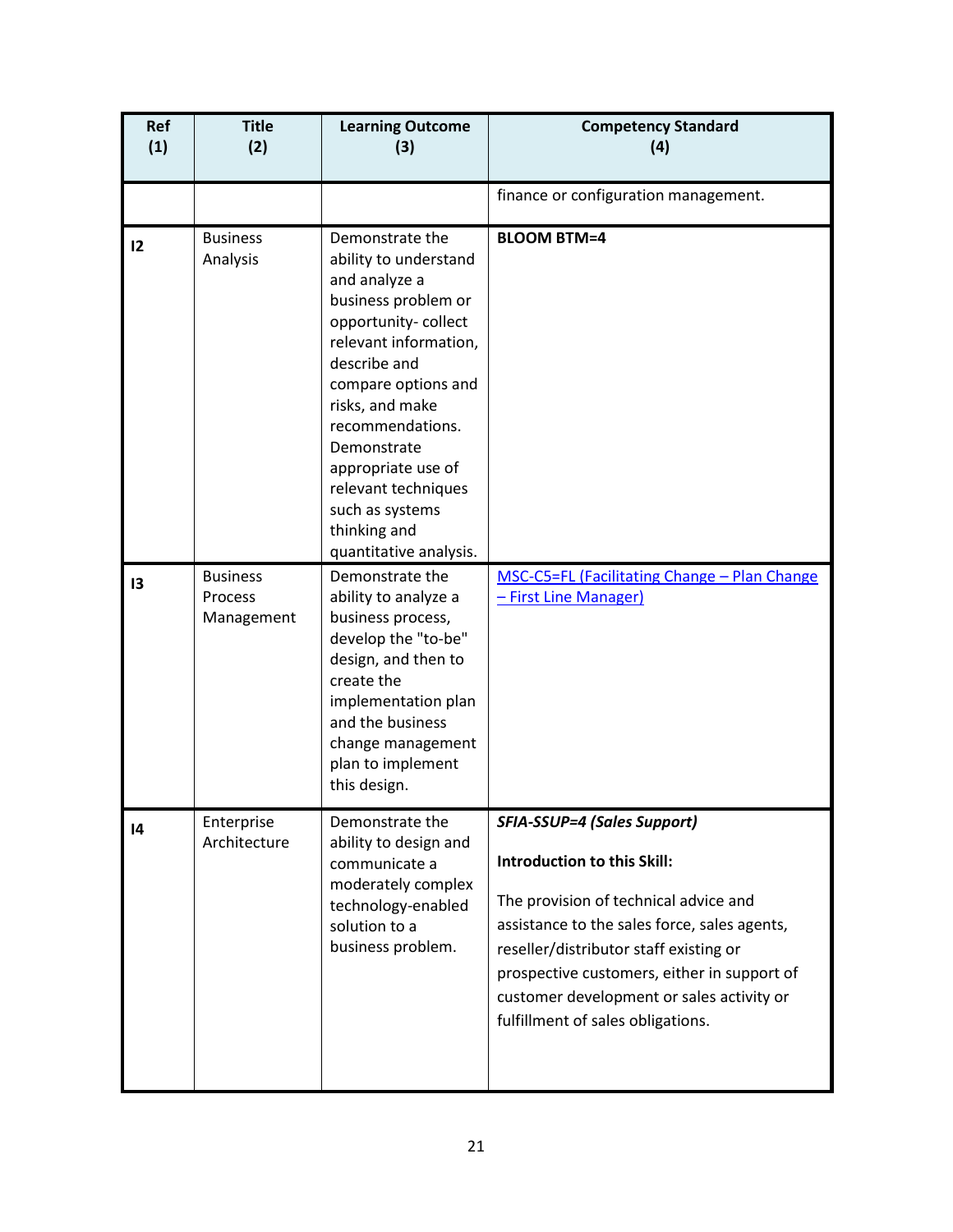| <b>Ref</b><br>(1) | <b>Title</b><br>(2)      | <b>Learning Outcome</b><br>(3)                                                                                                                                                                                                                                                                                   | <b>Competency Standard</b><br>(4)                                                                                                                                                                                                                                                                                                                                                                                       |
|-------------------|--------------------------|------------------------------------------------------------------------------------------------------------------------------------------------------------------------------------------------------------------------------------------------------------------------------------------------------------------|-------------------------------------------------------------------------------------------------------------------------------------------------------------------------------------------------------------------------------------------------------------------------------------------------------------------------------------------------------------------------------------------------------------------------|
|                   |                          |                                                                                                                                                                                                                                                                                                                  | <b>Level 4 Skill Description:</b><br>Works closely with the sales team to help<br>prospects to clarify their needs and<br>requirements; devises solutions and assesses<br>their feasibility and practicality. Demonstrates<br>technical feasibility using physical or<br>simulation models. Produces estimates of cost<br>and risk and initial project plans to inform<br>sales proposals. Resolves technical problems. |
| 15                | Technology<br>Management | Demonstrate<br>understanding of<br>how to analyze a<br>business need,<br>develop an RFx,<br>evaluate the<br>responses, and<br>structure a contract<br>with the successful<br>vendor. Ability to<br>evaluate the<br>effectiveness,<br>appropriateness and<br>usability of an<br>implemented<br>information system | <b>BLOOM BTM=3</b>                                                                                                                                                                                                                                                                                                                                                                                                      |
| 16                | Technology<br>Assessment | Demonstrate the<br>ability to examine a<br>new technology,<br>understand its<br>strengths and<br>weaknesses,<br>evaluate its<br>usefulness to solve<br>business problems,<br>and communicate<br>the results.                                                                                                     | <b>SFIA-RSCH=3 (Research)</b><br><b>Introduction to this Skill:</b><br>The advancement of knowledge by data<br>gathering, innovation, experimentation,<br>evaluation and dissemination, carried out in<br>pursuit of a predetermined set of research<br>goals.                                                                                                                                                          |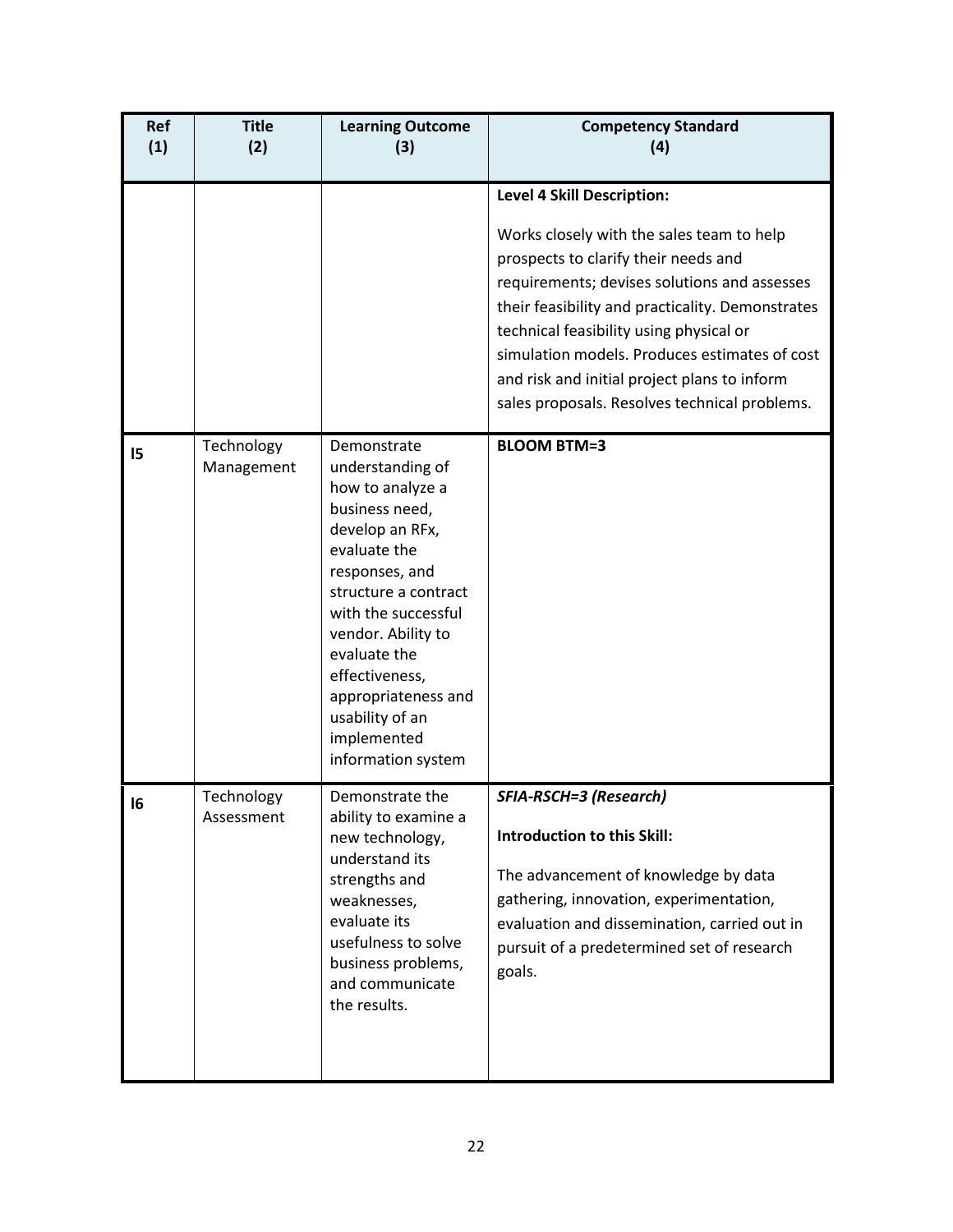| <b>Ref</b><br>(1) | <b>Title</b><br>(2)                  | <b>Learning Outcome</b><br>(3)                                                                                                                          | <b>Competency Standard</b><br>(4)                                                                                                                                                                                                                                                                                                                                                          |
|-------------------|--------------------------------------|---------------------------------------------------------------------------------------------------------------------------------------------------------|--------------------------------------------------------------------------------------------------------------------------------------------------------------------------------------------------------------------------------------------------------------------------------------------------------------------------------------------------------------------------------------------|
|                   |                                      |                                                                                                                                                         | <b>Level 3 Description:</b><br>Within given research goals, builds on and<br>refines appropriate outline ideas for research,<br>i.e. evaluation, development, demonstration<br>and implementation. Uses available resources<br>to gain an up-to-date knowledge of any<br>relevant field. Reports on work carried out and<br>may contribute sections of material of<br>publication quality. |
| 17                | Design Thinking                      | Exhibit an<br>understanding of<br>how to use the 5 key<br>elements of the<br>design-thinking<br>framework for future<br>projects and<br>initiatives.    | <b>BLOOM BTM=1</b>                                                                                                                                                                                                                                                                                                                                                                         |
| 18                | Communicate<br><b>Business Value</b> | Demonstrate<br>understanding of<br>how to effectively<br>communicate the<br>value of current and<br>new projects in a<br>concise and<br>compelling way. | <b>BLOOM BTM=3</b>                                                                                                                                                                                                                                                                                                                                                                         |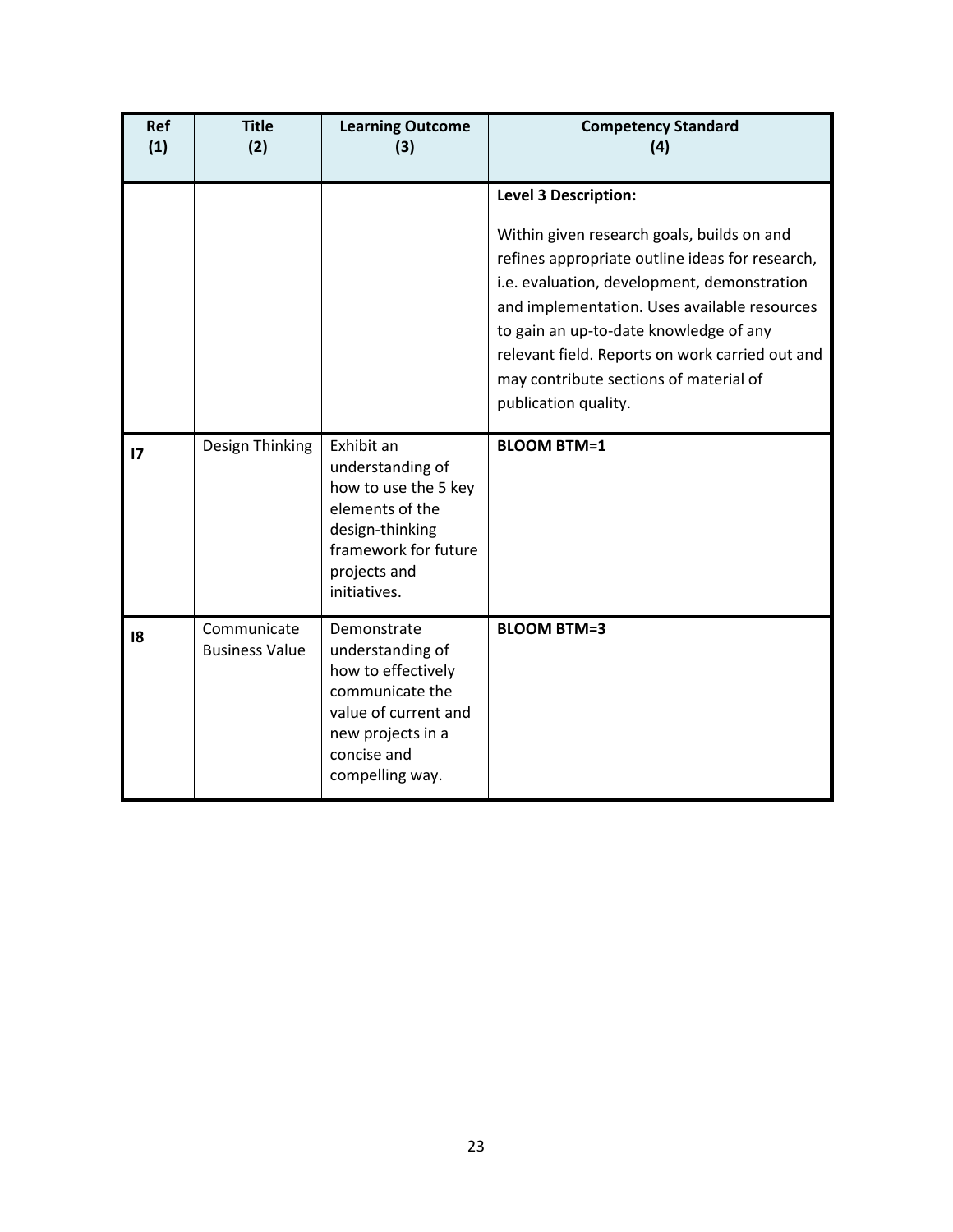# <span id="page-23-0"></span>**F1 – Personal and Interpersonal**

The ability to make a meaningful contribution depends upon one's self knowledge and ability to have constructive, long term, interactions with others. Successful leaders have strong personal and interpersonal competencies.

| Ref<br>(1) | <b>Title</b><br>(2)    | <b>Learning Outcome</b><br>(3)                                                                                                                                                                  | <b>Competency Standard</b><br>(4)                                                                                                                |
|------------|------------------------|-------------------------------------------------------------------------------------------------------------------------------------------------------------------------------------------------|--------------------------------------------------------------------------------------------------------------------------------------------------|
| $F1-1$     | Self-Awareness         | Demonstrate self-<br>awareness and self-<br>management,<br>including mastery of<br>ethical reasoning,<br>client relationship<br>management,<br>business courtesies<br>and self-<br>presentation | MSC-A1=TL (Manage your own resources -<br><b>Team Lead)</b><br><b>MSC-D1-TL (Developing productive working</b><br>relationships with colleagues) |
| $F1-2$     | Communication          | Demonstrate<br>proficiency in<br>listening, oral and<br>written<br>communications<br>skills in a business<br>context                                                                            | <b>BLOOM BTM=4</b>                                                                                                                               |
| $F1-3$     | Workplace<br>Diversity | Demonstrate<br>understanding of the<br>strengths of a<br>diverse workplace<br>(including ability,<br>ethnicity, religion,<br>gender, sexual<br>orientation,<br>age/generation).                 | <b>BLOOM BTM=3</b>                                                                                                                               |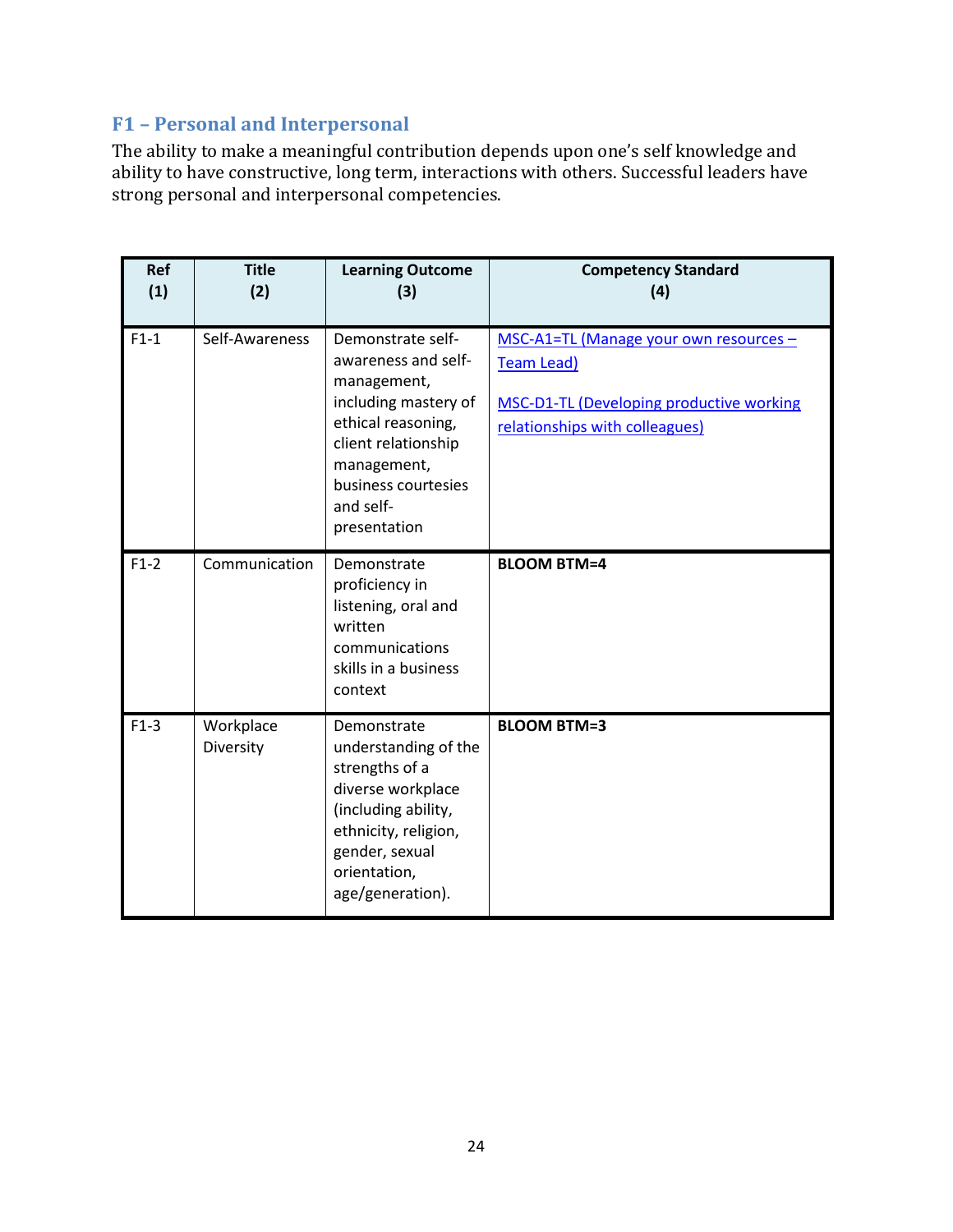| Ref<br>(1) | <b>Title</b><br>(2)           | <b>Learning Outcome</b><br>(3)                                                                                                                                                                                     | <b>Competency Standard</b><br>(4)                                                                                                  |
|------------|-------------------------------|--------------------------------------------------------------------------------------------------------------------------------------------------------------------------------------------------------------------|------------------------------------------------------------------------------------------------------------------------------------|
| $F1-4$     | Interpersonal<br>Relationship | Demonstrate<br>proficiency in<br>working with<br>individuals, including<br>giving and receiving<br>feedback and<br>resolving differences<br>using appropriate<br>negotiation and<br>conflict<br>management skills. | <b>MSC-D1=TL (Develop productive relationships</b><br>with colleagues - Team Lead)                                                 |
| $F1-5$     | Teamwork                      | Demonstrate<br>proficiency in<br>leading workplace<br>teams (within or<br>between<br>organizations),<br>including the ability<br>in the four following<br>areas:                                                   | <b>BLOOM BTM=4</b>                                                                                                                 |
| $F1 - 5.1$ | Persuasion                    | Demonstrate the<br>ability to persuade,<br>influence, motivate<br>and provide<br>guidance                                                                                                                          | MSC-B6=TL (Providing direction; Provide<br>leadership in your area of responsibility - First<br>line managers and middle managers) |
| $F1-5.2$   | Decision<br>Making            | Demonstrate the<br>ability to facilitate a<br>range of group<br>innovation, analysis<br>and decision making<br>techniques                                                                                          | <b>MSC-C2=TL (Encourage innovation in your</b><br>area of responsibility - First line managers and<br>middle managers)             |
| $F1-5.3$   | Leadership                    | Demonstrate the<br>ability to engender<br>and sustain trust                                                                                                                                                        | MSC-D1=TL (Develop productive relationships<br>with colleagues - Team Lead)                                                        |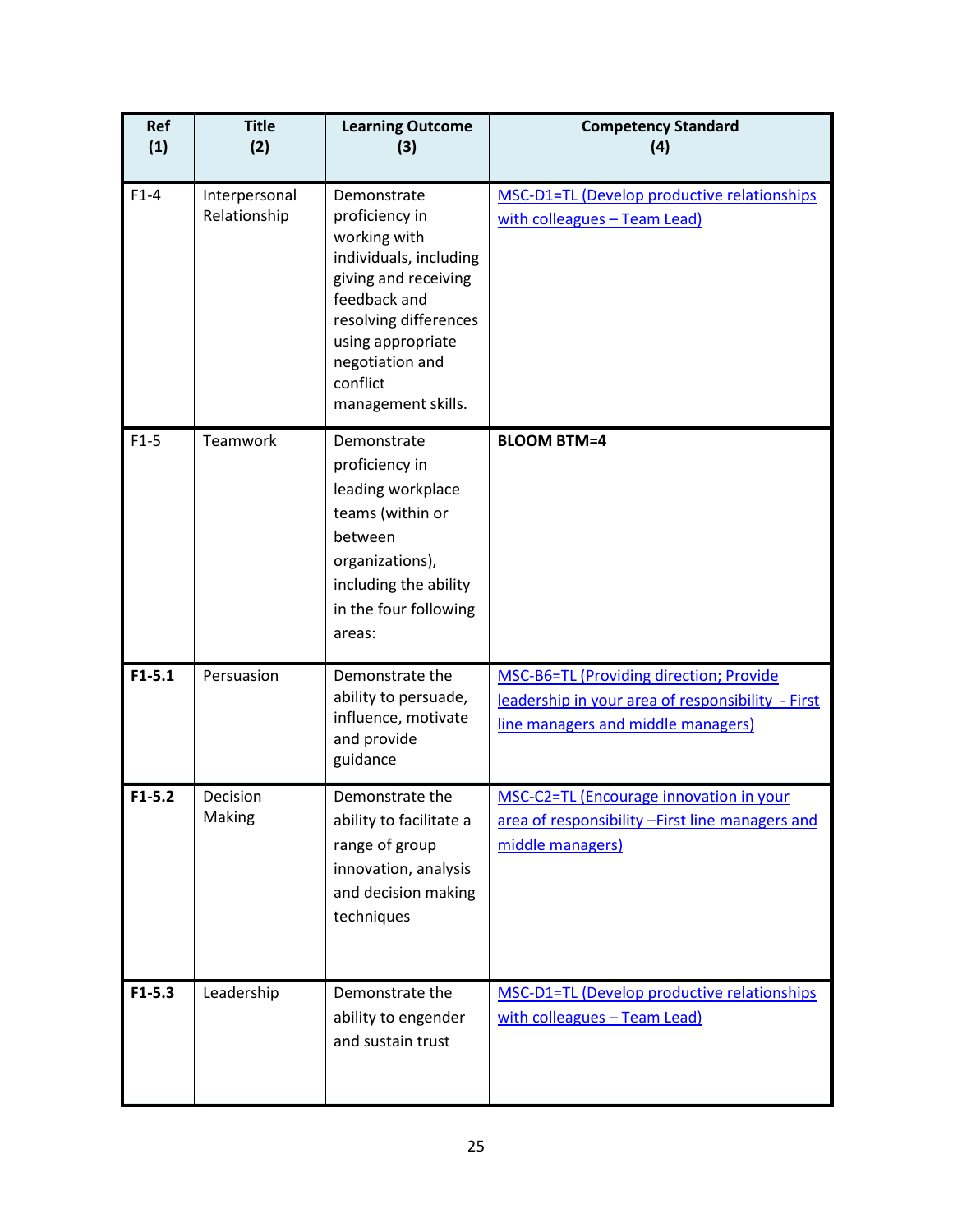| <b>Ref</b><br>(1) | <b>Title</b><br>(2)             | <b>Learning Outcome</b><br>(3)                                                                                                        | <b>Competency Standard</b><br>(4)                            |
|-------------------|---------------------------------|---------------------------------------------------------------------------------------------------------------------------------------|--------------------------------------------------------------|
| $F1 - 5.4$        | Communication<br>s Technologies | Demonstrate the<br>ability to effectively<br>use technologies to<br>facilitate and<br>support group<br>activities and<br>processes    | MSC-E14=TL (Support team and virtual<br>working - Team Lead) |
| $F1-6$            | Negotiation                     | Be able to explain<br>the various<br>approaches to<br>effective<br>negotiation.                                                       | <b>BLOOM BTM=2</b>                                           |
| $F1-7$            | Coordination<br>Skill           | Demonstrate<br>understanding of<br>effective<br>coordination of<br>communications,<br>time management,<br>and task<br>prioritization. | <b>BLOOM BTM=3</b>                                           |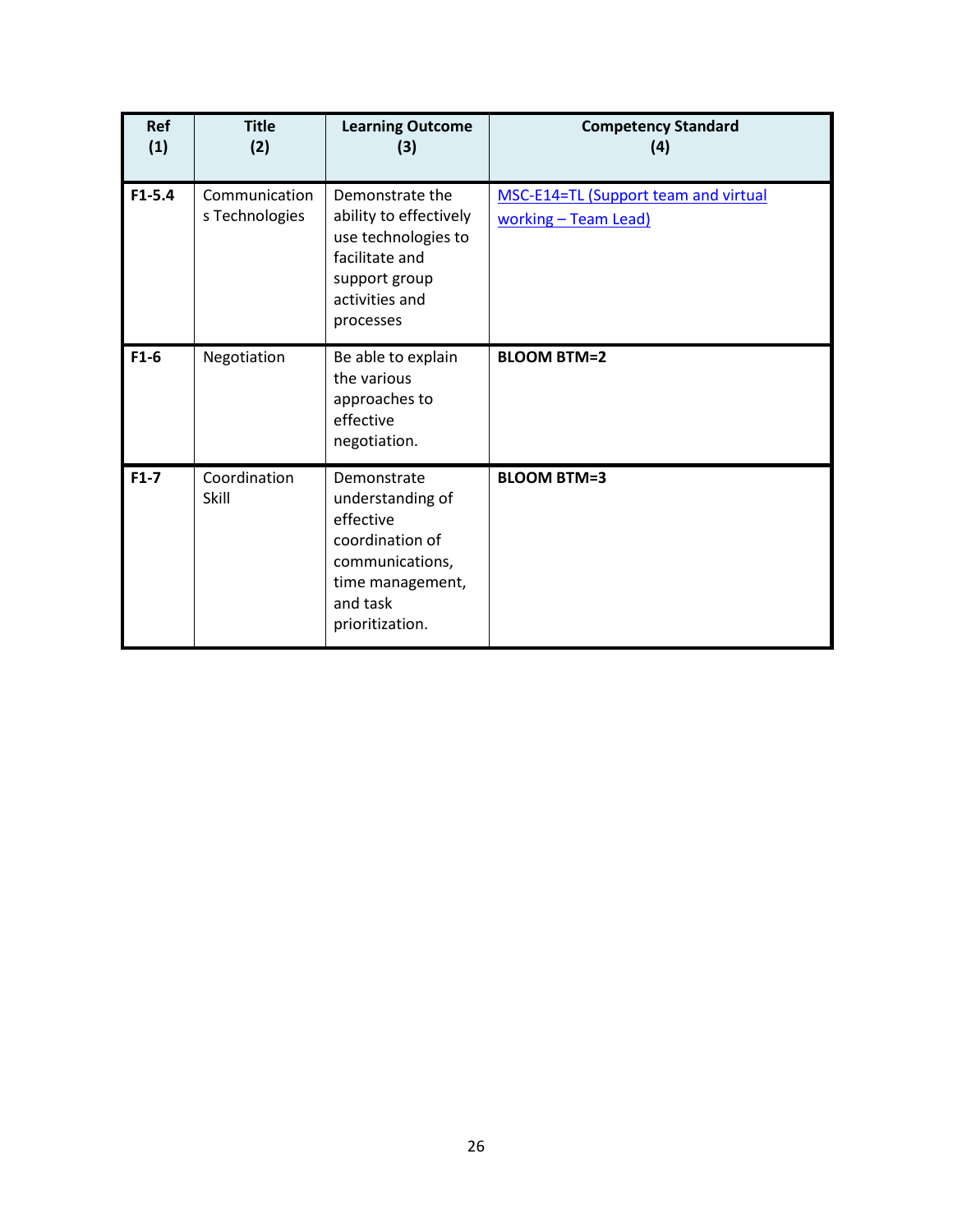# <span id="page-26-0"></span>**F2 – Business**

To be effective in the workplace one must have both the broad context of business – its role and place in society – and a working knowledge of how business operates.

| Ref<br>(1) | <b>Title</b><br>(2)            | <b>Learning Outcome</b><br>(3)                                                                                                                                                                                                                                                                 | <b>Competency Standard</b><br>(4) |
|------------|--------------------------------|------------------------------------------------------------------------------------------------------------------------------------------------------------------------------------------------------------------------------------------------------------------------------------------------|-----------------------------------|
| $F2-1$     | <b>Business and</b><br>Society | Exhibit an<br>understanding of the<br>history, current role<br>and future trends<br>(e.g. globalization,<br>social responsibility)<br>of business within<br>society and the<br>global economy                                                                                                  | <b>BLOOM BTM=2</b>                |
| $F2-2$     | <b>Business</b><br>Models      | Demonstrate<br>understanding of<br>technology-enabled<br>business design<br>(e.g., digital business<br>models including<br>"platforms", supply<br>networks,<br>collaborative/propri<br>etary innovation,<br>disruptive<br>innovation).                                                         | <b>BLOOM BTM=3</b>                |
| $F2-3$     | Risk<br>Management             | Demonstrate the<br>ability to conduct<br>financial,<br>operational, and<br>reputational risk<br>management<br>including their<br>implications for<br>business decisions of<br>cyclical and event-<br>driven external risks<br>(e.g. credit crunch,<br>pandemics, global<br>warming, peak oil). | <b>BLOOM BTM=2</b>                |
| $F2-4$     | Strategic<br>Management        | Demonstrate<br>understanding of the<br>structure of various                                                                                                                                                                                                                                    | <b>BLOOM BTM=3</b>                |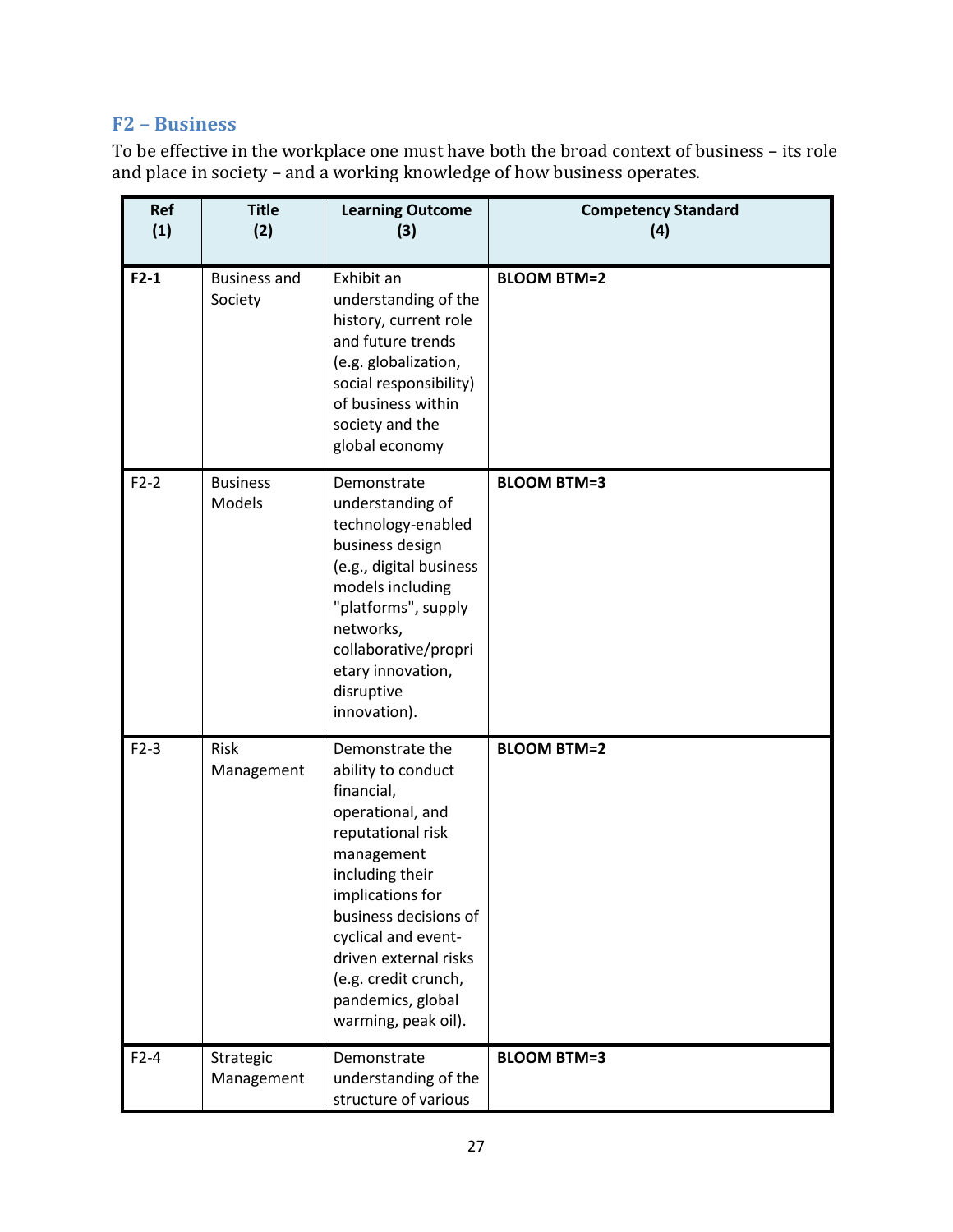| Ref<br>(1) | <b>Title</b><br>(2)         | <b>Learning Outcome</b><br>(3)                                                                                                                                                                          | <b>Competency Standard</b><br>(4) |
|------------|-----------------------------|---------------------------------------------------------------------------------------------------------------------------------------------------------------------------------------------------------|-----------------------------------|
|            |                             | kinds of<br>organizations by<br>industry sector,<br>ownership,<br>governance and size<br>- their business<br>models, key<br>performance factors,<br>dominant structures<br>and processes.               |                                   |
| $F2-5$     | Support<br><b>Functions</b> | Demonstrate<br>understanding of the<br>role, processes and<br>structure of support<br>functions of a<br>business (e.g.<br>general<br>management,<br>marketing, finance,<br>R&D, IT, human<br>resources) | <b>BLOOM BTM=3</b>                |
| $F2-6$     | Value Chain                 | Demonstrate<br>understanding of the<br>role, processes and<br>structures of<br>operational<br>functions of a<br>business (e.g. sales,<br>manufacturing,<br>distribution,<br>customer support).          | <b>BLOOM BTM=3</b>                |
| $F3-1$     | <b>IT Trends</b>            | Be able to explain<br>the current and<br>future issues in the<br>following topics:                                                                                                                      | <b>BLOOM BTM=2</b>                |
| $F3-1.1$   | IT Operations               | IT operations (e.g.<br>delivery of service<br>levels, change<br>control, green IT)                                                                                                                      | <b>BLOOM BTM=2</b>                |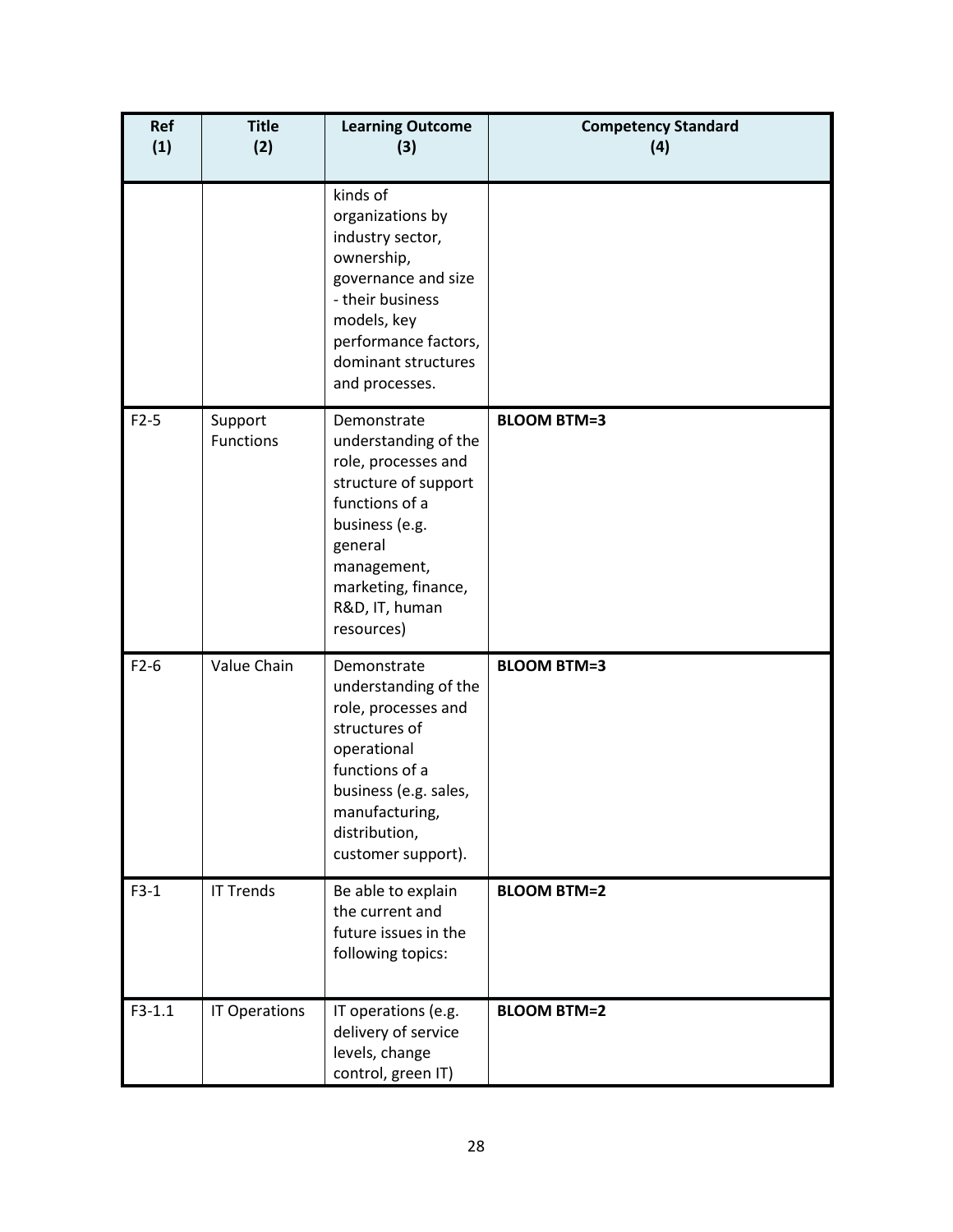| Ref<br>(1) | <b>Title</b><br>(2)         | <b>Learning Outcome</b><br>(3)                                                                                                                                     | <b>Competency Standard</b><br>(4) |
|------------|-----------------------------|--------------------------------------------------------------------------------------------------------------------------------------------------------------------|-----------------------------------|
|            |                             |                                                                                                                                                                    |                                   |
| $F3-1.2$   | Software<br>Development     | Software<br>development (e.g.<br>methodologies,<br>lifecycle, emerging<br>techniques,<br>usability, in-house<br>vs. off the shelf /<br>total cost of<br>ownership) | <b>BLOOM BTM=2</b>                |
| $F3-1.3$   | Infrastructure<br>Lifecycle | Infrastructure<br>lifecycle (networks,<br>desktop and data<br>centre hardware,<br>operating systems,<br>databases)                                                 | <b>BLOOM BTM=2</b>                |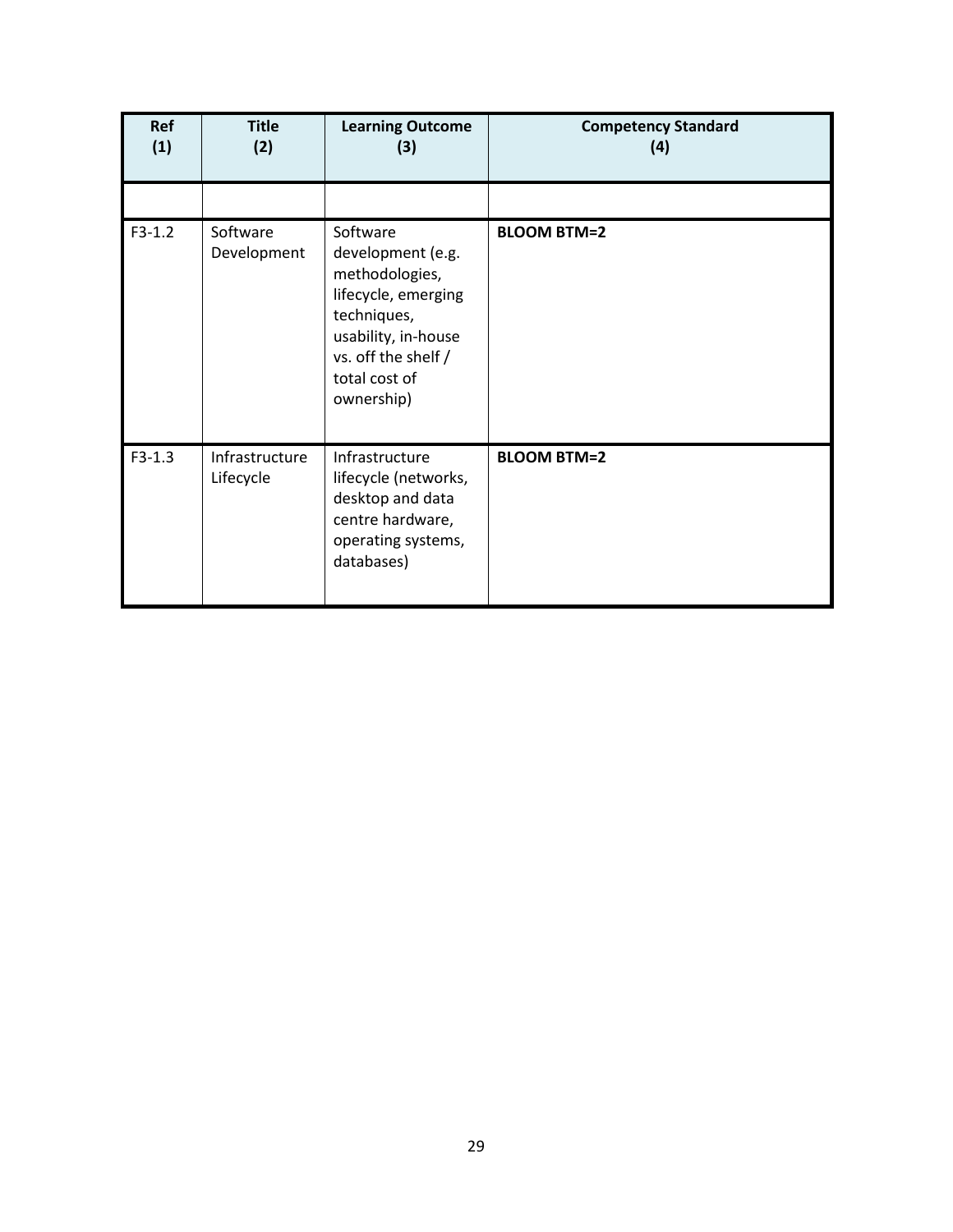| Ref<br>(1) | <b>Title</b><br>(2)                     | <b>Learning Outcome</b><br>(3)                                                                                                                                                     | <b>Competency Standard</b><br>(4)                                                                                                                                                                                                                                                                                                                                                                                                                                              |
|------------|-----------------------------------------|------------------------------------------------------------------------------------------------------------------------------------------------------------------------------------|--------------------------------------------------------------------------------------------------------------------------------------------------------------------------------------------------------------------------------------------------------------------------------------------------------------------------------------------------------------------------------------------------------------------------------------------------------------------------------|
| $F3-1.4$   | Technology<br>Lifecycle                 | Overall application<br>and technology<br>landscape lifecycle<br>(e.g. make<br>technology choices<br>that will ease the<br>integration of<br>unpredictable future<br>technologies). | <b>BLOOM BTM=2</b>                                                                                                                                                                                                                                                                                                                                                                                                                                                             |
| $F3-1.5$   | Contemporary<br>Technology<br>Lifecycle | New and emerging<br>technologies and<br>methods (e.g. cloud<br>computing, mobile,<br>social media)                                                                                 | <b>SFIA-EMRG= 4 (Emerging technology</b><br>Monitoring) Introduction to this Skill:<br>The identification of new and emerging<br>hardware, software and communication<br>technologies and products, services, methods<br>and techniques and the assessment of their<br>relevance and potential value as business<br>enablers, improvements in cost/performance<br>or sustainability. The promotion of emerging<br>technology awareness among staff and<br>business management. |
|            |                                         |                                                                                                                                                                                    | Level: Level 4 Description:<br>Maintains awareness of opportunities<br>provided by new technology to address<br>challenges or to enable new ways of working.<br>Within own sphere of influence, works to<br>further organizational goals, by the study and<br>use of emerging technologies and products.<br>Contributes to briefings and presentations<br>about their relevance and potential value to<br>the organization.                                                    |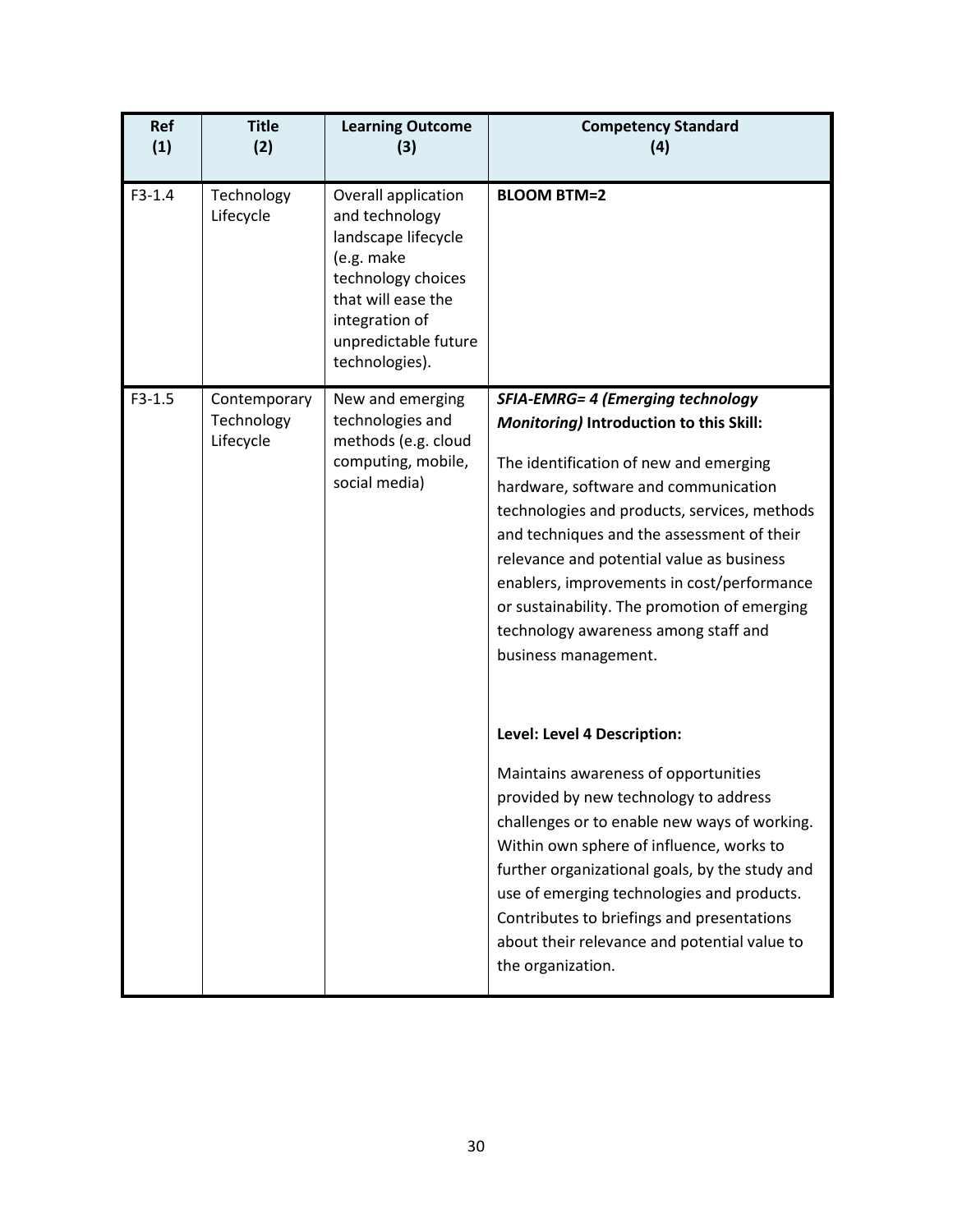| $F3-1.6$ | Digital<br><b>Business</b><br>Technology | Be able to explain<br>the overall<br>functioning of the<br>Internet, Web,<br>mobile, IoT etc. Be<br>able to explain a<br>variety of Internet<br>technologies,<br>including those<br>pertinent to Web<br>applications, mobile<br>apps, IoT etc.                                                                                                                                                                                                                                                                                                | <b>BLOOM BTM=3</b> |
|----------|------------------------------------------|-----------------------------------------------------------------------------------------------------------------------------------------------------------------------------------------------------------------------------------------------------------------------------------------------------------------------------------------------------------------------------------------------------------------------------------------------------------------------------------------------------------------------------------------------|--------------------|
| $F3-1.7$ | Digital<br><b>Business</b>               | Demonstrate<br>understanding of<br>Digital Commerce<br>and the application<br>of IT, and especially<br>digital technology, to<br>developing<br>innovative business<br>models within an<br>existing or new<br>business strategy;<br>understand the<br>business<br>opportunities from<br>innovative digital<br>technology for both<br>small and large<br>enterprises,<br>including e-<br>commerce<br>development<br>platforms in the<br>cloud, e-commerce<br>hubs or<br>marketplaces, e-<br>commerce process<br>and payment<br>automation, etc. | <b>BLOOM BTM=3</b> |
| $F3-1.8$ | Digital<br>Marketing                     | Demonstrate<br>understanding of<br><b>Digital Marketing</b><br>concepts and the<br>tools which support<br>them: Market                                                                                                                                                                                                                                                                                                                                                                                                                        | <b>BLOOM BTM=3</b> |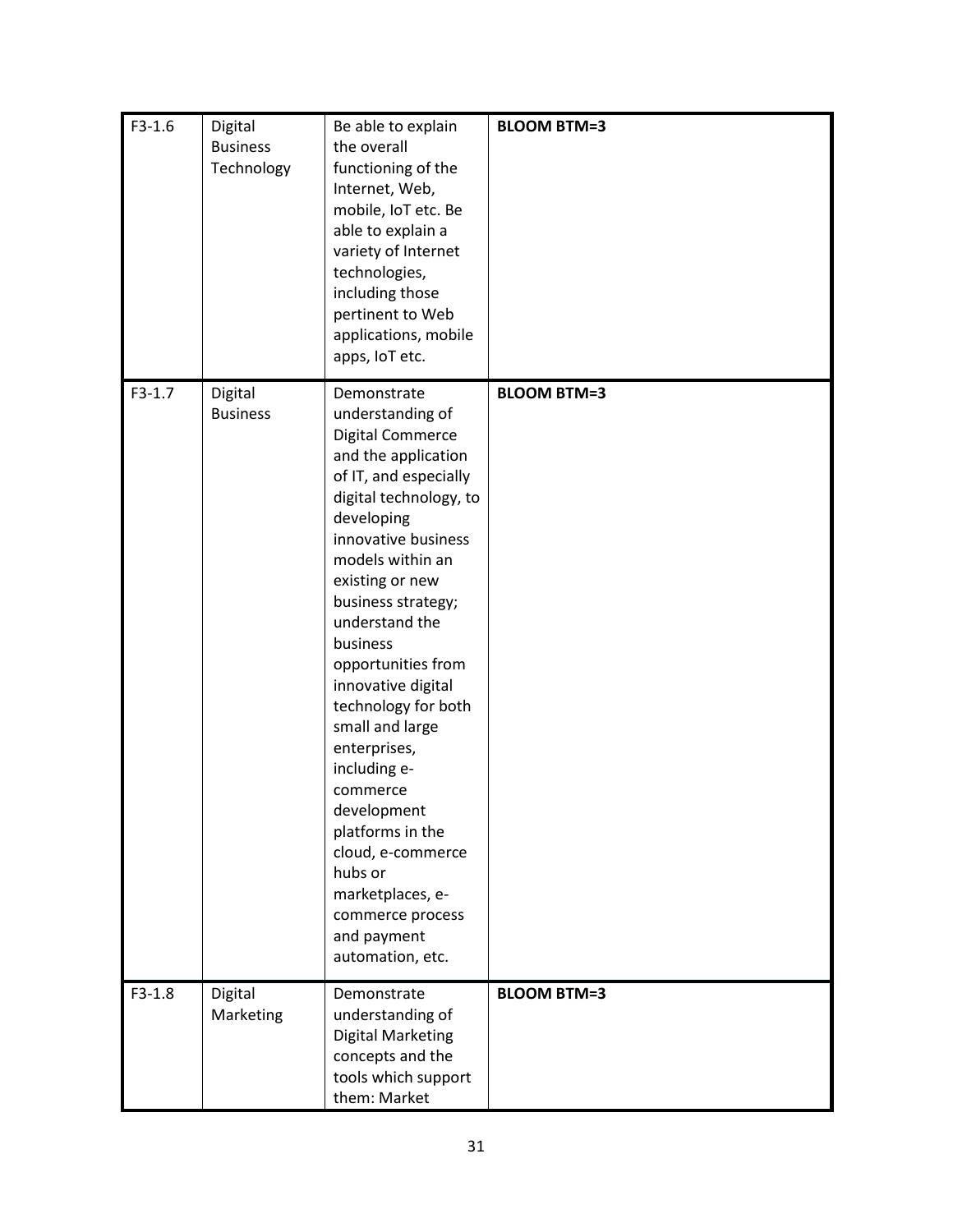| research and<br>analysis; Search<br>engine optimization<br>(SEO); Social media<br>marketing (SMM -<br>blogging, LinkedIn,<br>Twitter, etc); Online<br>advertising tools<br>(such as Google<br>Adwords); The use<br>of analytics and<br>scorecards; Digital<br>marketing programs;<br>Marketing<br>automation;<br>Measurement and<br>web performance<br>optimization. |  |
|----------------------------------------------------------------------------------------------------------------------------------------------------------------------------------------------------------------------------------------------------------------------------------------------------------------------------------------------------------------------|--|
|----------------------------------------------------------------------------------------------------------------------------------------------------------------------------------------------------------------------------------------------------------------------------------------------------------------------------------------------------------------------|--|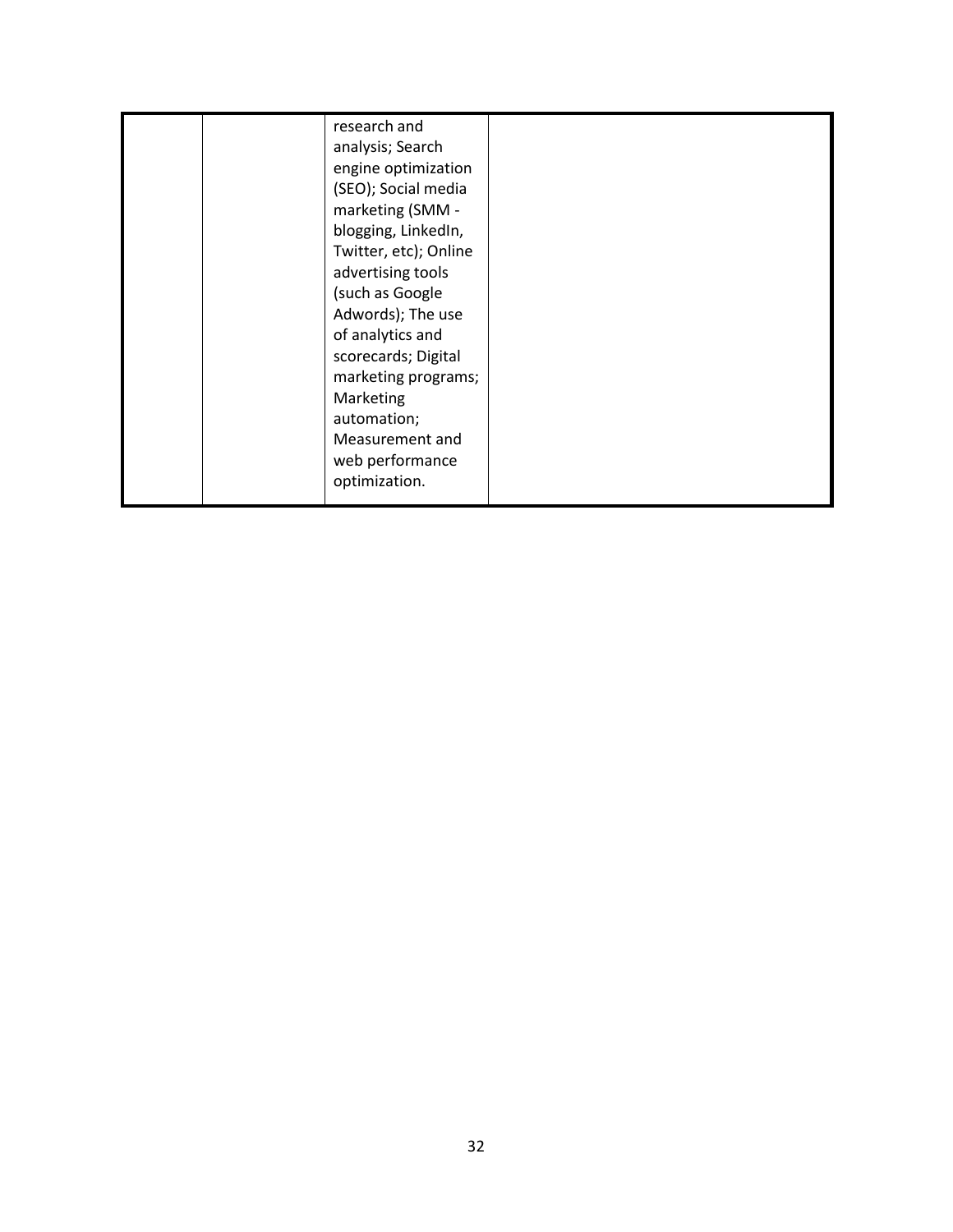# <span id="page-32-0"></span>**F3 – Technology**

BTM graduates must understand information and communications technologies, their current capabilities, and future trends.

| Ref<br><b>Title</b><br><b>Learning Outcome</b><br><b>Competency Standard</b><br>(1)<br>(2)<br>(3)<br>(4)                                                                                                                                                                                                                                                                                                                                                                                                                                                                                                                                                                                                                                                                                                                                                                                                                                                                                                                                                                                                                                                                                                                                                                                                                                                                                        |  |
|-------------------------------------------------------------------------------------------------------------------------------------------------------------------------------------------------------------------------------------------------------------------------------------------------------------------------------------------------------------------------------------------------------------------------------------------------------------------------------------------------------------------------------------------------------------------------------------------------------------------------------------------------------------------------------------------------------------------------------------------------------------------------------------------------------------------------------------------------------------------------------------------------------------------------------------------------------------------------------------------------------------------------------------------------------------------------------------------------------------------------------------------------------------------------------------------------------------------------------------------------------------------------------------------------------------------------------------------------------------------------------------------------|--|
| $F3-2$<br><b>IT Solution</b><br>The following seven (7) competency standards<br>Demonstrate the<br>Design<br>ability to meet<br>apply to all parts of F3-2<br>business<br>requirements by<br>planning, designing,<br><b>Skill (1)</b><br>integrating into an<br>existing landscape,<br><b>SFIA-REQM=3 (Requirements Definition and</b><br>implementing,<br>configuring and<br><b>Management</b> )<br>operating<br>Introduction to this Skill:<br>contemporary<br>technologies in each<br>The definition and management of the business<br>of the following:<br>goals and scope of change initiatives. The<br>specification of business requirements to a<br>level that enables effective delivery of agreed<br>changes.<br><b>Level 3 Description:</b><br>Defines scope and business priorities for small-<br>scale changes and may assist in larger scale<br>scoping exercises. Elicits and discovers<br>requirements from operational management<br>and other stakeholders. Selects appropriate<br>techniques for the elicitation of detailed<br>requirements taking into account the nature of<br>the required changes, established practice and<br>the characteristics and culture of those<br>providing the requirements. Specifies and<br>documents business requirements as directed,<br>ensuring traceability back to source. Analyses<br>them for adherence to business objectives and |  |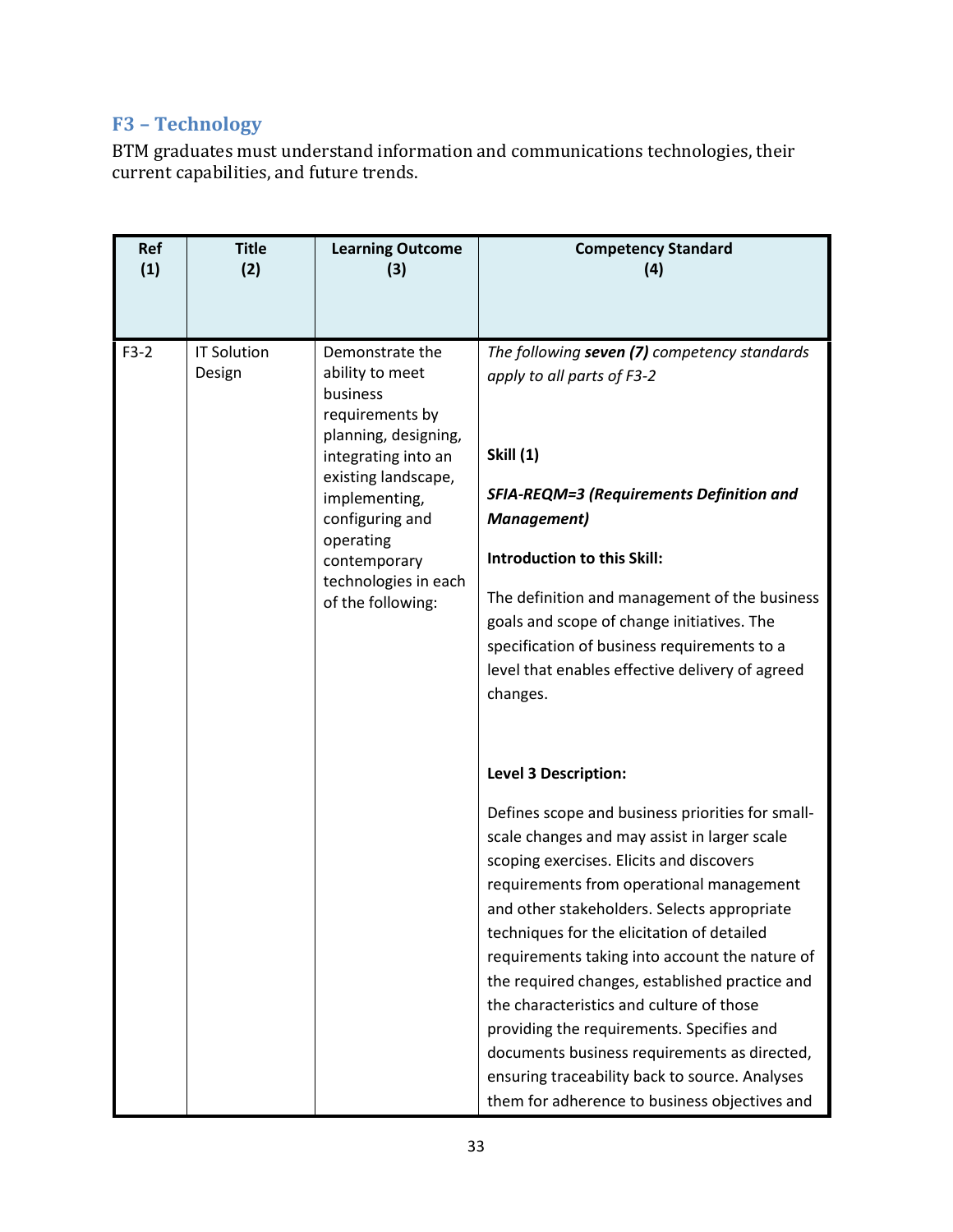| Ref<br>(1) | <b>Title</b><br>(2) | <b>Learning Outcome</b><br>(3) | <b>Competency Standard</b><br>(4)                                                                                                                                                                                                                                                                                                                                                                                                              |
|------------|---------------------|--------------------------------|------------------------------------------------------------------------------------------------------------------------------------------------------------------------------------------------------------------------------------------------------------------------------------------------------------------------------------------------------------------------------------------------------------------------------------------------|
|            |                     |                                | for consistency, challenging positively as<br>appropriate. Works with stakeholders to<br>prioritize requirements.                                                                                                                                                                                                                                                                                                                              |
|            |                     |                                | <b>Skill (2)</b>                                                                                                                                                                                                                                                                                                                                                                                                                               |
|            |                     |                                | <b>SFIA UNAN=3 (User Experience Analysis)</b>                                                                                                                                                                                                                                                                                                                                                                                                  |
|            |                     |                                | <b>Introduction to this Skill:</b>                                                                                                                                                                                                                                                                                                                                                                                                             |
|            |                     |                                | The identification, analysis, clarification and<br>communication of the context of use in which<br>applications will operate, and of the goals of<br>products, systems or services. Analysis and<br>prioritization of stakeholders' "user<br>experience" needs and definition of required<br>system behaviour and performance. Resolution<br>of potential conflicts between user<br>requirements and determination of usability<br>objectives. |
|            |                     |                                | <b>Level 3 Skills Description</b>                                                                                                                                                                                                                                                                                                                                                                                                              |
|            |                     |                                | Identifies and engages with users/<br>stakeholders, defines relevant characteristics<br>(e.g. "personas") and describes users goals and<br>tasks (e.g. as "user stories"). Describes the<br>environment within which the system will be<br>used. Identifies and describes requirements of<br>users with special needs (e.g. resulting from<br>physical disabilities).                                                                          |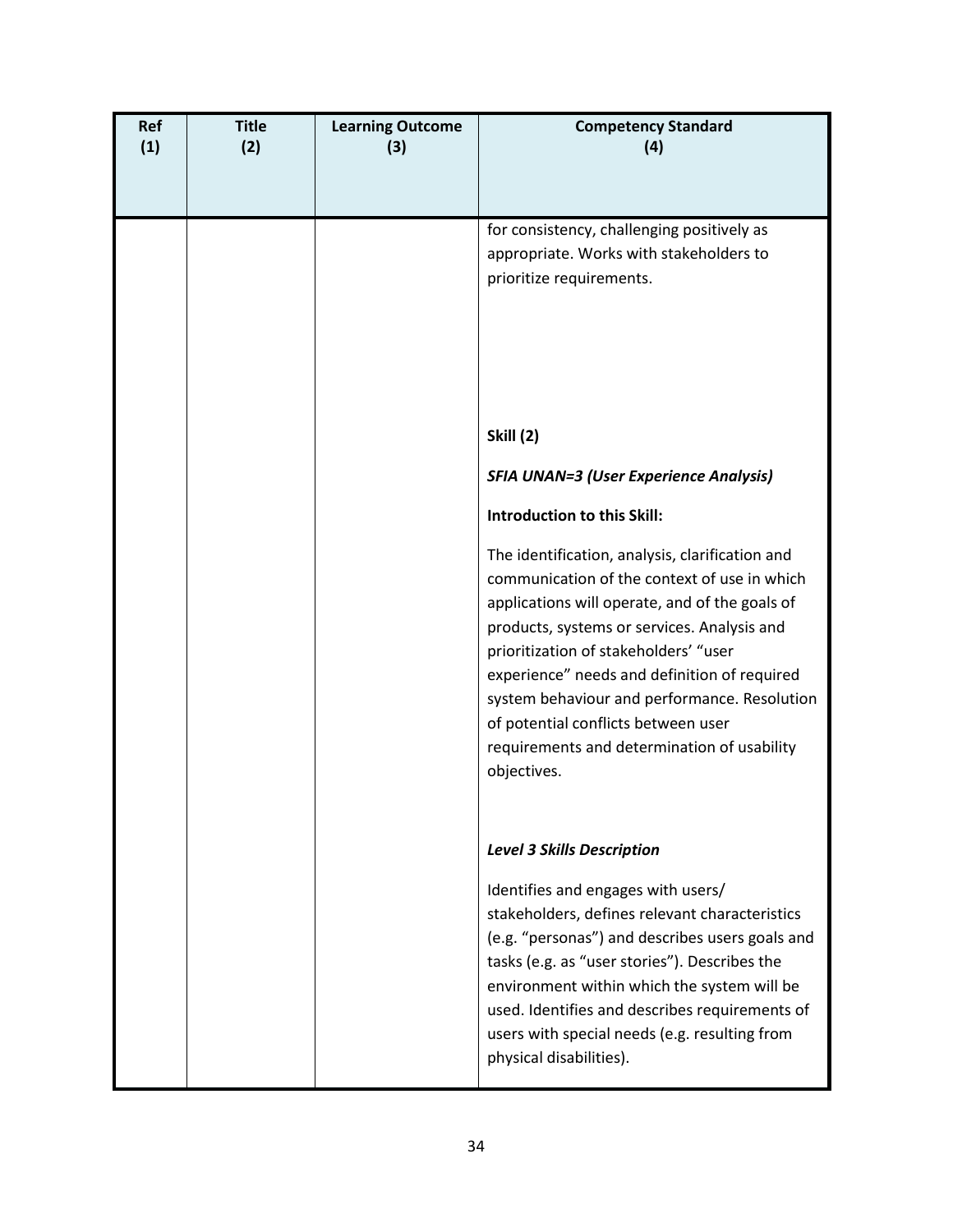| Ref<br>(1) | <b>Title</b><br>(2) | <b>Learning Outcome</b><br>(3) | <b>Competency Standard</b><br>(4)                                                                                                                                                                                                                                                                                                                                                                                                                                                                                                                                                                                 |
|------------|---------------------|--------------------------------|-------------------------------------------------------------------------------------------------------------------------------------------------------------------------------------------------------------------------------------------------------------------------------------------------------------------------------------------------------------------------------------------------------------------------------------------------------------------------------------------------------------------------------------------------------------------------------------------------------------------|
|            |                     |                                | <b>Skill (3)</b><br>SFIA-DESN=2 (Systems design)<br>Introduction to this Skill:<br>The specification and design of information<br>systems to meet defined business needs in any<br>public or private context, including commercial,<br>industrial, scientific, gaming and<br>entertainment. The identification of concepts<br>and their translation into implementable<br>design. The design or selection of components.<br>The retention of compatibility with enterprise<br>and solution architectures, and the adherence<br>to corporate standards within constraints of<br>cost, security and sustainability. |
|            |                     |                                | <b>Level 2 Description:</b><br>Undertakes complete design of simple<br>applications using simple templates and tools.<br>Assists as part of a team on design of<br>components of larger systems. Produces<br>detailed designs including for example: physical<br>data flows, file layouts, common routines and<br>utilities, program specifications or prototypes,<br>and backup, recovery and restart procedures.<br><b>Skill (4)</b><br><b>BLOOMS BTM=3 (Quality Standards)</b>                                                                                                                                 |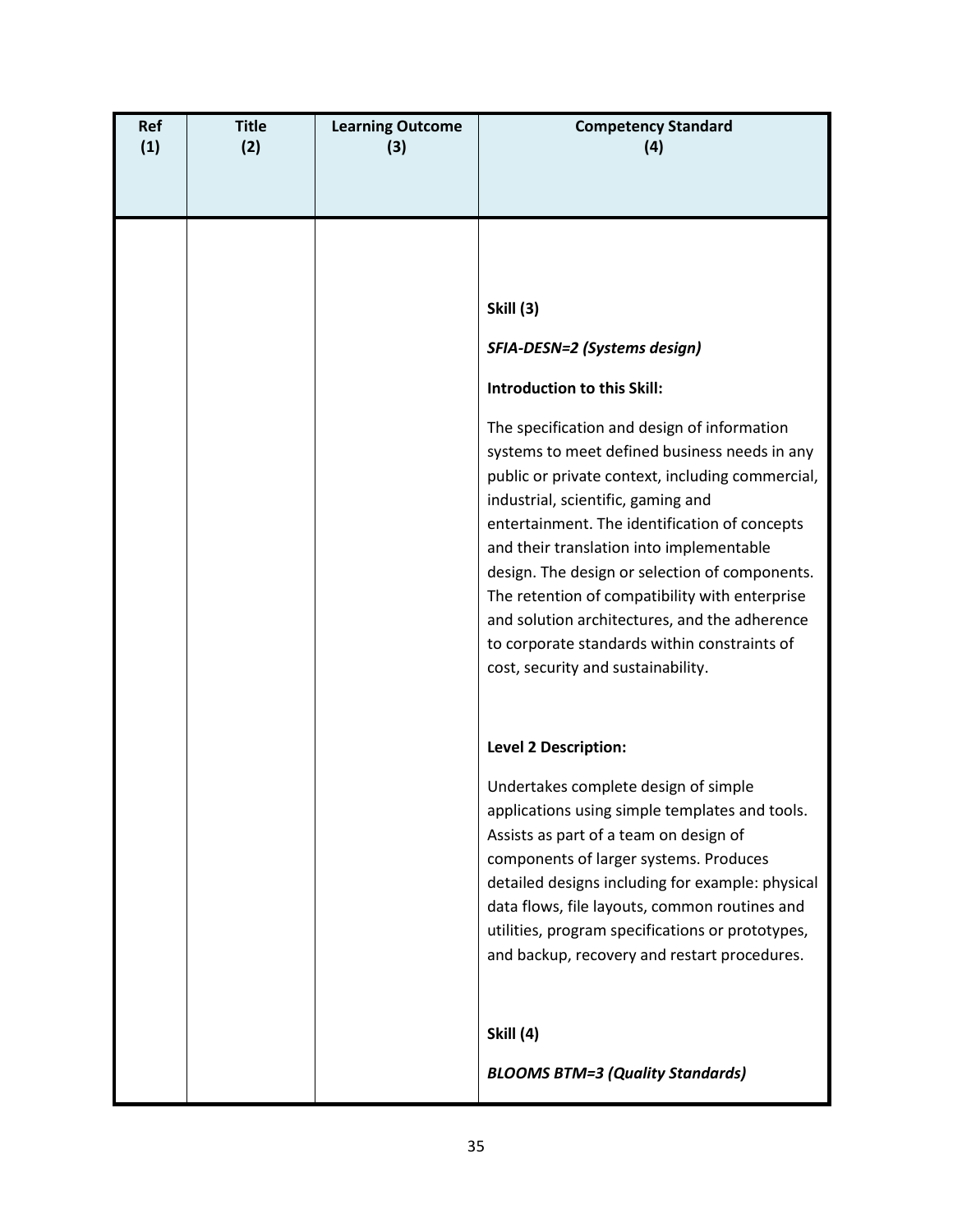| Ref<br>(1) | <b>Title</b><br>(2) | <b>Learning Outcome</b><br>(3) | <b>Competency Standard</b><br>(4)                                                                                        |
|------------|---------------------|--------------------------------|--------------------------------------------------------------------------------------------------------------------------|
|            |                     |                                |                                                                                                                          |
|            |                     |                                |                                                                                                                          |
|            |                     |                                | Level 3 Description:                                                                                                     |
|            |                     |                                | Demonstrate understanding and can develop<br>standards of quality based on business needs.                               |
|            |                     |                                | <b>Skill (5)</b>                                                                                                         |
|            |                     |                                | <b>BLOOMS BTM=3 (Quality Assurance)</b>                                                                                  |
|            |                     |                                | Level 3 Description:                                                                                                     |
|            |                     |                                | Demonstrate understanding of measuring,<br>monitoring, reporting and recommending with<br>respect to quality.            |
|            |                     |                                | <b>Skill (6)</b>                                                                                                         |
|            |                     |                                | <b>BLOOMS BTM=3 (Testing)</b>                                                                                            |
|            |                     |                                |                                                                                                                          |
|            |                     |                                | Level 3 Description:                                                                                                     |
|            |                     |                                | Demonstrate understanding of testing including<br>the planning, design, management, execution<br>and reporting of tests. |
|            |                     |                                | <b>Skill (7)</b>                                                                                                         |
|            |                     |                                | <b>SFIA-SLMO=3 (Service Level Management)</b>                                                                            |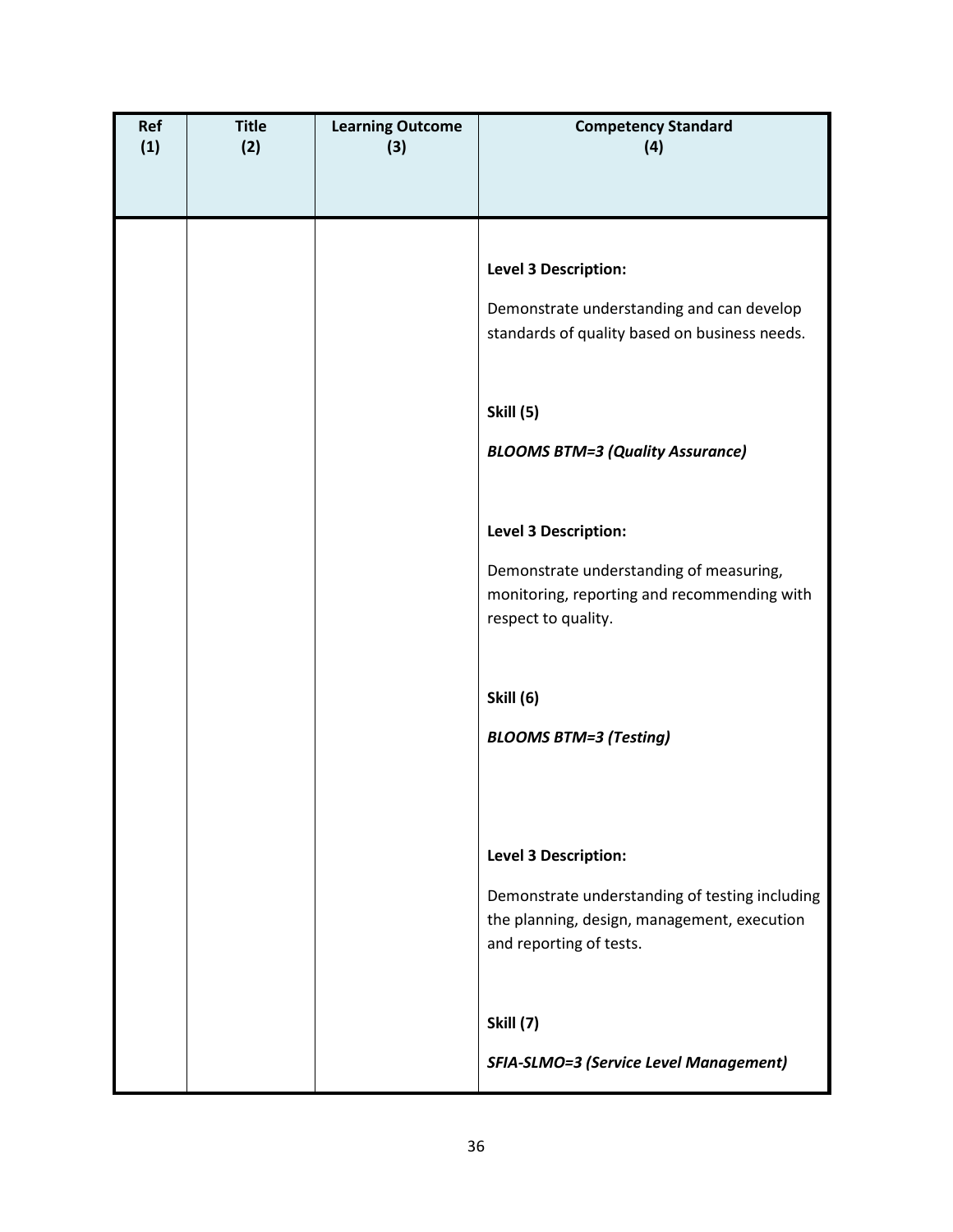| Ref<br>(1) | <b>Title</b><br>(2)     | <b>Learning Outcome</b><br>(3)                                            | <b>Competency Standard</b><br>(4)                                                                                                                                                                                                                                                                                                                                                                                             |
|------------|-------------------------|---------------------------------------------------------------------------|-------------------------------------------------------------------------------------------------------------------------------------------------------------------------------------------------------------------------------------------------------------------------------------------------------------------------------------------------------------------------------------------------------------------------------|
|            |                         |                                                                           |                                                                                                                                                                                                                                                                                                                                                                                                                               |
|            |                         |                                                                           | Introduction to this skill:                                                                                                                                                                                                                                                                                                                                                                                                   |
|            |                         |                                                                           | The planning, implementation, control, review<br>and audit of service provision, to meet<br>customer business requirements. This includes<br>negotiation, implementation and monitoring of<br>service level agreements, and the ongoing<br>management of operational facilities to provide<br>the agreed levels of service, seeking continually<br>and proactively to improve service delivery and<br>sustainability targets. |
|            |                         |                                                                           | <b>Level 3 Description:</b>                                                                                                                                                                                                                                                                                                                                                                                                   |
|            |                         |                                                                           | Monitors service delivery performance metrics<br>and liaises with managers and customers to<br>ensure that service level agreements are not<br>breached without the stakeholders being given<br>the opportunity of planning for a deterioration<br>in service.                                                                                                                                                                |
| $F3-2.1$   | Requirement<br>Analysis | Requirements<br>Analysis                                                  | Same as above                                                                                                                                                                                                                                                                                                                                                                                                                 |
| $F3-2.2$   | Networking              | A network and<br>computing platform                                       | Same as above                                                                                                                                                                                                                                                                                                                                                                                                                 |
| $F3-2.3$   | Custom<br>Software      | A custom software<br>solution<br>(implemented locally<br>or in the cloud) | Same as above plus:<br>SFIA-PROG=2 (Programming/software<br>development) Introduction to this Skill:<br>The design, creation, testing and documenting<br>of new and amended software components                                                                                                                                                                                                                               |
|            |                         |                                                                           | from supplied specifications in accordance with                                                                                                                                                                                                                                                                                                                                                                               |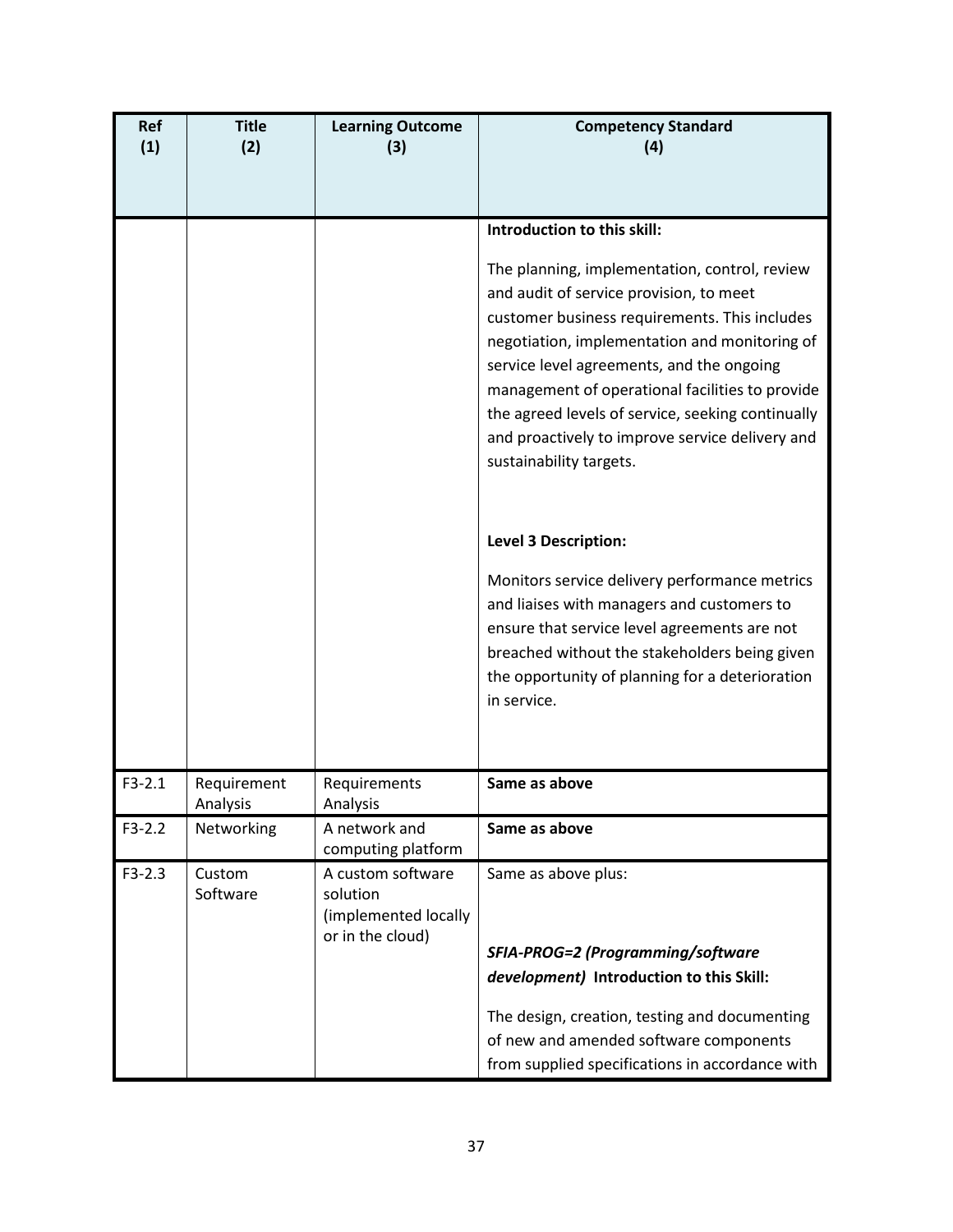| Ref<br>(1) | <b>Title</b><br>(2)                                 | <b>Learning Outcome</b><br>(3)                                                                                                                                                                       | <b>Competency Standard</b><br>(4)                                                                                                                                                                                                                                                           |
|------------|-----------------------------------------------------|------------------------------------------------------------------------------------------------------------------------------------------------------------------------------------------------------|---------------------------------------------------------------------------------------------------------------------------------------------------------------------------------------------------------------------------------------------------------------------------------------------|
|            |                                                     |                                                                                                                                                                                                      | agreed development and security standards<br>and processes.                                                                                                                                                                                                                                 |
|            |                                                     |                                                                                                                                                                                                      | <b>Level 2 Description:</b><br>Designs, codes, tests, corrects, and documents<br>simple programs, or scripts and assists in the<br>implementation of software which forms part<br>of a properly engineered information or<br>communications system.                                         |
| $F3-2.4$   | Packaged<br>Software                                | A packaged software<br>solution<br>(implemented locally<br>or in the cloud)                                                                                                                          | Same as above                                                                                                                                                                                                                                                                               |
| $F3-2.5$   | Technology<br>Architecture                          | Exhibit an<br>understanding of<br>technology<br>architecture, and the<br>various IT runtime<br>infrastructures<br>available to<br>organizations of<br>varying sizes to<br>implement IT<br>solutions. | <b>BLOOM BTM=1</b>                                                                                                                                                                                                                                                                          |
| $F3-3$     | IT Security and<br>Compliance                       | Demonstrate an<br>understanding of IT<br>security and<br>compliance in the<br>following areas:                                                                                                       | <b>BLOOM BTM=1</b>                                                                                                                                                                                                                                                                          |
| $F3-3.1$   | Information<br>Security or<br><b>Cyber Security</b> | Demonstrate<br>understanding of<br>management of, and<br>provision of expert<br>advice on, the<br>selection, design,                                                                                 | <b>SFIA REQM=3 (Requirements definition and</b><br>management) Introduction to this Skill:<br>The definition and management of the business<br>goals and scope of change initiatives. The<br>specification of business requirements to a<br>level that enables effective delivery of agreed |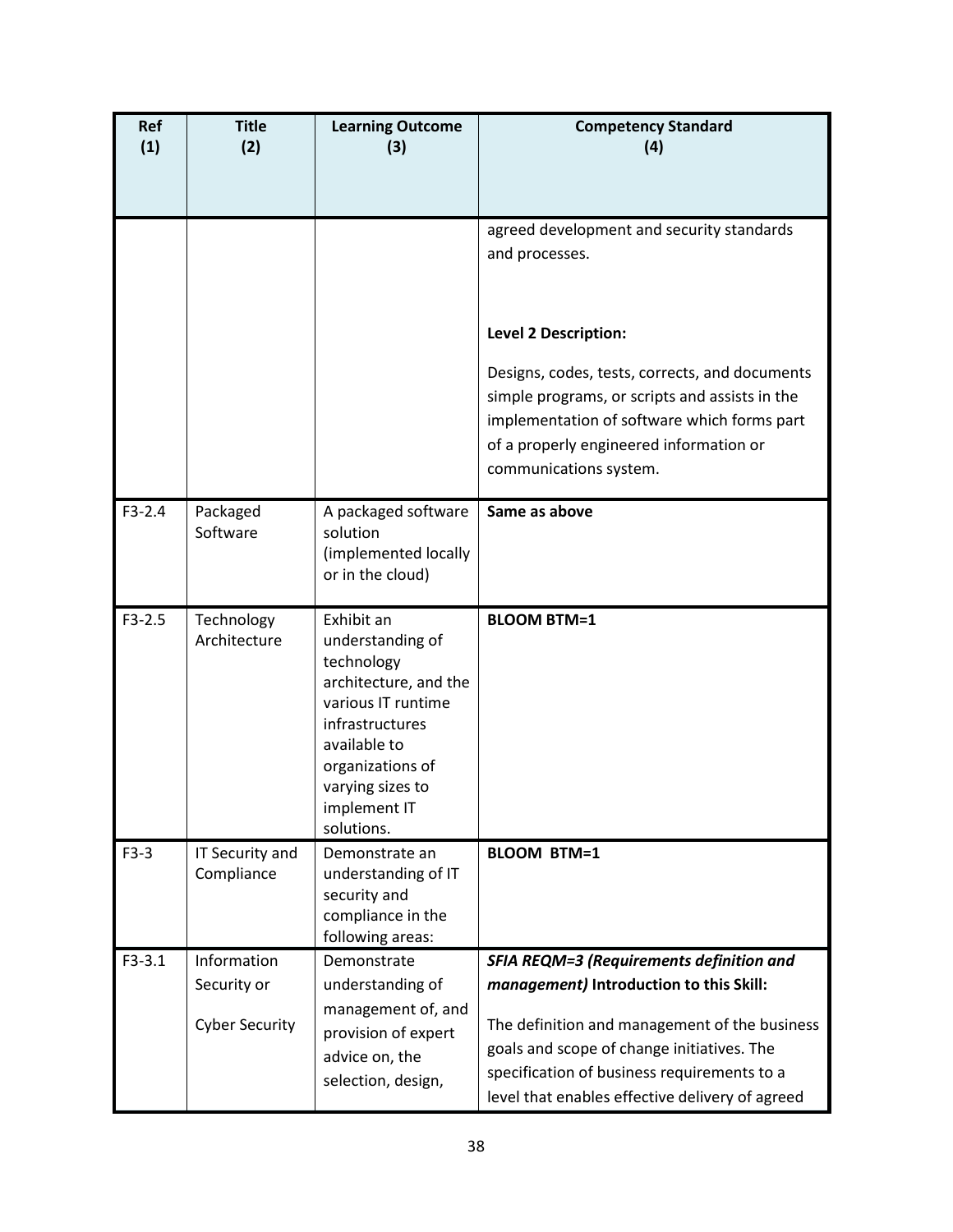| Ref<br>(1) | <b>Title</b><br>(2) | <b>Learning Outcome</b><br>(3)                                                                                                                                                                                                                                                                                                                                                       | <b>Competency Standard</b><br>(4)                                                                                                                                                                                                                                                                                                                                                                                                                                                                                                                                                                                                                                                                                                                                                              |
|------------|---------------------|--------------------------------------------------------------------------------------------------------------------------------------------------------------------------------------------------------------------------------------------------------------------------------------------------------------------------------------------------------------------------------------|------------------------------------------------------------------------------------------------------------------------------------------------------------------------------------------------------------------------------------------------------------------------------------------------------------------------------------------------------------------------------------------------------------------------------------------------------------------------------------------------------------------------------------------------------------------------------------------------------------------------------------------------------------------------------------------------------------------------------------------------------------------------------------------------|
|            |                     | justification,<br>implementation and<br>operation of<br>information security<br>controls and<br>management<br>strategies to<br>maintain the<br>confidentiality,<br>integrity, availability,<br>accountability and<br>relevant compliance<br>of information<br>systems with<br>legislation,<br>regulation and<br>relevant standards.                                                  | changes.<br>Level 3 Description:<br>Defines scope and business priorities for small-<br>scale changes and may assist in larger scale<br>scoping exercises. Elicits and discovers<br>requirements from operational management<br>and other stakeholders. Selects appropriate<br>techniques for the elicitation of detailed<br>requirements taking into account the nature of<br>the required changes, established practice and<br>the characteristics and culture of those<br>providing the requirements. Specifies and<br>documents business requirements as directed,<br>ensuring traceability back to source. Analyses<br>them for adherence to business objectives and<br>for consistency, challenging positively as<br>appropriate. Works with stakeholders to<br>prioritize requirements. |
| $F3-3.2$   | Technology<br>Audit | The independent,<br>risk-based<br>assessment of the<br>adequacy and<br>integrity of controls<br>in information<br>processing systems,<br>including hardware,<br>software solutions,<br>information<br>management<br>systems, security<br>systems and tools,<br>and communications<br>technologies - both<br>web-based and<br>physical. The<br>structured analysis<br>of the risks to | <b>BLOOMS BTM=2</b>                                                                                                                                                                                                                                                                                                                                                                                                                                                                                                                                                                                                                                                                                                                                                                            |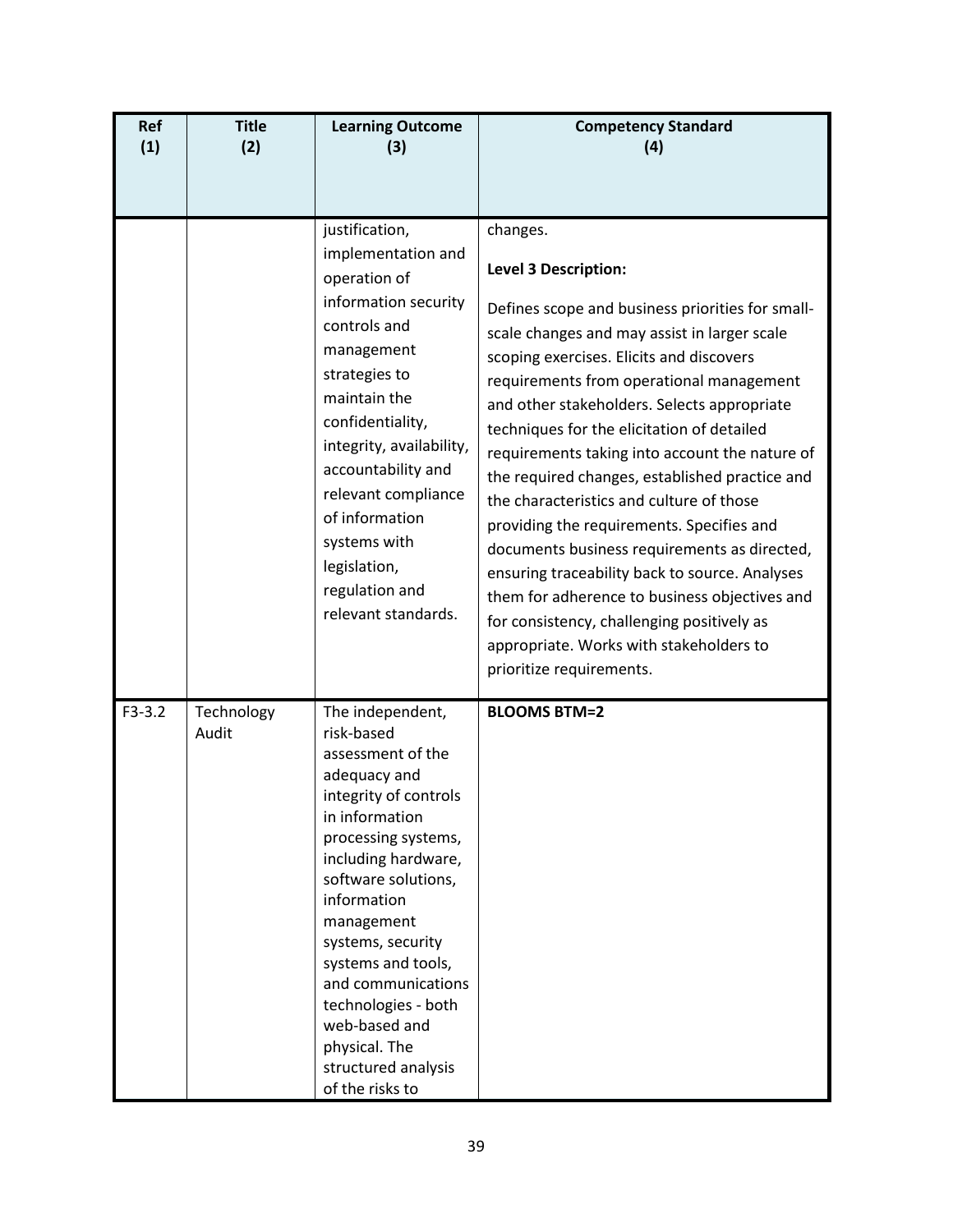| Ref<br>(1) | <b>Title</b><br>(2)                   | <b>Learning Outcome</b><br>(3)                                                                                                                                                                                                                                                                                           | <b>Competency Standard</b><br>(4) |
|------------|---------------------------------------|--------------------------------------------------------------------------------------------------------------------------------------------------------------------------------------------------------------------------------------------------------------------------------------------------------------------------|-----------------------------------|
|            |                                       |                                                                                                                                                                                                                                                                                                                          |                                   |
|            |                                       | achievement of<br>business objectives,<br>including the risk<br>that the organisation<br>fails to make<br>effective use of new<br>technology to<br>improve delivery<br>and internal<br>effectiveness.<br>Assessment of the<br>extent to which<br>effective use has<br>been made of<br>techniques and tools<br>to achieve |                                   |
|            |                                       | sustainability and<br>business continuity.                                                                                                                                                                                                                                                                               |                                   |
| $F3-3.3$   | Privacy                               | Exhibit an<br>understanding of<br>federal and<br>provincial privacy<br>laws such as HIPPA<br>and PIPEDA and<br>their impact on IT<br>operations within an<br>enterprise.                                                                                                                                                 | <b>BLOOM BTM=1</b>                |
| $F3-3.4$   | <b>IT Governance</b><br>and Standards | Exhibit an<br>understanding of<br>external Canadian<br>and international IT<br>governance and<br>standards<br>organizations such<br>as ITIL, ISO, COBIT,<br>and their impact on<br>IT operations within<br>an enterprise                                                                                                 | <b>BLOOM BTM=1</b>                |
| $F3-4$     | Information<br>Management             | Demonstrate the<br>ability to develop<br>the role,<br>management and                                                                                                                                                                                                                                                     | <b>BLOOM BTM=4</b>                |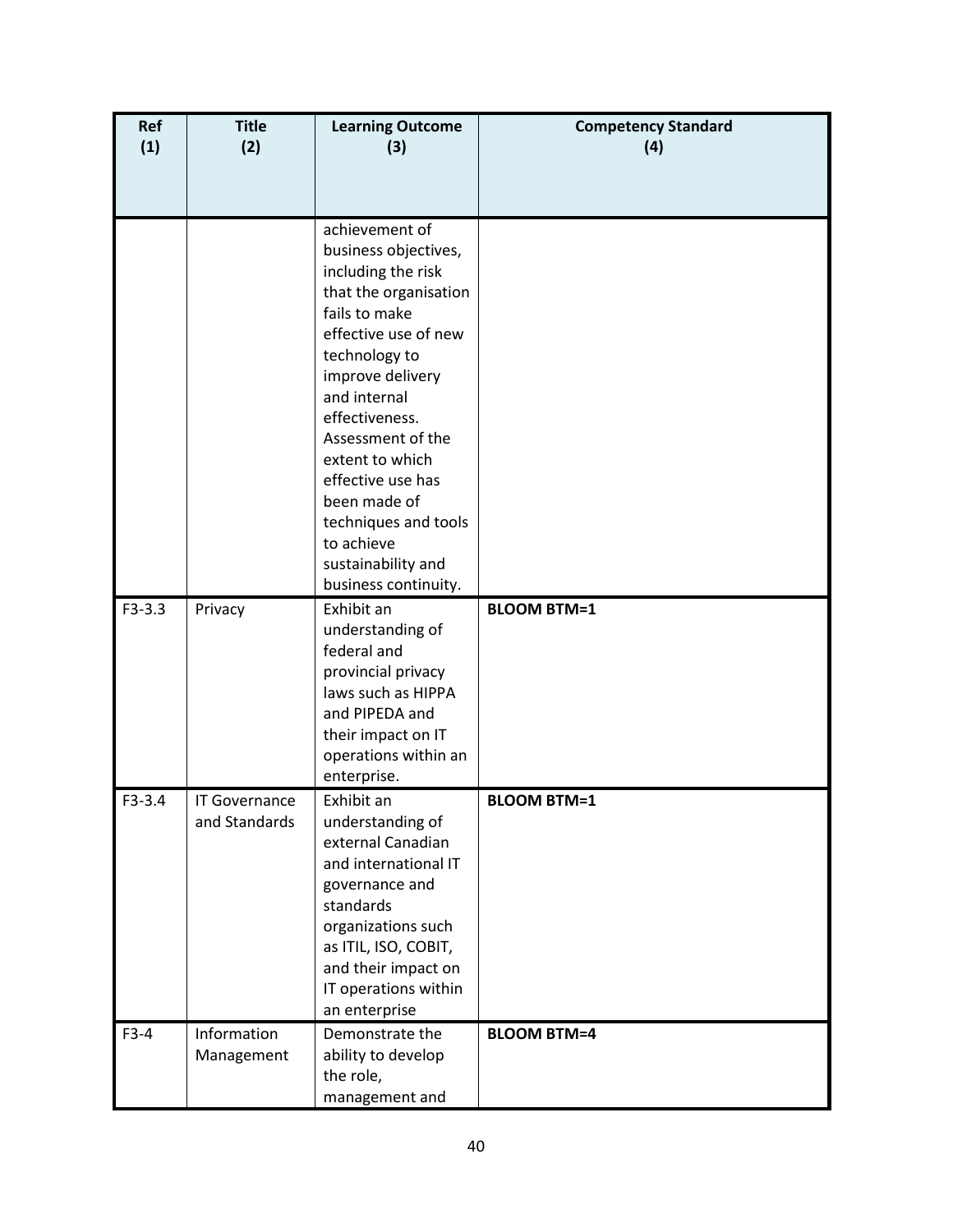| Ref | <b>Title</b> | <b>Learning Outcome</b>                                     | <b>Competency Standard</b> |
|-----|--------------|-------------------------------------------------------------|----------------------------|
| (1) | (2)          | (3)                                                         | (4)                        |
|     |              | uses of information,<br>including (Two skills<br>required): |                            |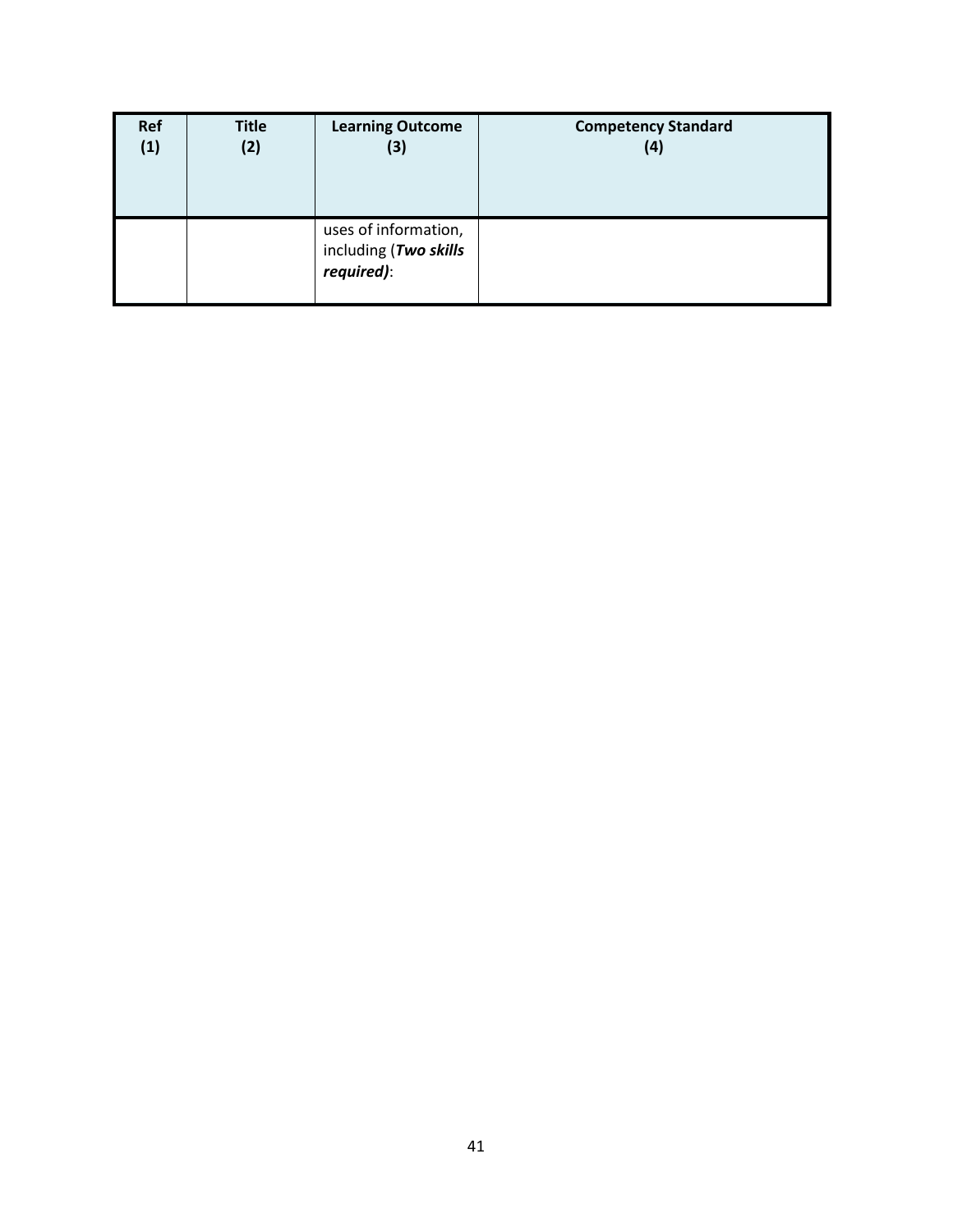| <b>Ref</b><br>(1) | <b>Title</b><br>(2)             | <b>Learning Outcome</b><br>(3)                                                                                                                  | <b>Competency Standard</b><br>(4)                                                                                                                                                                                                                                                                                                                                                                                                                                                                                                                                                                                                                                                                                                                                                                                                                                                     |
|-------------------|---------------------------------|-------------------------------------------------------------------------------------------------------------------------------------------------|---------------------------------------------------------------------------------------------------------------------------------------------------------------------------------------------------------------------------------------------------------------------------------------------------------------------------------------------------------------------------------------------------------------------------------------------------------------------------------------------------------------------------------------------------------------------------------------------------------------------------------------------------------------------------------------------------------------------------------------------------------------------------------------------------------------------------------------------------------------------------------------|
| $F3-4.1$          | <b>Business</b><br>Intelligence | The role of<br>information and<br>data to support<br>operations, decision<br>making, planning<br>and risk<br>management                         | <b>Skill (1):</b><br><b>SFIA-DTAN=4 (Data analysis)</b><br>Introduction to this Skill:<br>The investigation, evaluation, interpretation<br>and classification of data, in order to define and<br>clarify information structures which describe<br>the relationships between real world entities.<br>Such structures facilitate the development of<br>software systems, links between systems or<br>retrieval activities.<br><b>Level 4 Description:</b><br>Investigates corporate data requirements, and<br>applies data analysis, data modelling and<br>quality assurance techniques, to establish,<br>modify or maintain data structures and their<br>associated components (entity descriptions,<br>relationship descriptions, attribute definitions).<br>Provides advice and guidance to database<br>designers and others using the data structures<br>and associated components. |
| $F3-4.2$          | Decision<br>Support<br>Systems  | Demonstrate the<br>ability to model,<br>prepare, and<br>structure data to<br>support the creation<br>and use of<br>information and<br>knowledge | <b>Skill (2):</b><br>SFIA-DBDS=4 (Database design) Introduction<br>to this Skill:<br>The specification, design and maintenance of<br>mechanisms for storage and access to both<br>structured and unstructured information, in<br>support of business information needs.                                                                                                                                                                                                                                                                                                                                                                                                                                                                                                                                                                                                               |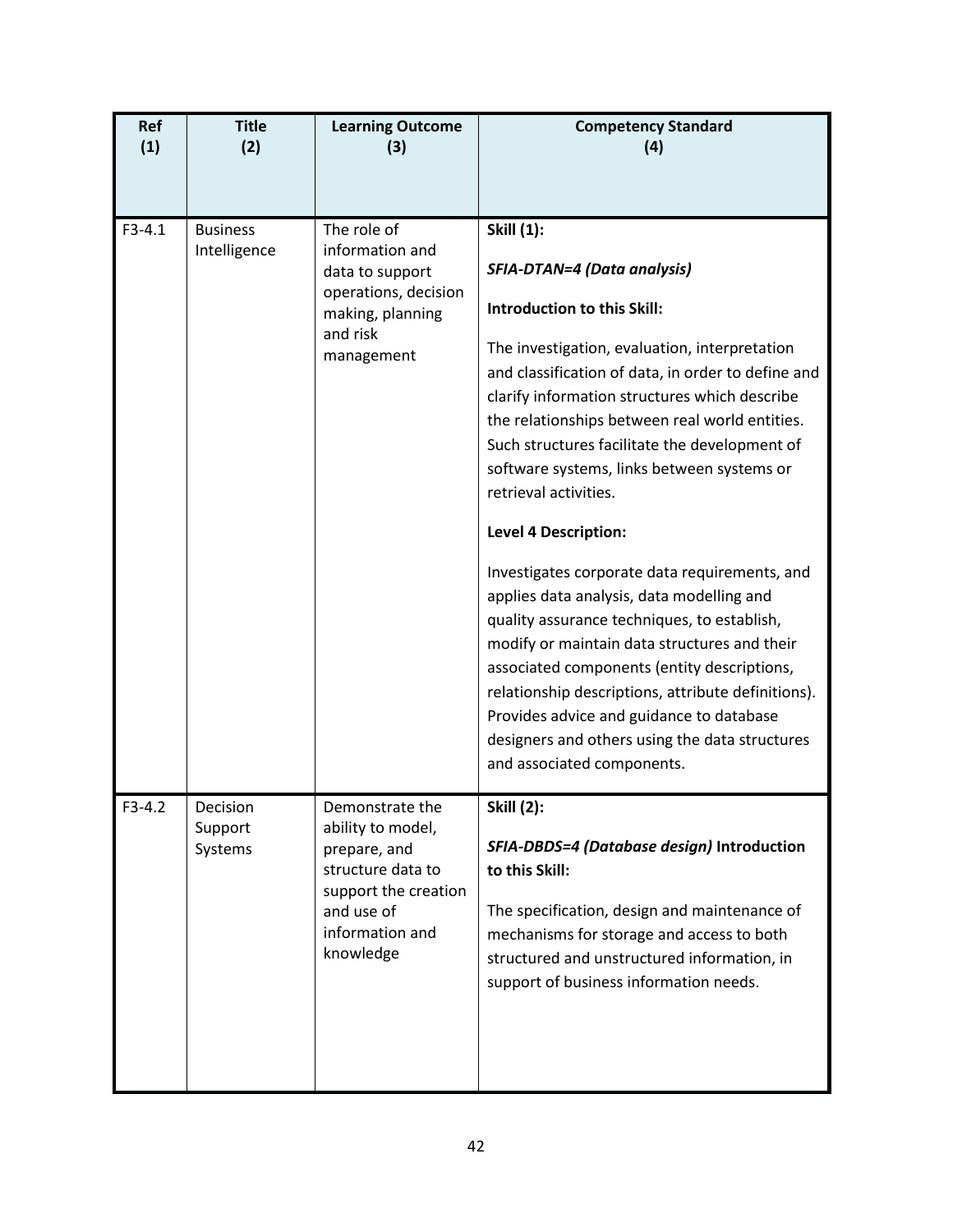| <b>Ref</b><br>(1) | <b>Title</b><br>(2) | <b>Learning Outcome</b><br>(3)                                                                                                                                                   | <b>Competency Standard</b><br>(4)                                                                                                                                                                                                                                                                                                                                                                                                              |
|-------------------|---------------------|----------------------------------------------------------------------------------------------------------------------------------------------------------------------------------|------------------------------------------------------------------------------------------------------------------------------------------------------------------------------------------------------------------------------------------------------------------------------------------------------------------------------------------------------------------------------------------------------------------------------------------------|
|                   |                     |                                                                                                                                                                                  |                                                                                                                                                                                                                                                                                                                                                                                                                                                |
|                   |                     |                                                                                                                                                                                  | <b>Level 4 Description:</b><br>Develops and maintains specialist knowledge of<br>database concepts, object and data modelling<br>techniques and design principles and a detailed<br>knowledge of database architectures, software<br>and facilities. Analyses data requirements to<br>establish, modify or maintain object/data<br>models. Evaluates potential solutions,<br>demonstrating, installing and commissioning<br>selected products. |
| $F3-4.3$          | Data<br>Warehousing | Describe<br>technologies for<br>information<br>management (e.g.<br>reporting, analysis),<br>knowledge<br>management,<br>collaboration<br>management and<br>content<br>management | <b>BLOOM BTM=3</b>                                                                                                                                                                                                                                                                                                                                                                                                                             |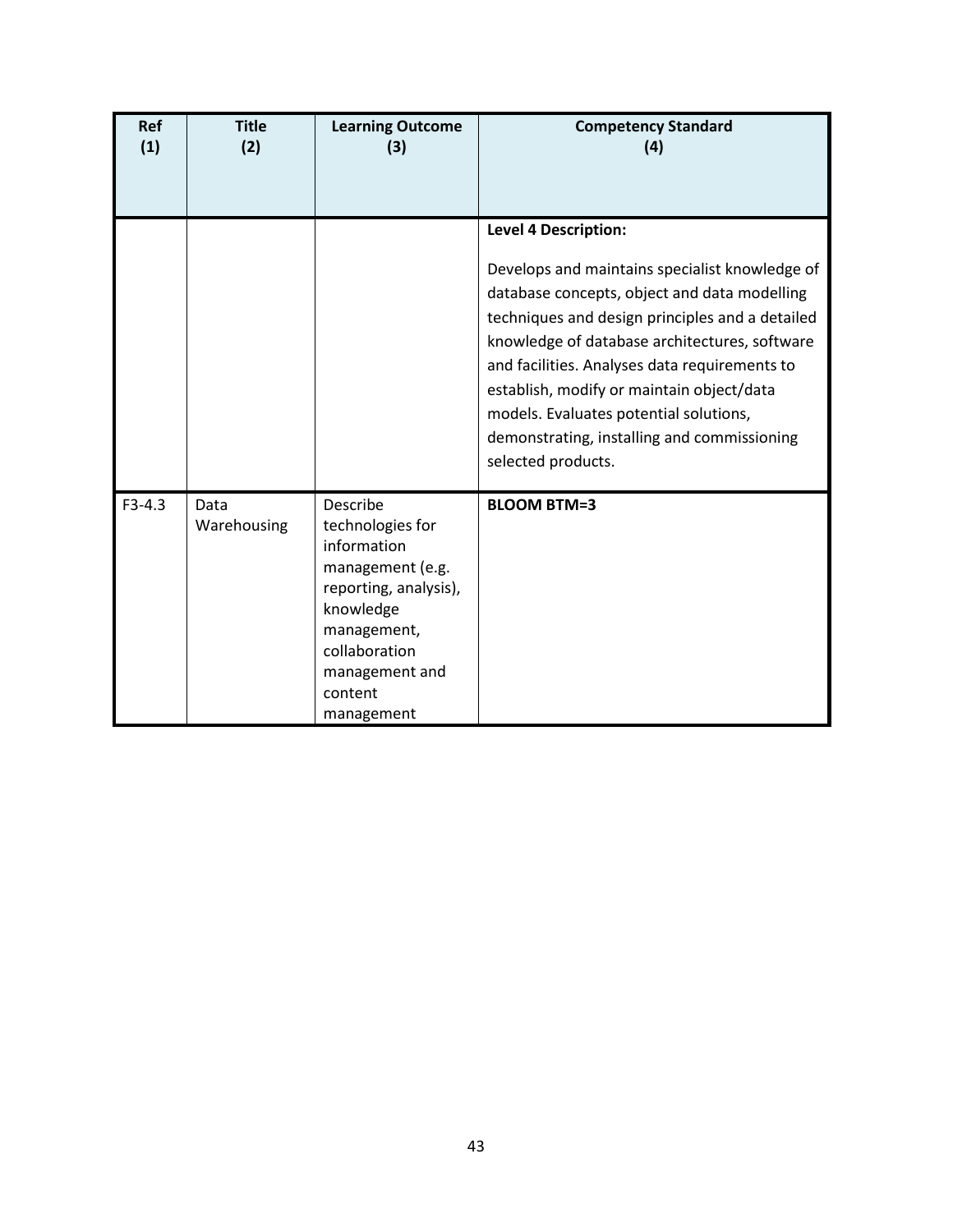# <span id="page-43-0"></span>**F4 - Innovation**

BTM graduates are expected to be innovative in the workplace. Innovators should be able to identify new opportunities, validate and resource them.

| Ref<br>(1) | <b>Title</b><br>(2)           | <b>Learning Outcome</b><br>(3)                                                                                                                                                                                                                                      | <b>Competency Standard</b><br>(4) |
|------------|-------------------------------|---------------------------------------------------------------------------------------------------------------------------------------------------------------------------------------------------------------------------------------------------------------------|-----------------------------------|
| $F4-1$     | Opportunity<br>Identification | Demonstrate<br>understanding of<br>how to use various<br>approaches to<br>generate new<br>opportunities for<br>projects, processes,<br>and initiatives                                                                                                              | <b>BLOOM BTM=3</b>                |
| $F4-2$     | Validation                    | Demonstrate<br>understanding of<br>how to use<br>frameworks and<br>tools to establish the<br>value and cost<br>associated with an<br>opportunity (from<br>the customer,<br>market, and<br>technology<br>perspectives)                                               | <b>BLOOM BTM=3</b>                |
| $F4-3$     | Resourcing                    | Exhibit an<br>understanding of<br>how to optimize the<br>contributions of IT to<br>competitive<br>strategy, innovation,<br>decision-making and<br>operations in various<br>sizes and types of<br>organizations,<br>industry sectors,<br>processes and<br>functions. | <b>BLOOM BTM=1</b>                |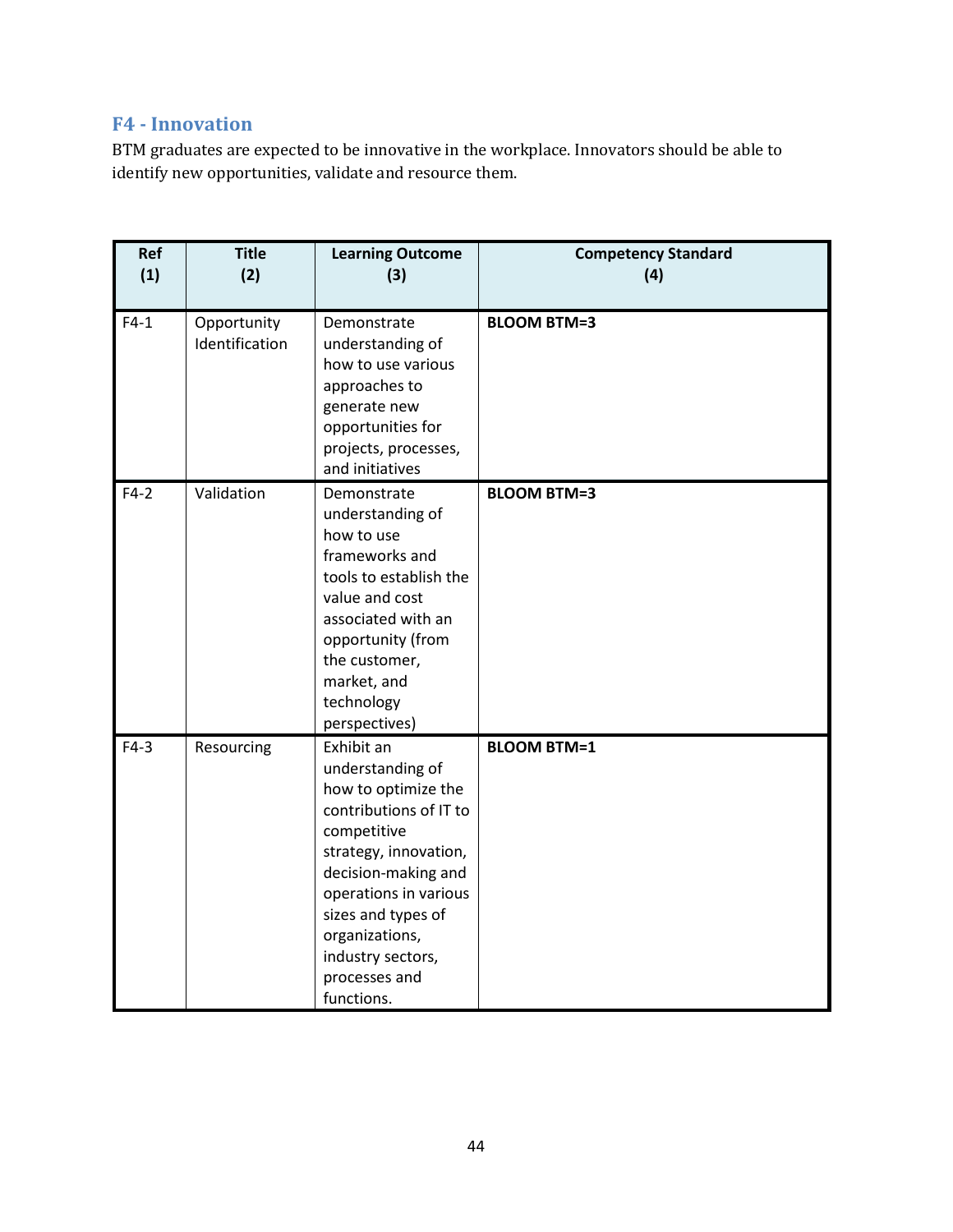# <span id="page-44-0"></span>**C1 – Technology in Business**

This knowledge area is designed to synthesize the knowledge and competencies gained in the foundational knowledge areas and create an additional competency in understanding: the potential (economic, personal, societal), the risks of, and the governance, acquisition, and management of ICTs in and for business.

| Ref<br>(1) | <b>Title</b><br>(2)            | <b>Learning Outcome</b><br>(3)                                                                                                                                                                                                                                  | <b>Competency Standard</b><br>(4) |
|------------|--------------------------------|-----------------------------------------------------------------------------------------------------------------------------------------------------------------------------------------------------------------------------------------------------------------|-----------------------------------|
| $C1-1$     | <b>Business Value</b><br>of IT | Demonstrate<br>understanding of<br>optimizing the<br>contributions of IT to<br>competitive<br>strategy, innovation,<br>decision-making and<br>operations in various<br>sizes and types of<br>organizations,<br>industry sectors,<br>processes and<br>functions. | <b>BLOOM BTM=3</b>                |
| $C1-2$     | Impact of IT on<br>People      | Demonstrate<br>understanding of<br>utilizing IT to impact<br>individuals, families,<br>organizations and<br>communities,<br>including culture,<br>social and<br>environmental<br>issues, considering<br>both collaboration<br>and competitive<br>analysis       | <b>BLOOM BTM=3</b>                |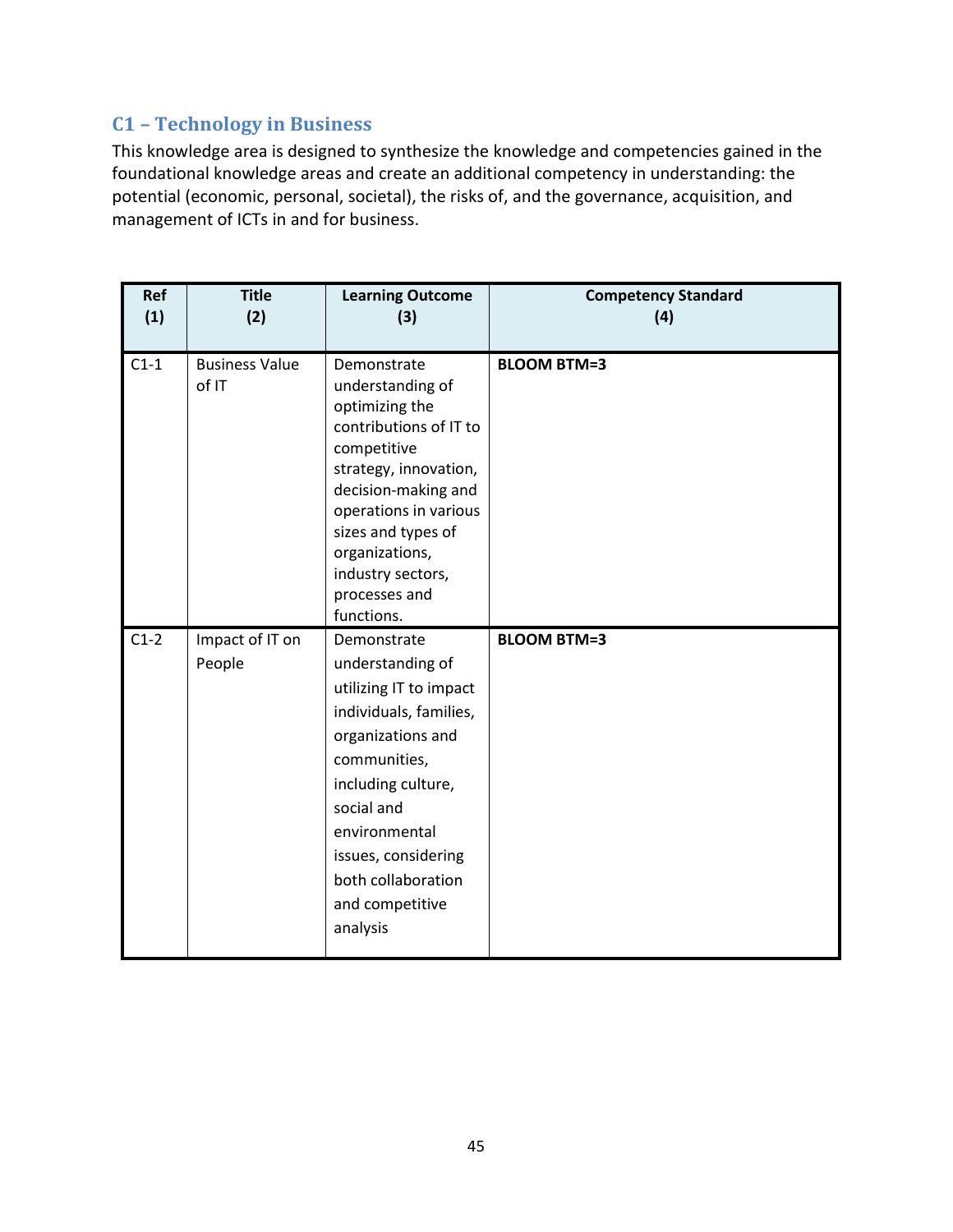| Ref<br>(1) | <b>Title</b><br>(2)             | <b>Learning Outcome</b><br>(3)                                                                                                                                                                                                                                                         | <b>Competency Standard</b><br>(4)                                                                                                                                          |
|------------|---------------------------------|----------------------------------------------------------------------------------------------------------------------------------------------------------------------------------------------------------------------------------------------------------------------------------------|----------------------------------------------------------------------------------------------------------------------------------------------------------------------------|
| $C1-3$     | Innovation<br>Management        | Be able to explain<br>the innovation<br>process, and how to<br>introduce, adopt,<br>and practice<br>innovation.                                                                                                                                                                        | <b>BLOOM BTM=2</b>                                                                                                                                                         |
| $C1-4$     | IT Industry<br>Economics        | Be able to explain<br>the structure,<br>business value,<br>offerings, and<br>dynamics of the<br>Canadian and<br>international IT<br>industries. This<br>includes the<br>economics of ICTs<br>and specific<br>subsectors (e.g.,<br>ERP, open source,<br>outsourcing, web,<br>mobility). | <b>BLOOM BTM=2</b>                                                                                                                                                         |
| $C1-5$     | <b>IT Function</b><br>Economics | Be able to explain<br>the economics and<br>governance of IT and<br>the IT function<br>within organizations,<br>including IT's role,<br>structure, challenges<br>processes,<br>economics, maturity<br>and career paths.                                                                 | <b>BLOOM BTM=2</b>                                                                                                                                                         |
| $C1-6$     | <b>IT Function</b><br>Trends    | Demonstrate<br>understanding of the<br>risks and mitigation<br>strategies to<br>business operations                                                                                                                                                                                    | <b>SFIA-CORE=3 (Compliance review)</b><br>Introduction to this skill:<br>The independent assessment of the conformity<br>of any activity, process, deliverable, product or |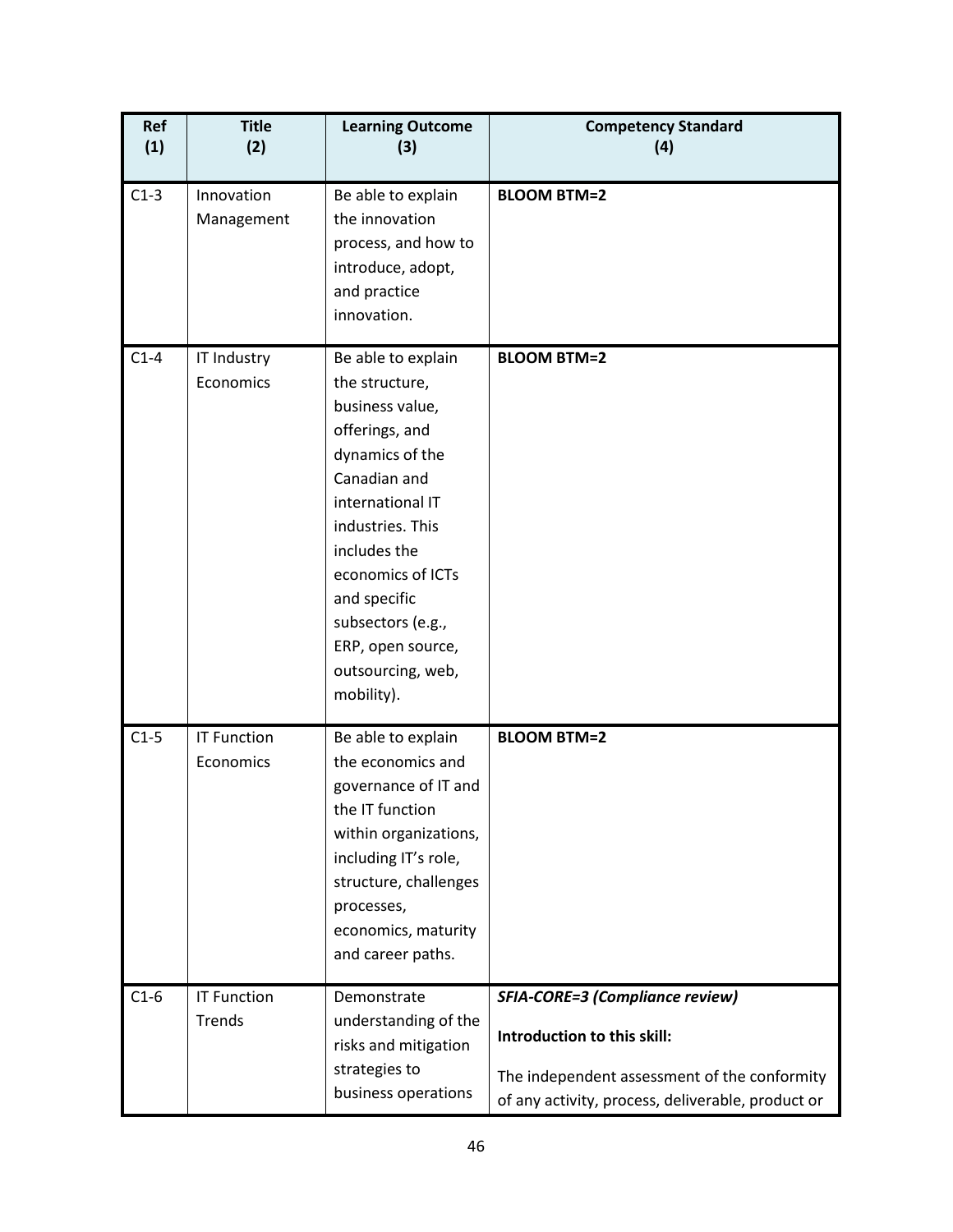| <b>Ref</b><br>(1) | <b>Title</b><br>(2)   | <b>Learning Outcome</b><br>(3)                                                                                                                                                                        | <b>Competency Standard</b><br>(4)                                                                                                                                                                                                                                                                                                           |
|-------------------|-----------------------|-------------------------------------------------------------------------------------------------------------------------------------------------------------------------------------------------------|---------------------------------------------------------------------------------------------------------------------------------------------------------------------------------------------------------------------------------------------------------------------------------------------------------------------------------------------|
|                   |                       | inherent in the<br>implementation of<br>information and<br>communications<br>technologies (e.g.<br>systems<br>development, data<br>security and privacy,<br>business continuity,<br>outsourcing, off- | service to the criteria of specified standards,<br>best practice, or other documented<br>requirements. May relate to, for example, asset<br>management, network security tools, firewalls<br>and internet security, sustainability, real-time<br>systems, application design and specific<br>certifications.<br><b>Level 3 Description:</b> |
|                   |                       | shoring and<br>infrastructure).                                                                                                                                                                       | Collects and collates evidence as part of a<br>formally conducted and planned review of<br>activities, processes, products or services.<br>Examines records as part of specified testing<br>strategies for evidence of compliance with<br>management directives, or the identification of<br>abnormal occurrences.                          |
| $C1-7$            | <b>IT Procurement</b> | Demonstrate<br>understanding of<br>and be able to<br>evaluate the choices<br>and activities in<br>procurement and<br>management of<br>purchased IT<br>products and<br>services.                       | <b>SFIA-CSMG=3 (Customer Service Support)</b><br>Introduction to this skill:<br>The management and operation of one or more<br>customer service or service desk functions.<br>Acting as a point of contact to support service<br>users and customers reporting issues,<br>requesting information, access, or other<br>services.             |
|                   |                       |                                                                                                                                                                                                       | <b>Level 3 Description:</b><br>Acts as the routine contact point, receiving and<br>handling requests for support. Responds to a<br>broad range of service requests for support by<br>providing information to fulfill requests or<br>enable resolution. Provides first line<br>investigation and diagnosis and promptly                     |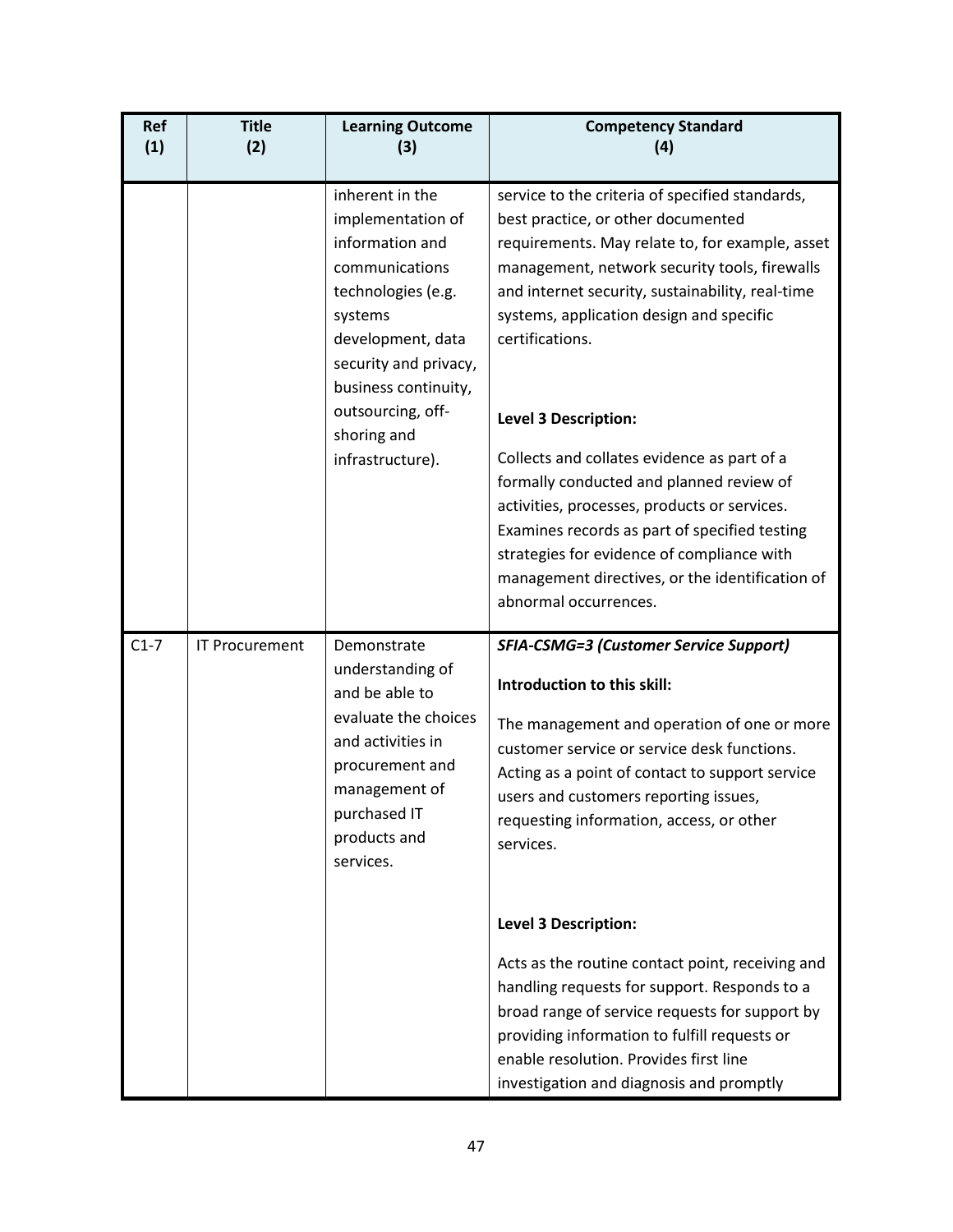| <b>Ref</b><br>(1) | <b>Title</b><br>(2)        | <b>Learning Outcome</b><br>(3)                                                                            | <b>Competency Standard</b><br>(4)                                                                                                                                                                                          |
|-------------------|----------------------------|-----------------------------------------------------------------------------------------------------------|----------------------------------------------------------------------------------------------------------------------------------------------------------------------------------------------------------------------------|
|                   |                            |                                                                                                           | allocates unresolved issues as appropriate.<br>Assists with the development standards, and<br>applies these to track, monitor, report, resolve<br>or escalate issues. Contributes to creation of<br>support documentation. |
| $C1-8$            | Enterprise<br>Architecture | Demonstrate<br>understanding in<br>Enterprise<br>Architecture in the<br>three components<br>listed below: |                                                                                                                                                                                                                            |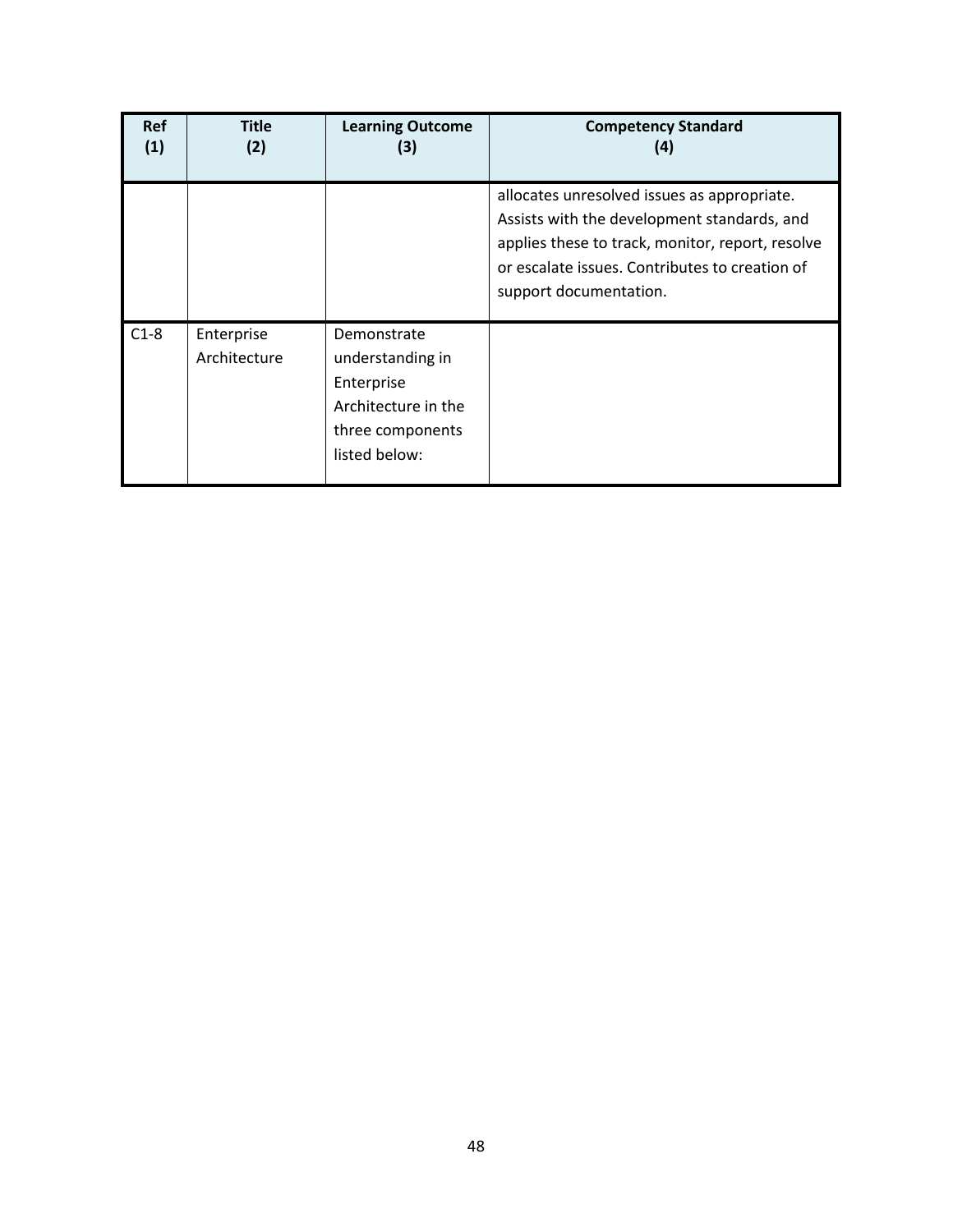| Ref<br>(1) | <b>Title</b><br>(2) | <b>Learning Outcome</b><br>(3)                                                                                                                                                                                                 | <b>Competency Standard</b><br>(4) |
|------------|---------------------|--------------------------------------------------------------------------------------------------------------------------------------------------------------------------------------------------------------------------------|-----------------------------------|
|            |                     | 1. Demonstrate<br>understanding of<br>enterprise<br>architecture as the<br>application of<br>architecture<br>principles and<br>practices to guide<br>organizations<br>through the<br>business,<br>information,<br>process, and | <b>BLOOM BTM=3</b>                |
|            |                     | technology changes<br>necessary to execute<br>their strategies.                                                                                                                                                                |                                   |
|            |                     | 2. Demonstrate<br>understanding of<br>enterprise analysis,<br>design, planning,<br>and implementation,<br>using a holistic<br>approach at all<br>times, for the<br>successful<br>development and<br>execution of<br>strategy.  | <b>BLOOM BTM=3</b>                |
|            |                     | 3. Demonstrate the<br>ability to utilize the<br>various aspects of an<br>enterprise to<br>identify, motivate,<br>and achieve these<br>changes.                                                                                 | <b>BLOOM BTM=3</b>                |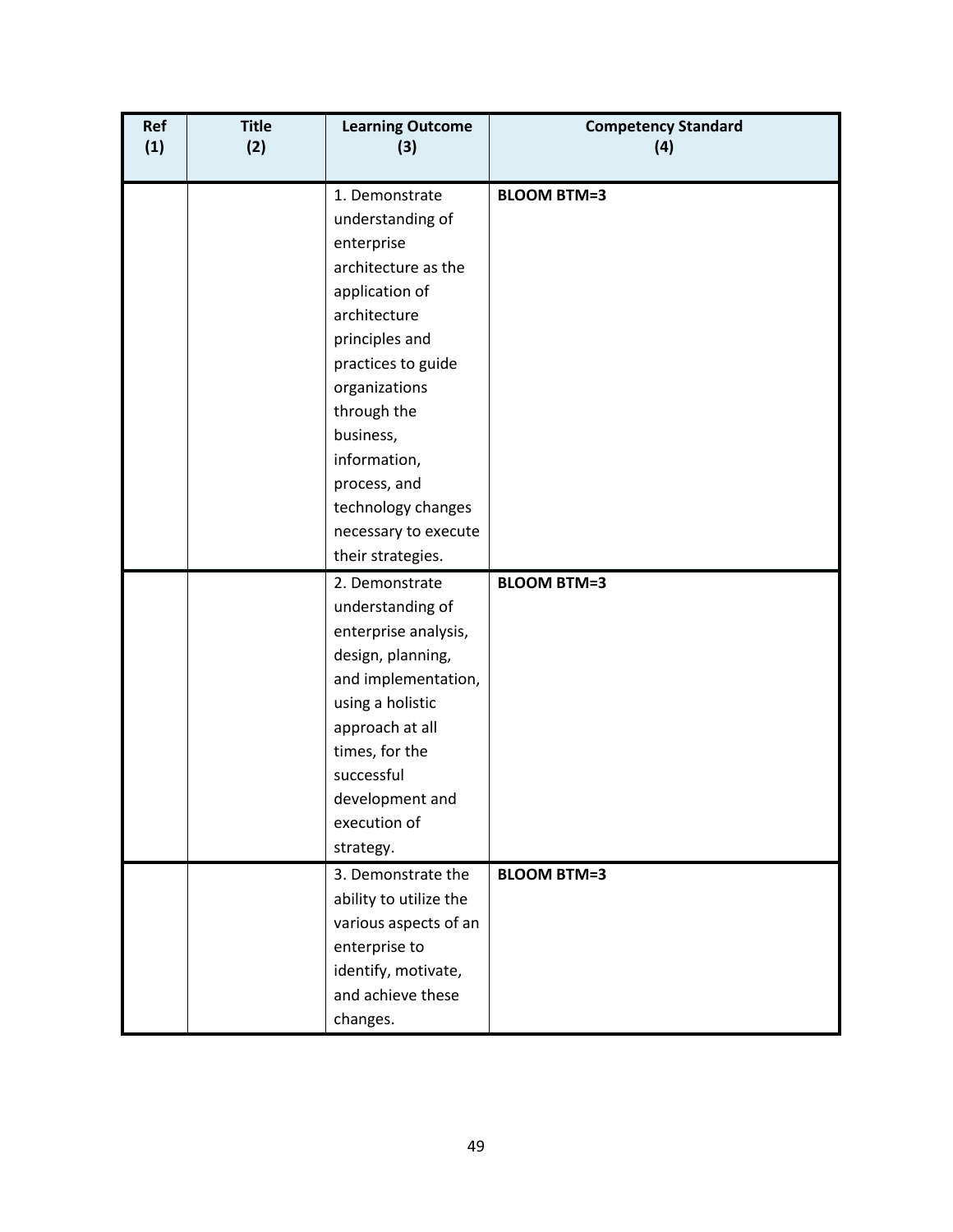# <span id="page-49-0"></span>**C2- Process, Project and Change**

BTM graduates will gain the foundations that enable them to help create well-designed business processes, well-managed projects, and support for the individuals and groups undergoing change.

| Ref<br>(1) | <b>Title</b><br>(2)        | <b>Learning Outcome</b><br>(3)                                                                                                                                                                    | <b>Competency Standard</b><br>(4)                                                                                                                                                                                                                                                                                                                                                                                                                                                                                                                                           |
|------------|----------------------------|---------------------------------------------------------------------------------------------------------------------------------------------------------------------------------------------------|-----------------------------------------------------------------------------------------------------------------------------------------------------------------------------------------------------------------------------------------------------------------------------------------------------------------------------------------------------------------------------------------------------------------------------------------------------------------------------------------------------------------------------------------------------------------------------|
| $C2-1$     | Organizational<br>Learning | Be able to explain<br>the overall<br>organizational<br>learning and<br>innovation process /<br>life cycle, and its role<br>in organizational<br>success.                                          | <b>BLOOM BTM=2</b>                                                                                                                                                                                                                                                                                                                                                                                                                                                                                                                                                          |
| $C2-2$     | Project<br>Management      | <b>Project Management</b><br>- demonstrate<br>appropriate<br>understanding of the<br><b>Project Management</b><br><b>Institute's Project</b><br><b>Management Body</b><br>of Knowledge<br>(PMBOK) | (Two skills required)<br><b>Skill (1)</b><br><b>SFIA-PRMG=4 (Project management)</b><br>Introduction to this skill:<br>The management of projects, typically (but not<br>exclusively) involving the development and<br>implementation<br>of business processes to meet identified<br>business needs, acquiring and utilizing the<br>necessary resources and skills, within agreed<br>parameters of cost, timescales, and quality.<br>Level:<br><b>Level 4 Description:</b><br>Defines, documents and carries out small<br>projects or sub-projects (typically less than six |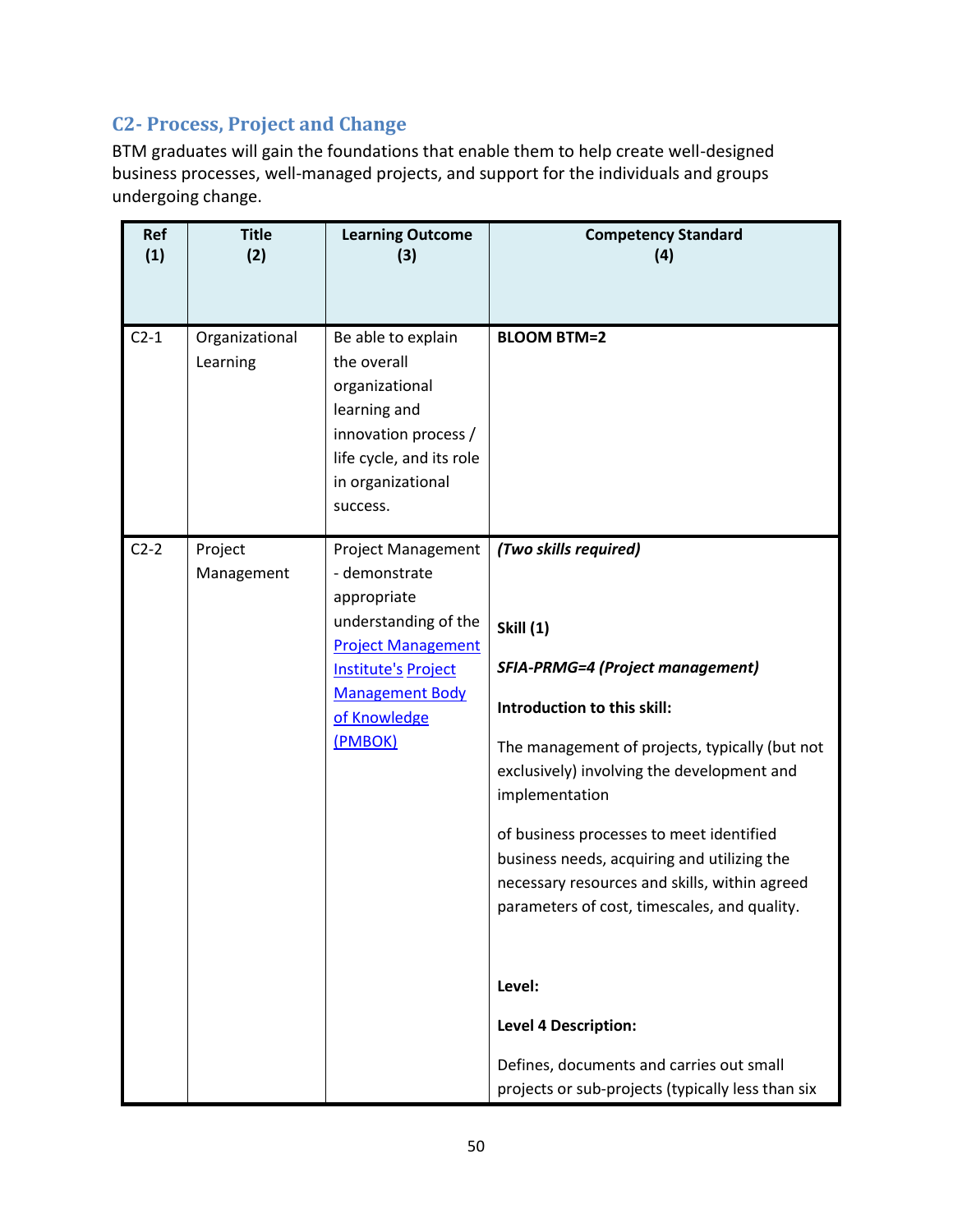| <b>Ref</b><br>(1) | <b>Title</b><br>(2) | <b>Learning Outcome</b><br>(3) | <b>Competency Standard</b><br>(4)                                                                                                                                                                                                                                                                                                                                                                                                                                                                                                                                                                                                                                                                                                                                                    |
|-------------------|---------------------|--------------------------------|--------------------------------------------------------------------------------------------------------------------------------------------------------------------------------------------------------------------------------------------------------------------------------------------------------------------------------------------------------------------------------------------------------------------------------------------------------------------------------------------------------------------------------------------------------------------------------------------------------------------------------------------------------------------------------------------------------------------------------------------------------------------------------------|
|                   |                     |                                | months, with limited budget, limited<br>interdependency with other projects, and no<br>significant strategic impact), alone or with a<br>small team, actively participating in all phases.<br>Identifies, assesses and manages risks to the<br>success of the project. Agrees project approach<br>with stakeholders, and prepares realistic plans<br>(including quality, risk and communications<br>plans) and tracks activities against the project<br>schedule, managing stakeholder involvement as<br>appropriate. Monitors costs, timescales and<br>resources used, and takes action where these<br>deviate from agreed tolerances. Ensures that<br>own projects are formally closed and, where<br>appropriate, subsequently reviewed, and that<br>lessons learned are recorded. |
|                   |                     |                                | <b>Skill (2):</b><br>SFIA-PROF=4 (Portfolio, Programme and<br><b>Project Support)</b><br>Introduction to this skill:<br>The provision of support and guidance on<br>portfolio, programme and project management<br>processes, procedures, tools and techniques.<br>Support includes definition of portfolios,<br>programmes, and projects; advice on the<br>development, production and maintenance of<br>business cases; time, resource, cost and<br>exception plans, and the use of related<br>software tools. Tracking and reporting of<br>programme/project progress and performance<br>are also covered, as is the capability to facilitate<br>all aspects of portfolio/programme/ project<br>meetings, workshops and documentation.                                            |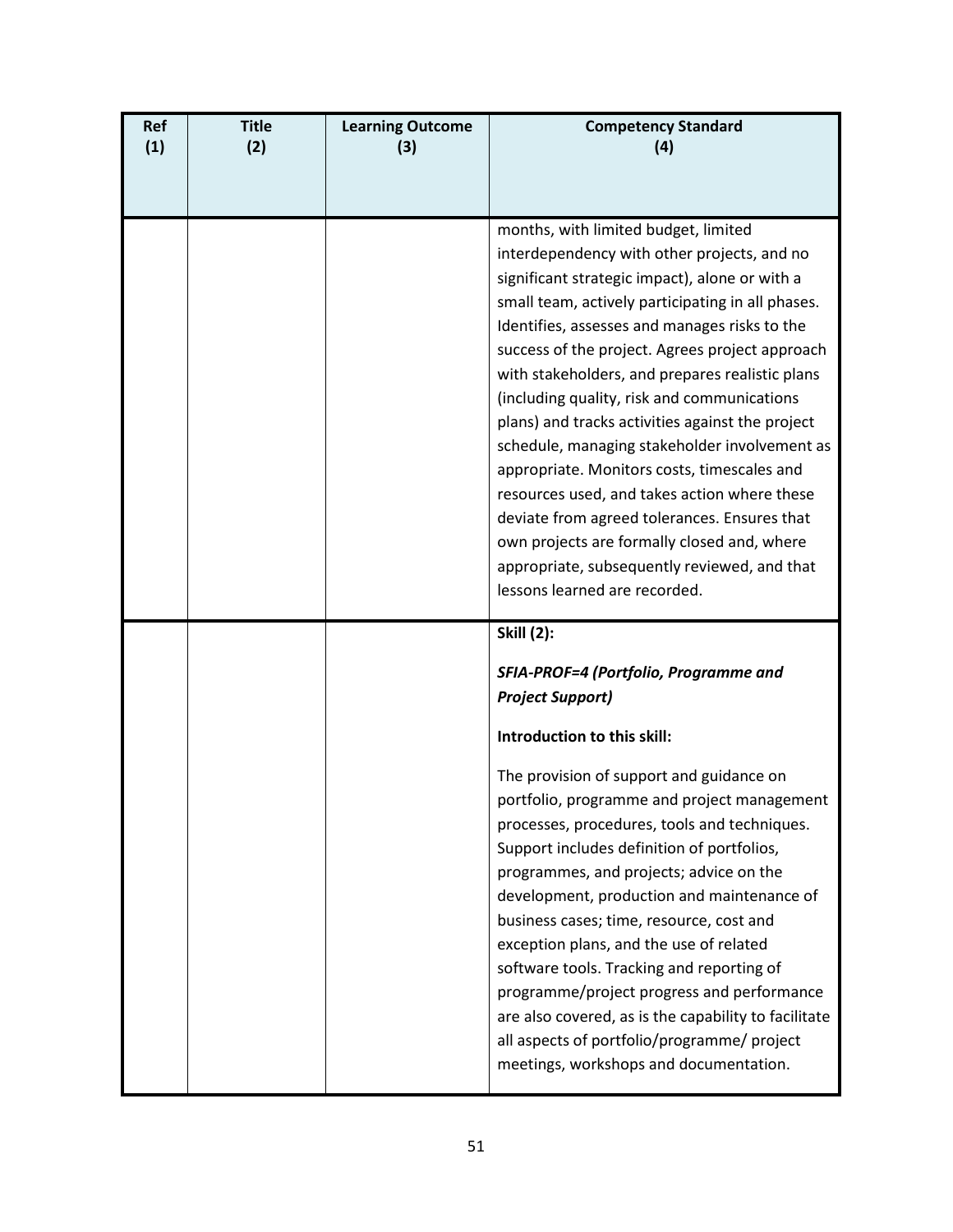| <b>Ref</b><br>(1) | <b>Title</b><br>(2)                  | <b>Learning Outcome</b><br>(3)                                                                                        | <b>Competency Standard</b><br>(4)                                                                                                                                                                                                                                                                                                                                                                                                                                                                                                                                                                                                                                                   |
|-------------------|--------------------------------------|-----------------------------------------------------------------------------------------------------------------------|-------------------------------------------------------------------------------------------------------------------------------------------------------------------------------------------------------------------------------------------------------------------------------------------------------------------------------------------------------------------------------------------------------------------------------------------------------------------------------------------------------------------------------------------------------------------------------------------------------------------------------------------------------------------------------------|
|                   |                                      |                                                                                                                       | <b>Level 4 Description:</b><br>Takes responsibility for the provision of support<br>services to projects. Uses and recommends<br>project control solutions for planning,<br>scheduling and tracking projects. Sets up and<br>provides detailed guidance on project<br>management software, procedures, processes,<br>tools and techniques. Supports programme or<br>project control boards, project assurance teams<br>and quality review meetings. Provides basic<br>guidance on individual project proposals. May<br>be involved in aspects of supporting a<br>programme by providing a cross programme<br>view on risk, change, quality, finance or<br>configuration management. |
| $C2-3$            | <b>Business Change</b><br>Management | Demonstrate<br>understanding and<br>application of best<br>practices in<br>organizational IT<br>change<br>management. | <b>SFIA-CHMG=3 (Change Management)</b><br>Introduction to this skill:<br>The management of change to the service<br>infrastructure including service assets,<br>configuration items and associated<br>documentation. Change management uses<br>requests for change (RFC) for standard or<br>emergency changes, and changes due to<br>incidents or problems to provide effective<br>control and reduction of risk to the availability,<br>performance, security and compliance of the<br>business services impacted by the change.                                                                                                                                                   |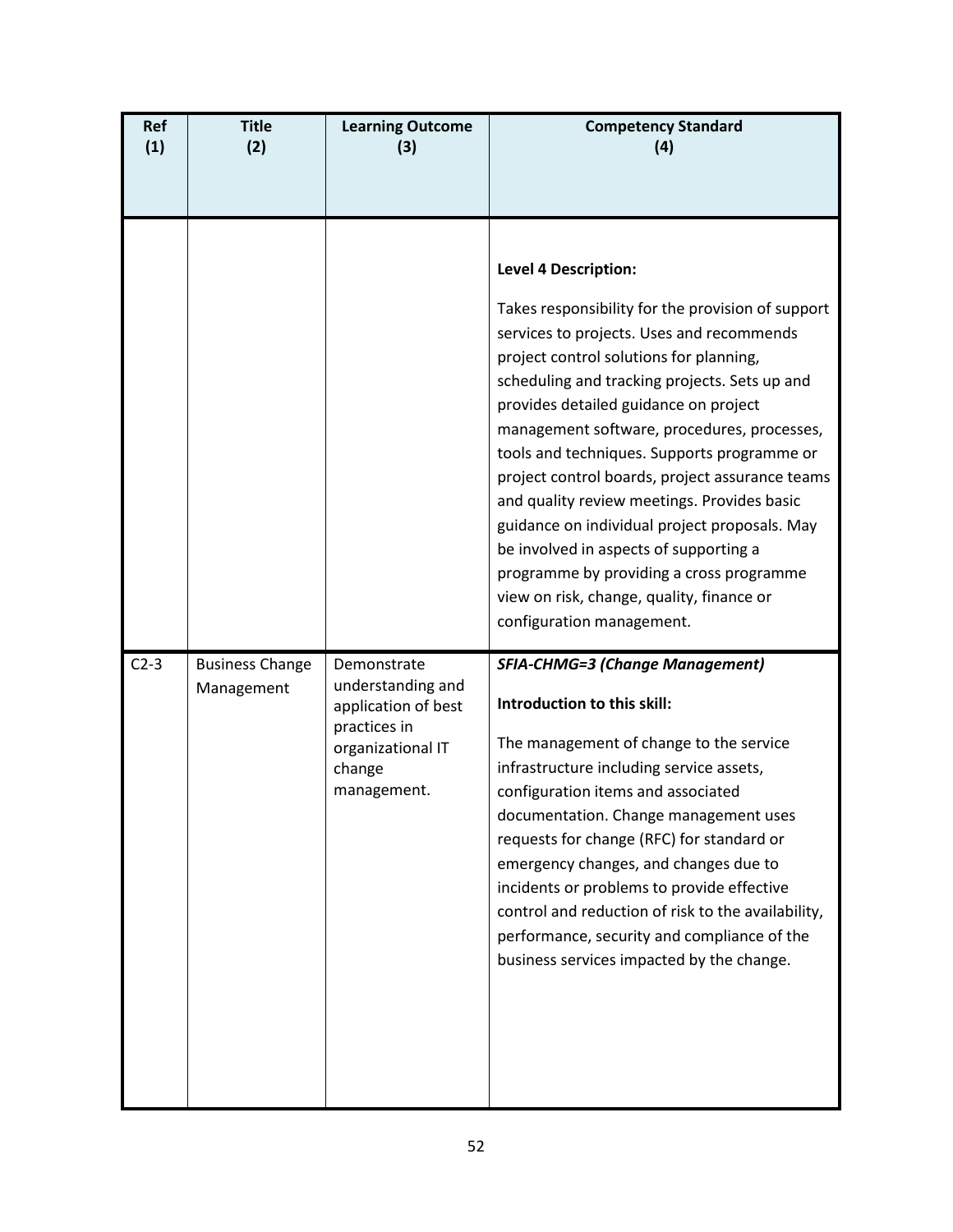| Ref<br>(1) | <b>Title</b><br>(2)                   | <b>Learning Outcome</b><br>(3)                                                                                                                                                                                                                     | <b>Competency Standard</b><br>(4)                                                                                                                                                                                                                                                                                                                                                                                                                                                                                                                                                                                                                                                                                                                                                            |
|------------|---------------------------------------|----------------------------------------------------------------------------------------------------------------------------------------------------------------------------------------------------------------------------------------------------|----------------------------------------------------------------------------------------------------------------------------------------------------------------------------------------------------------------------------------------------------------------------------------------------------------------------------------------------------------------------------------------------------------------------------------------------------------------------------------------------------------------------------------------------------------------------------------------------------------------------------------------------------------------------------------------------------------------------------------------------------------------------------------------------|
|            |                                       |                                                                                                                                                                                                                                                    |                                                                                                                                                                                                                                                                                                                                                                                                                                                                                                                                                                                                                                                                                                                                                                                              |
|            |                                       |                                                                                                                                                                                                                                                    | <b>Level 3 Description:</b><br>Develops, documents and implements changes<br>based on requests for change. Applies change<br>control procedures.                                                                                                                                                                                                                                                                                                                                                                                                                                                                                                                                                                                                                                             |
| $C2-4$     | <b>Business Process</b><br>Management | Demonstrate<br>competence in<br>process analysis and<br>design using<br>applicable<br>knowledge areas<br>from the<br>International<br><b>Institute of Business</b><br>Analysis (IIBA)<br><b>Business Analysis</b><br>Body of Knowledge<br>(BABOK). | (Two skills required)<br><b>SFIA-BUAN=3 (Business analysis)</b><br>Introduction to this skill:<br>The methodical investigation, analysis, review<br>and documentation of all or part of a business<br>in terms of business functions and processes,<br>the information used and the data on which the<br>information is based. The definition of<br>requirements for improving processes and<br>systems, reducing their costs, enhancing their<br>sustainability, and the quantification of<br>potential business benefits. The collaborative<br>creation and iteration of viable specifications<br>and acceptance criteria in preparation for the<br>deployment of information and communication<br>systems.<br><b>Level 3 Description:</b><br>Investigates operational needs and problems, |
|            |                                       |                                                                                                                                                                                                                                                    | and opportunities, contributing to the<br>recommendation of improvements in<br>automated and non-automated components of<br>new or changed processes and organization.<br>Assists in defining acceptance tests for these<br>recommendations.                                                                                                                                                                                                                                                                                                                                                                                                                                                                                                                                                 |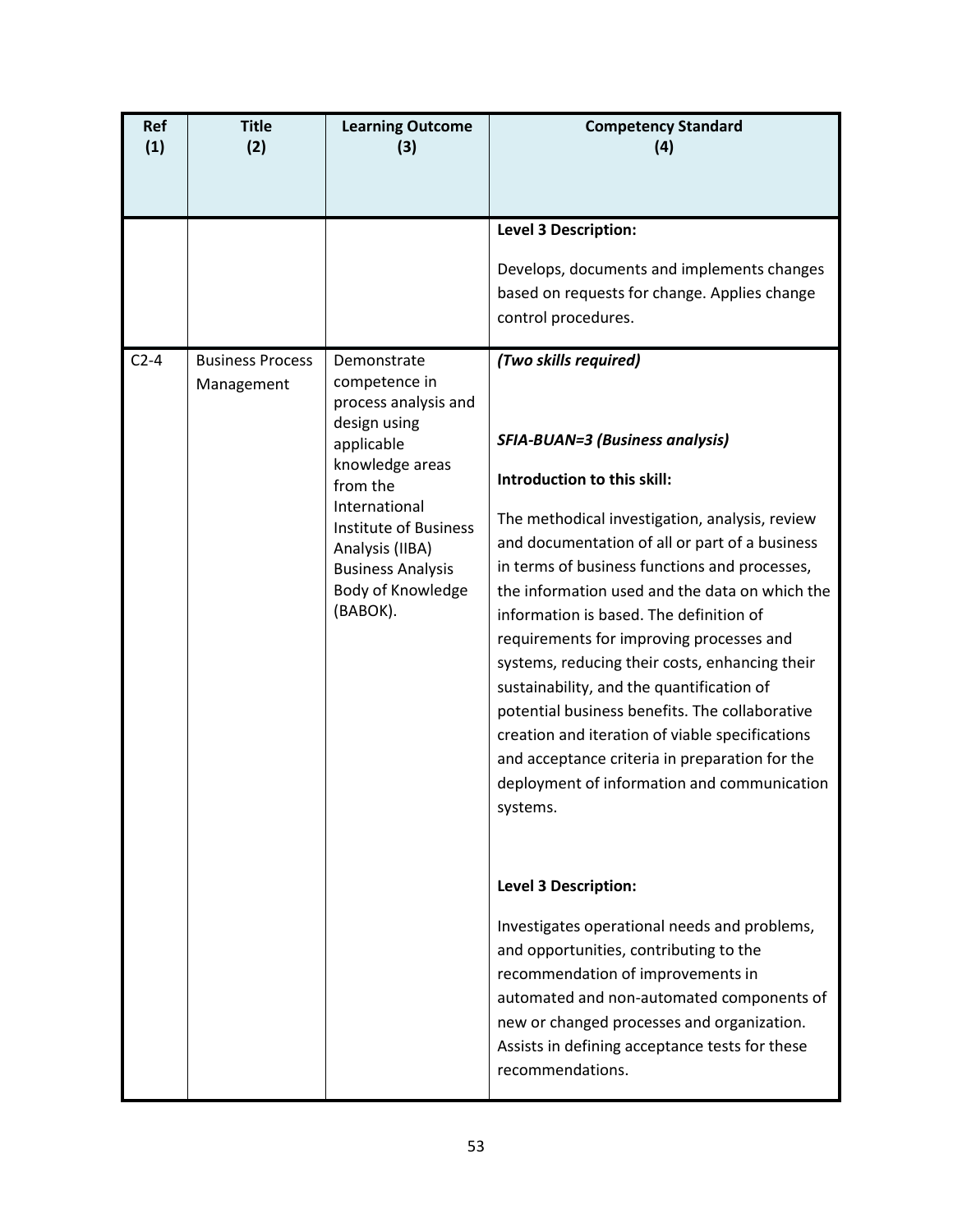| Ref<br>(1) | <b>Title</b><br>(2)                    | <b>Learning Outcome</b><br>(3)                                             | <b>Competency Standard</b><br>(4)                                                                                                                                                                                                                                                                                                                                                                                                                                                                                                                       |
|------------|----------------------------------------|----------------------------------------------------------------------------|---------------------------------------------------------------------------------------------------------------------------------------------------------------------------------------------------------------------------------------------------------------------------------------------------------------------------------------------------------------------------------------------------------------------------------------------------------------------------------------------------------------------------------------------------------|
|            |                                        |                                                                            | <b>Skill (2)</b><br>SFIA-BSMO=2 (Business modelling)<br>Introduction to this skill:<br>The production of abstract or distilled<br>representations of real world, business or<br>gaming situations in traditional or trans-media<br>applications, to aid the communication and<br>understanding of existing, conceptual or<br>proposed scenarios. Predominantly focused<br>around the representation of processes, roles,<br>data, organization and time. Models may be<br>used to represent a subject at varying levels of<br>detail and decomposition. |
|            |                                        |                                                                            | <b>Level 2 Description:</b><br>Understands the purpose and benefits of<br>modelling. Uses established techniques as<br>directed to model simple subject areas with<br>clearly defined boundaries. May assist in more<br>complex modelling activities. Develops models<br>with input from subject matter experts and<br>communicates the results back to them for<br>review and confirmation.                                                                                                                                                            |
| $C2 - 4.1$ | Stakeholder<br>Requirement<br>Analysis | Demonstrate<br>understanding of<br>stakeholder<br>requirements<br>analysis | <b>BLOOM BTM=3</b>                                                                                                                                                                                                                                                                                                                                                                                                                                                                                                                                      |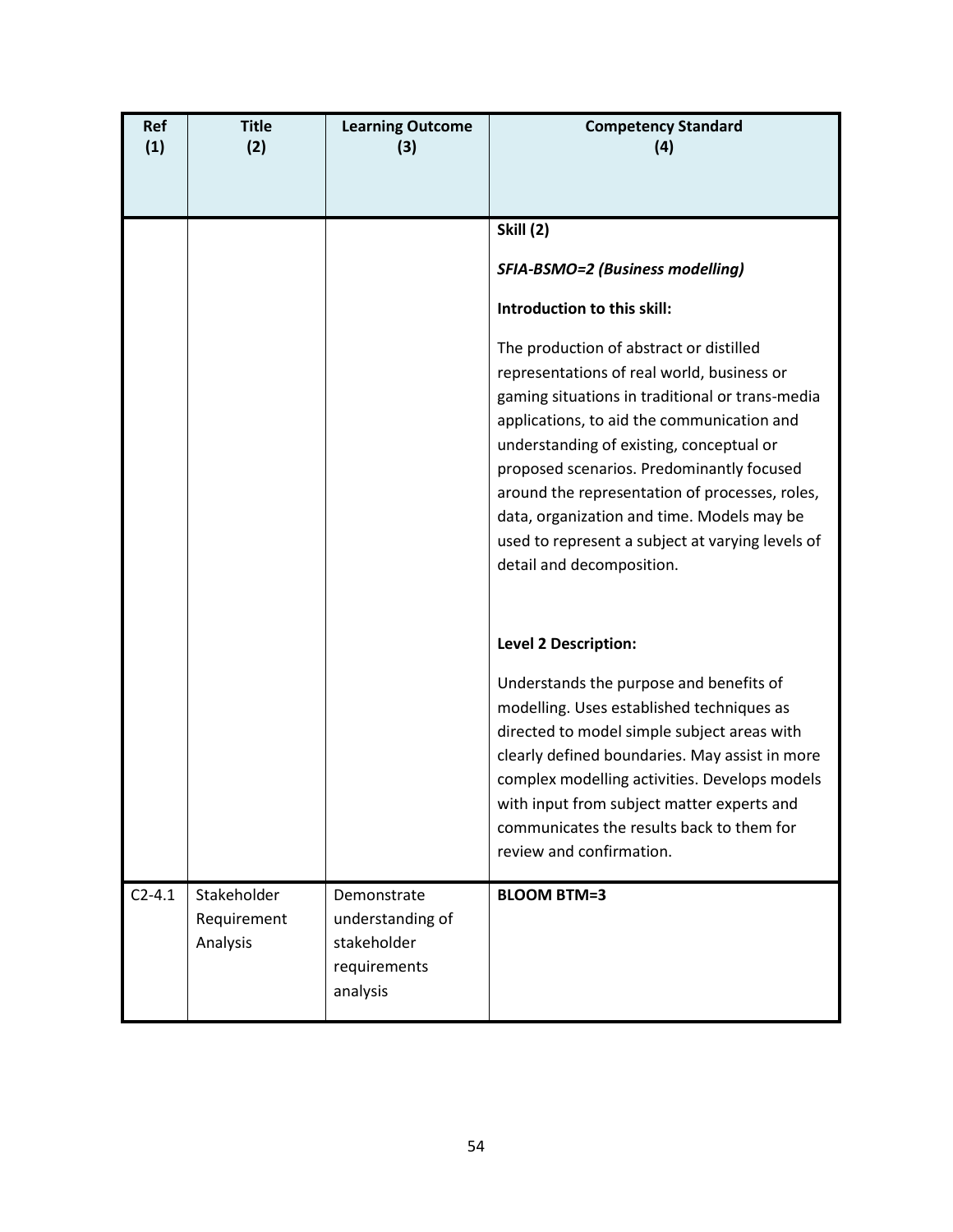| Ref<br>(1) | <b>Title</b><br>(2)                    | <b>Learning Outcome</b><br>(3)                                                                                                                               | <b>Competency Standard</b><br>(4)                                                                                                                                                                                                                                                                                                                                                                                                                                                                                                                                                       |
|------------|----------------------------------------|--------------------------------------------------------------------------------------------------------------------------------------------------------------|-----------------------------------------------------------------------------------------------------------------------------------------------------------------------------------------------------------------------------------------------------------------------------------------------------------------------------------------------------------------------------------------------------------------------------------------------------------------------------------------------------------------------------------------------------------------------------------------|
| $C2-4.2$   | <b>Business Process</b><br>Improvement | Describe business<br>process<br>improvement or re-<br>engineering process                                                                                    | <b>BLOOM BTM=3</b>                                                                                                                                                                                                                                                                                                                                                                                                                                                                                                                                                                      |
| $C2-4.3$   | <b>Business Process</b><br>Design      | Demonstrate<br>understanding of<br><b>Business Process</b><br>notations/symbolog<br>y - BPMN, UML                                                            | <b>BLOOM BTM=3</b>                                                                                                                                                                                                                                                                                                                                                                                                                                                                                                                                                                      |
| $C2 - 4.4$ | Quality<br>Assurance                   | Demonstrate<br>understanding of<br>quality assurance<br>and testing, go-live,<br>end of life, life cycle<br>management, ticket<br>management (help<br>desk). | <b>SFIA-QUAS=3 (Quality Assurance)</b><br>Introduction to this skill:<br>The process of ensuring that the agreed quality<br>standards within an organization are adhered<br>to and that best practice is promulgated<br>throughout the organization.<br><b>Level 3 Description:</b><br>Uses appropriate methods and tools in the<br>development, maintenance, control and<br>distribution of quality and environmental<br>standards. Makes technical changes to quality<br>and environmental standards according to<br>documented procedures. Distributes new and<br>revised standards. |
| $C2 - 4.5$ | <b>New Process</b><br>Implementation   | Demonstrate<br>understanding of<br>new process<br>implementation and<br>maintenance.                                                                         | <b>BLOOM BTM=3</b>                                                                                                                                                                                                                                                                                                                                                                                                                                                                                                                                                                      |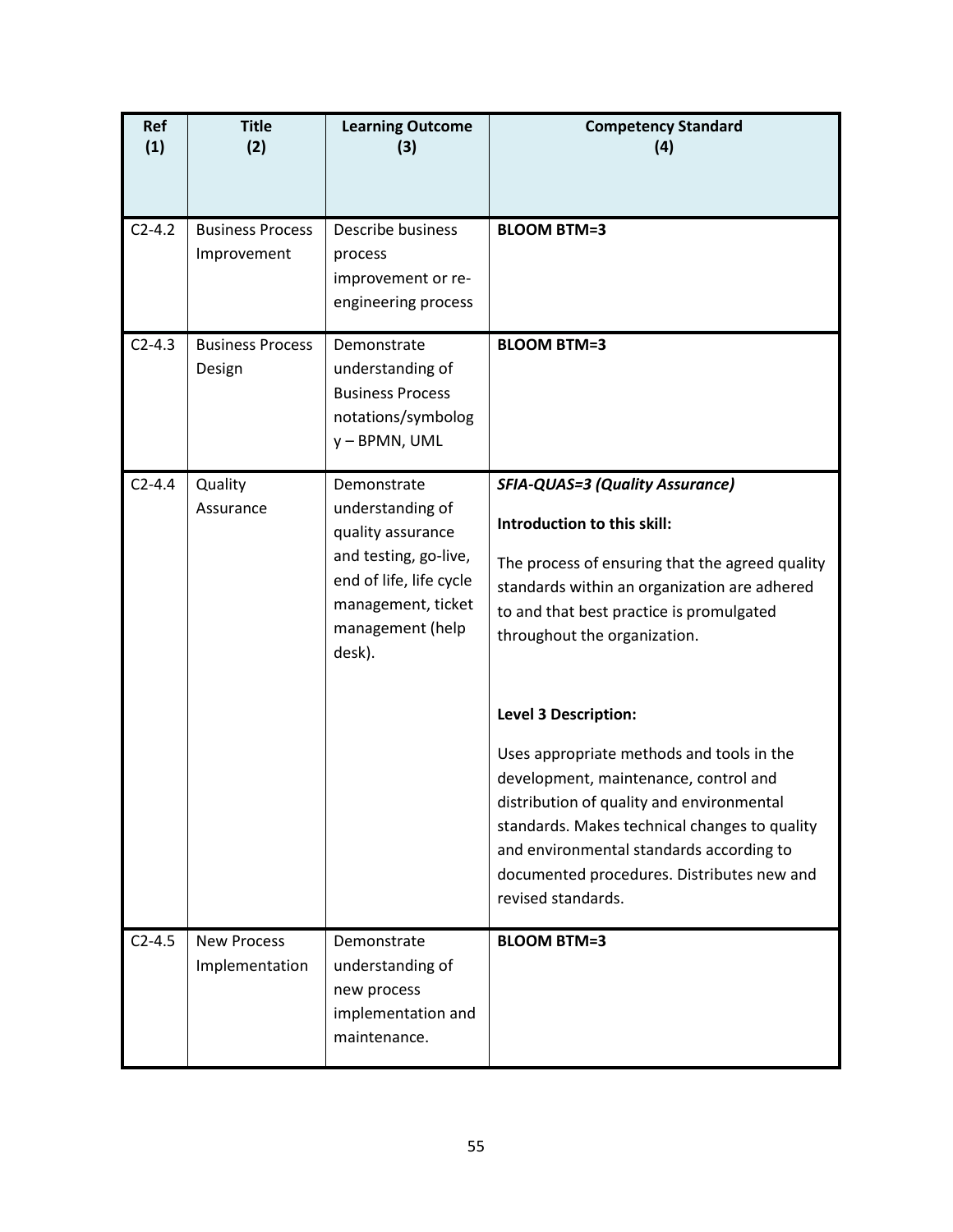| <b>Ref</b> | <b>Title</b>            | <b>Learning Outcome</b>                                                                                                                         | <b>Competency Standard</b> |
|------------|-------------------------|-------------------------------------------------------------------------------------------------------------------------------------------------|----------------------------|
| (1)        | (2)                     | (3)                                                                                                                                             | (4)                        |
| C2.5       | Knowledge<br>Management | Be able to explain<br>the importance of<br>knowledge transfer,<br>development, and<br>dissemination for<br>both explicit and<br>tacit knowledge | <b>BLOOM BTM=2</b>         |

# <span id="page-55-0"></span>**6.3 Workplace Experiences and Industry Involvement**

The BTM places a premium on workplace experiences. Its learning outcome requirements are and will continue to be designed with significant employer input. Since employers prefer BTM graduates who have applicable experience, educators offering the BTM will need to work with employers in a variety of ways, for which they will require the time and organizational resources.

Specifically, an accredited BTM program will provide for the following:

- An Advisory Committee consisting of employer representatives from a variety of sectors
- Mechanisms to support students in finding relevant and appropriate business experiences
- Engagement with industry through networking events, "real life" case competitions, mentoring, employer lectures, and the like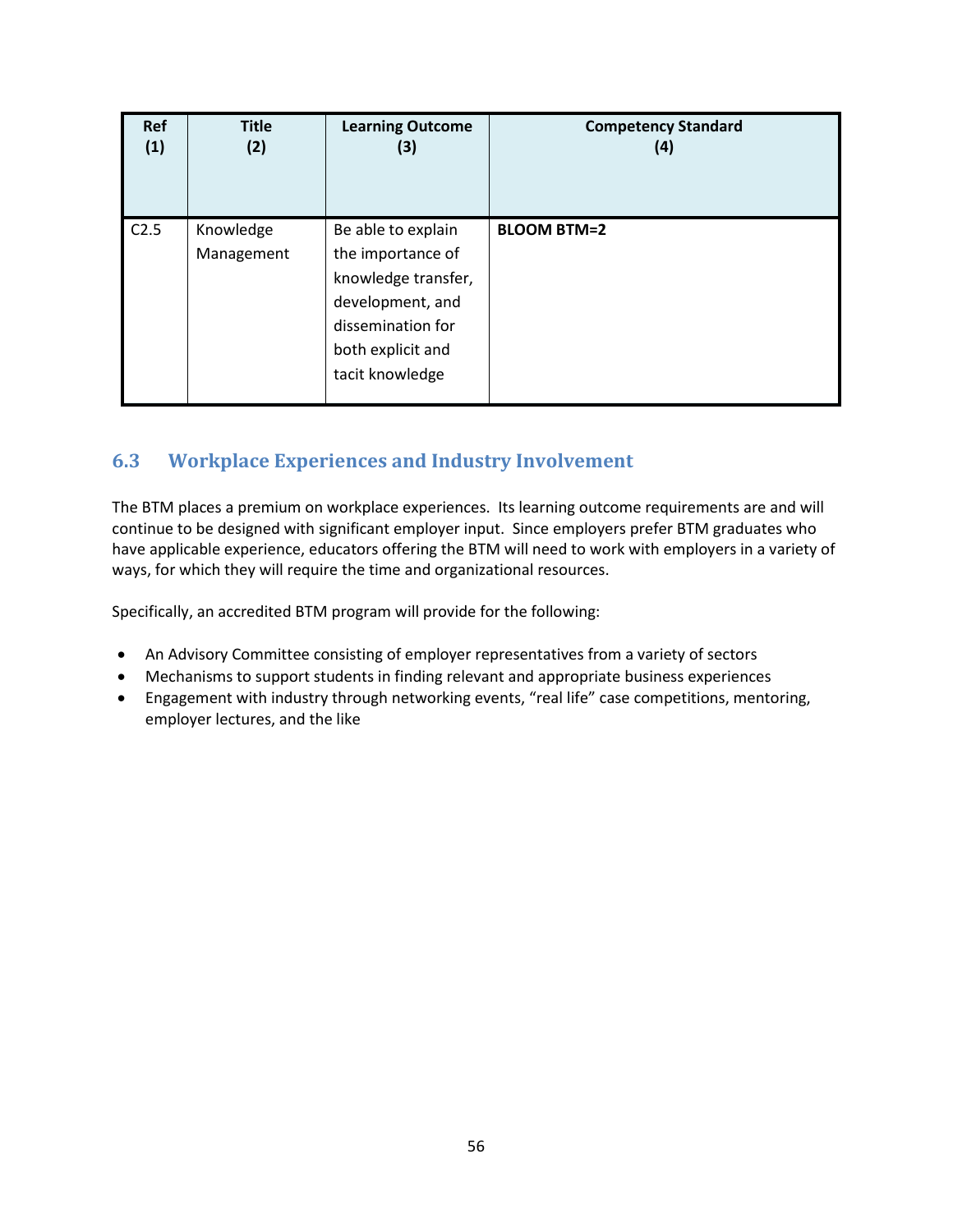### <span id="page-56-0"></span>**6.4 Resources**

All the disciplines in an accredited program must have buildings, offices, laboratories, equipment, support staff, and fiscal resources that are appropriate for the characteristics of the program that is being undertaken. Evidence to this effect should be presented.

The availability of sufficient resources and support staff is of vital importance to the BTM aspect of the program. An appropriate variety of facilities must be readily accessible to all students and faculty, and access should be provided not only during scheduled laboratory class hours but also at other times.

The program must have competent administrative and technical support and services. Salary budgets must be consistent with the faculty size and student enrolment. Current expense budgets must allow reasonable amounts of travel and supplies. Computer budgets must allow students and faculty enough computer time that they use it as an effective learning aid.

There must be adequate access to electronic and other reference resources, such as digital libraries. The collections must be maintained and refreshed so as to remain current, and there must be a breadth of materials included. Electronic networking sufficient to provide students and faculty access to external resources is also important.

Suitable quality indicators for the self-assessment and accreditation report include the following, all assessed relative to the student population

- Budget for resources
- Computers and software in labs (if applicable)
- Numbers and levels of expertise of technical and support staff
- Satisfaction of students and faculty with the resources available

• Sufficiency of the resources to teach the courses discussed in the Curriculum section, and to meet the Learning Outcomes

To evaluate the quality of resources, the visiting team will inspect them while touring the facilities, and will interview students, staff and faculty. The team will also study budgets and policies in place for ensuring the resources are maintained and replaced as they become obsolete.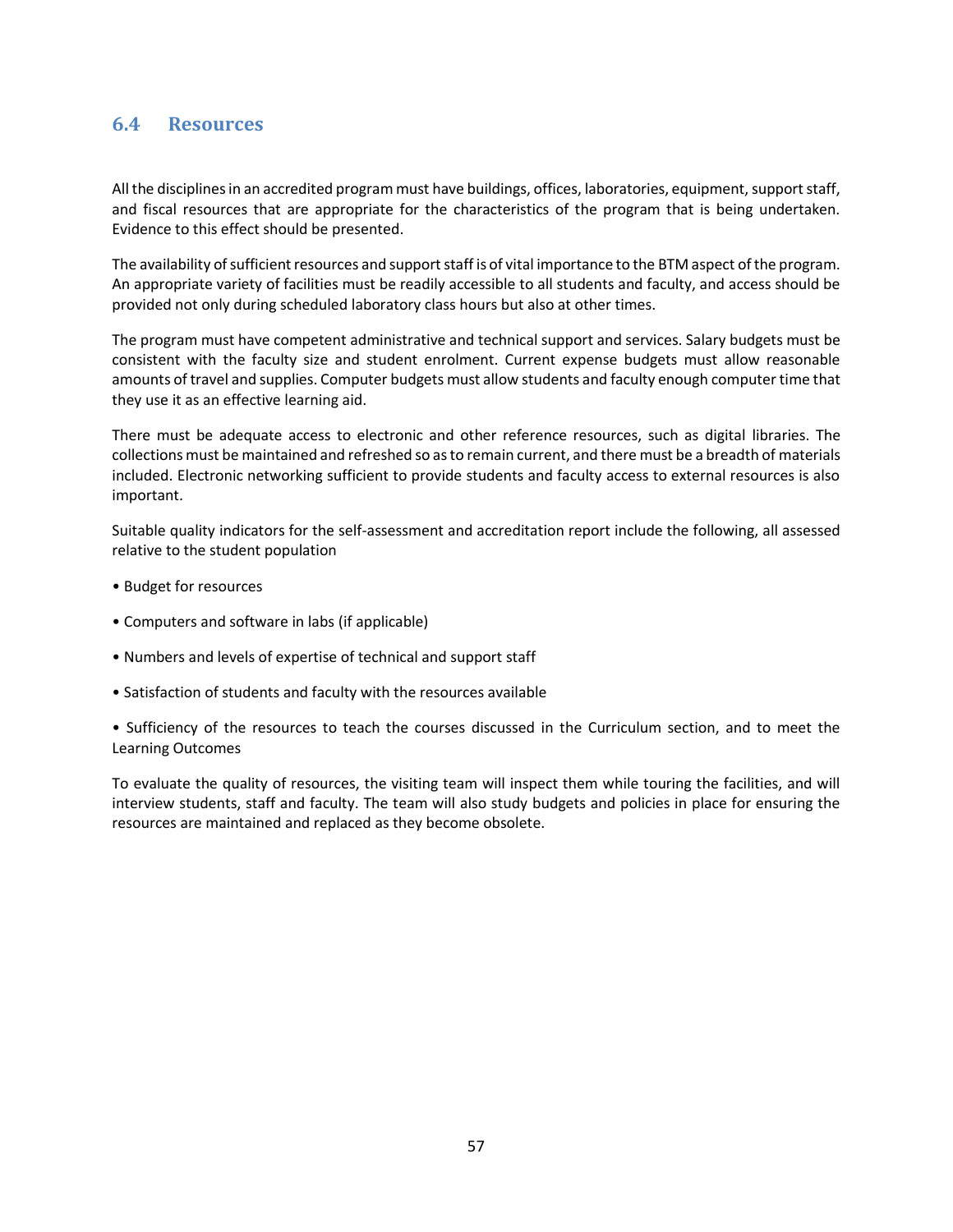# <span id="page-57-0"></span>**Appendix A: Details and background on Competency Standards**

### **Defining competency standards vs. providing guidance**

The definition of the BTM is forward looking and seeks to leverage professional competency models as fully as possible to describe competency requirements in version 1.0 of the BTM.

However, some professional models are not yet mature enough to provide a competency standard whose achievement can be tested and measured.

We have used these less mature models to provide guidance  $-$  i.e. the model, in general terms, is directionally aligned with employer needs but lacks sufficient detail to be used to set a specific competency standard.

Later versions of the BTM learning outcomes and competency standards will use improved versions of the professional bodies' models as these become available.

### **Overview of professional body models**

1. *SFIA*. Provides the largest number of "doing" competency standards, mostly in the Technology knowledge area.

A later version of the learning outcomes may use a Canadian equivalent<sup>3</sup> should one become available.

For specific learning outcomes, specific SFIA skills are referenced for guidance.

2. *PMI*. PMI competency models are not used to define specific competency standards for individual learning outcomes. This is because they are built from the perspective of a certified project manager (i.e. an individual holding the PMP designation) – above the expected maturity of competency of a BTM graduate.

The PMI does have a junior certification, the [Certified Associate in Project Management \(CAPM\).](http://www.pmi.org/CareerDevelopment/Pages/AboutCredentialsCAPM.aspx) The CAPM certification demonstrates an understanding of the fundamental knowledge, processes and terminology of project management (see PMBOK and PMBOK Guide) that are needed for effective project management performance. CAPM is a standard that BTM graduates can realistically attain.

The skill by skill approach has been found to be more flexible and maintainable by the professional bodies themselves, and most have plans to move in this direction, if they don't already take this approach. Further, from a BTM perspective, it is much easier to map skills, rather than the positions (aka rungs on the career ladders) to individual learning outcomes. For this reason skill by skill models from elsewhere are being used to define the competency standards at this time, even if a Canadian model exists covering the same professional domain.

<sup>&</sup>lt;sup>3</sup> Three approaches to defining maturity of competency are currently taken by industry bodies:

<sup>•</sup> Skill by skill (e.g. the UK based – SFIA and MSC)

<sup>•</sup> Role by role (e.g. the Canadian based [Information and Communications Technology Council](http://www.ictc-ctic.ca/) - ICTC ICT [Competency Profiles Framework](http://www.ictc-ctic.ca/en/Content.aspx?id=2178)

<sup>•</sup> Discipline by discipline (e.g. the UK based [e-skills](http://www.e-skills.com/) PROCOM. Built on IT professional National Occupational Standards, PROCOM defines knowledge, understanding and competencies for seven broad disciplines (and their sub-disciplines) at five levels of progression, incorporating technical, business and personal skills. [e-skills PROCOM Overview and Diagram](http://http/www.e-skills.com/e-skills-procom-consultation/Model-overview-and-diagram/2251)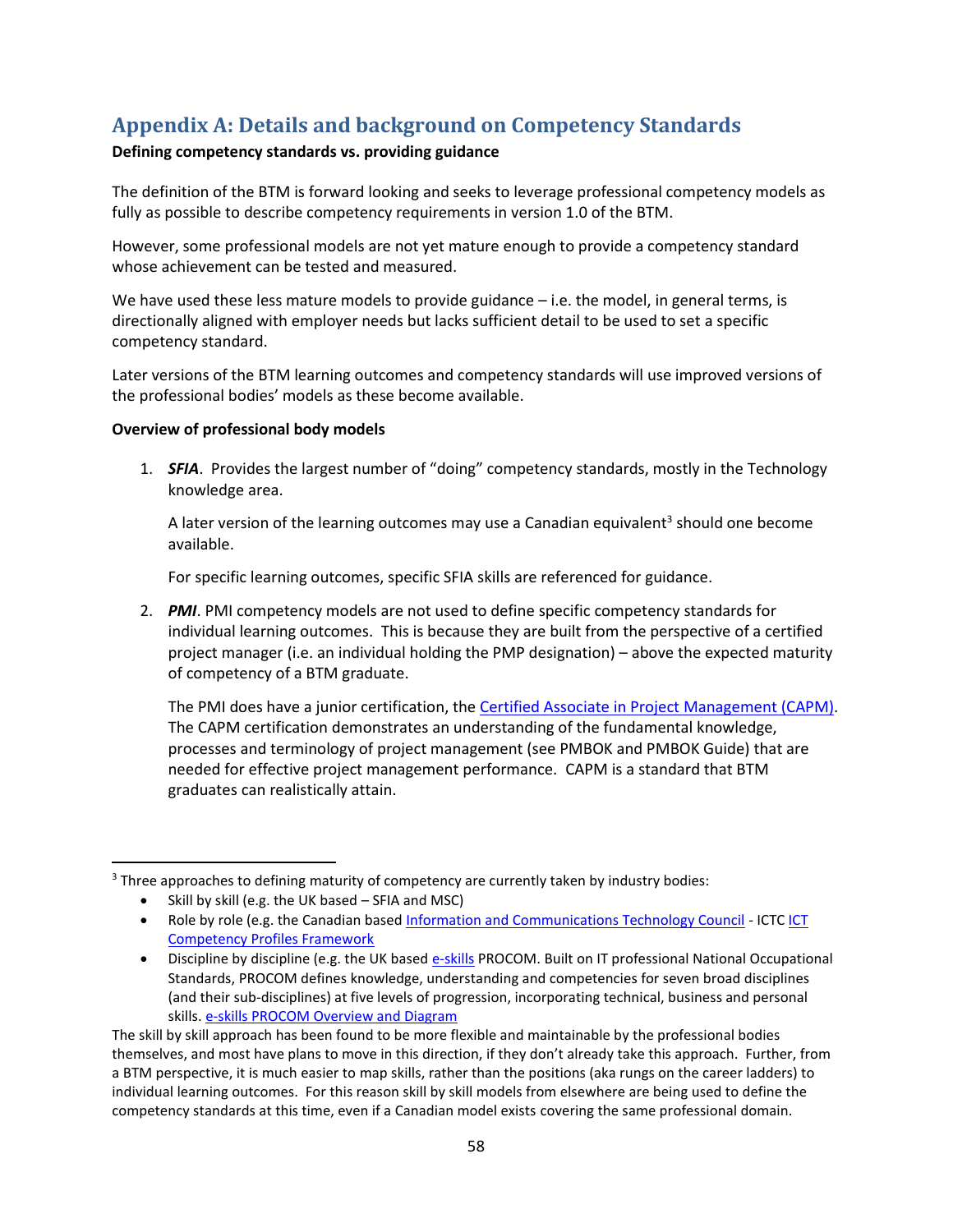We recommend that BTM students who have an interest in project management write the CAPM examination during their final year of study. This will illustrate their commitment to the project management to potential employers.

CAPM spans multiple learning outcomes in the Personal and Interpersonal, Process, Projects and Change and Integrative Knowledge areas. PMI-CAPM is indicated on the applicable learning outcomes.

The following PMI documents / sections of documents have been consulted for BTM learning outcomes and competency standards:

- PMBOK and PMBOK Guide
- PMCDF (especially chapters 2 and 3 that define professional and personal competency requirements for project management)
- PMI PathPro Job Ladder Title Project Manager I (the most junior level)

These PMI documents span the same learning outcomes as CAPM. As guidance PMI-PMCDF, PMI-BABOK, and PMI-Project Manager I is indicated on the applicable learning outcomes.

3. *IIBA*. At this time the IIBA Career Ladder does not define specific competency standards.

However, the IIBA Business Analysis Body of Knowledge (BABOK) in general, the BABOK Chapter 8 - Underlying Competencies, and the definition of the Business Analysis role (the most junior) on the Business Analysis Career ladder have been consulted during the development of the learning outcome and competency standards.

We strongly recommenced these be consulted for guidance on the meaning of, and competency requirements for the relevant learning outcomes.

As the IIBA Career Ladder and associated skills and competency models mature, subsequent versions of BTM learning outcomes will define competency standards based on these refined models.

4. *MSC*. Used to define "doing" competency standards in the Personal and Interpersonal and Integrative knowledge areas.

A later version of the learning outcomes may use a Canadian equivalent should one become available.

The National Occupational Standards (NOS) for Management and Leadership has been consulted during the development of the learning outcomes and competency standards. We recommenced this be consulted for guidance on the meaning of, and competency requirements for the relevant learning outcomes.

### **Details of Professional Bodies' Models use to Define Competency Standards**

The following describes, for those professional bodies whose models are used to define competency standards (not guidance), how each model is specifically used.

### **Skills Framework for the Information Age**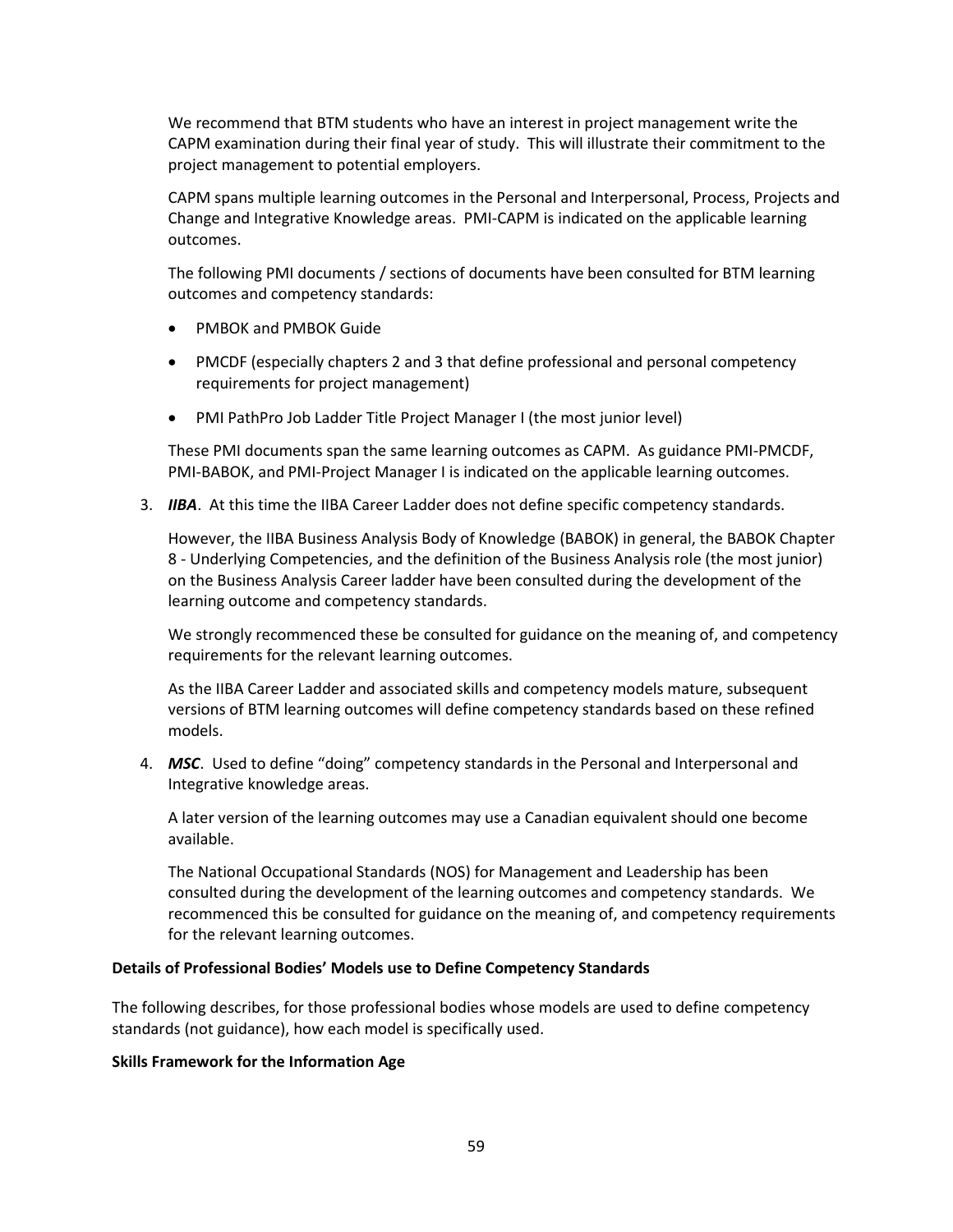The SFIA model defines 7 skill levels and provides detailed descriptions of the applicable skill levels for each of approximately 100 skills grouped into 6 categories. 20 of these skills, from all 6 of the categories, are used to define competency standards.

The skill level selected to define the competency standard varies by skill – but is always towards the junior end of the 7 levels (e.g.  $2 -$  assist,  $3 -$  apply,  $4 -$  enable).

For a learning outcome with a SFIA related competency standard the SFIA 4 character skill code (e.g. DTAN for Data Analysis, PROG for Programming) is quoted along with the required skill level number.

For example SFIA-BSMO=3 should be taken to mean that competence in a learning outcome can be demonstrated by achieving level 3 (Apply) of the SFIA framework in Business Modelling (BSMO).

### **Management Standards Centre**

The MSC National Occupational Standards (NOS) model defines 6 broad skill sets (from junior to senior) and provides detailed descriptions of the applicable skill sets for each of approximately 74 skills (known as units). 5 of these skills are used to define competency standards.

The skill level selected to define the BTM competency standard varies – but is always towards the junior end of the 6 broad skills sets (e.g. 1 – Team Leader or 2 – First Line Manager).

For a learning outcome with a MSC NOS related competency standard the NOS 2 character skill code (e.g. A1 for Manage Your Own Resources) is quoted along with the required skill set (e.g. TL for Team leader, or FL for First Line Manager).

For example MSC-A1=TL should be taken to mean that competence in a learning outcome can be demonstrated by achieving Team Leader of the MSC NOS skill Manage Your Own Resources (A1).